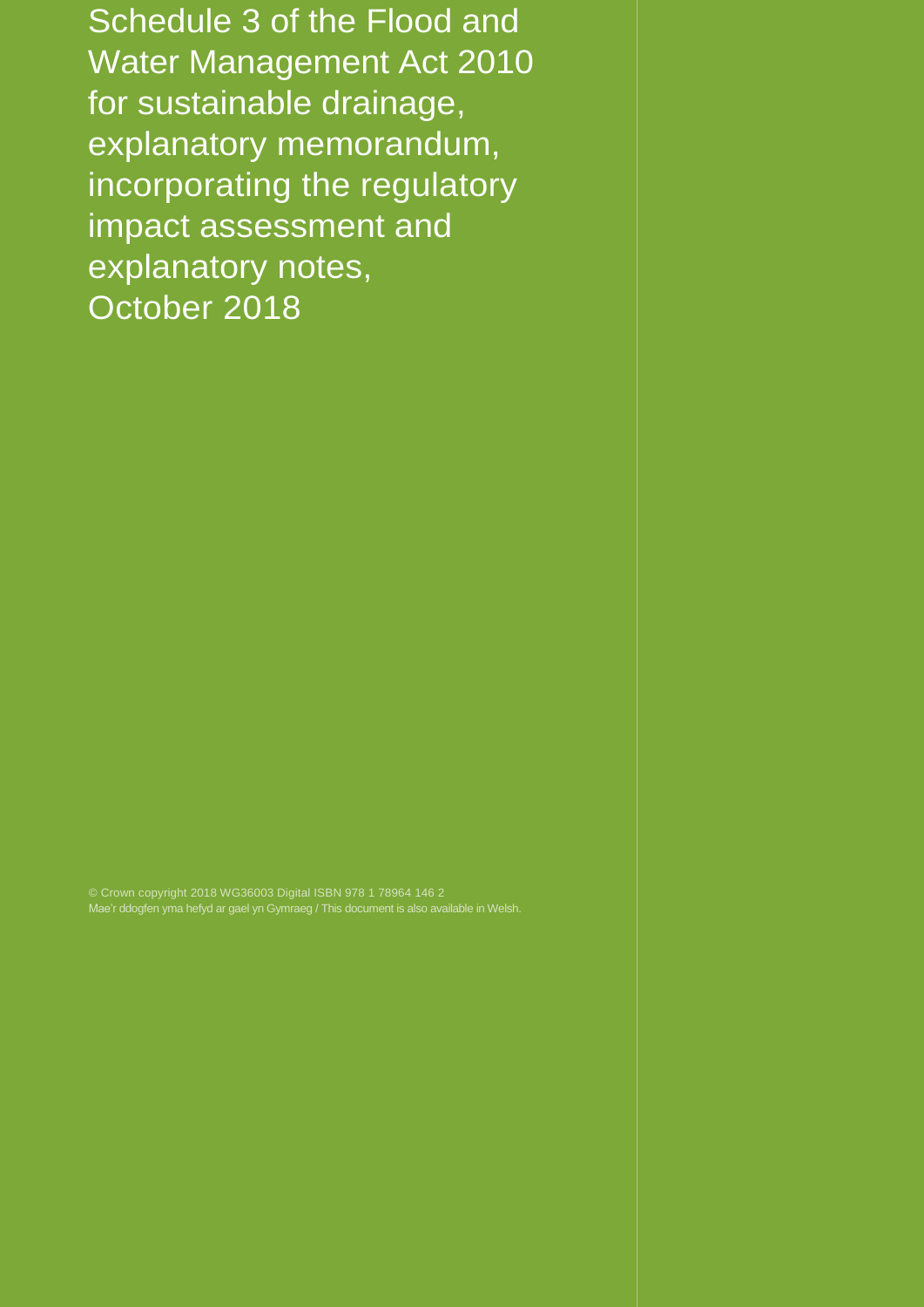**Explanatory Memorandum to:**

- **1. The Sustainable Drainage (Approval and Adoption) (Wales) Order 2018**
- **2. The Sustainable Drainage (Approval and Adoption Procedure) (Wales) Regulations 2018**
- **3. The Sustainable Drainage (Application for Approval Fees) (Wales) Regulations 2018**
- **4. The Sustainable Drainage (Enforcement) (Wales) Order 2018**
- **5. The Sustainable Drainage (Appeals) (Wales) Regulations 2018**

This Explanatory Memorandum has been prepared by the Department for Environment and Rural Affairs and is laid before the National Assembly for Wales in conjunction with the above subordinate legislation and in accordance with Standing Order 27.1.

# **Minister's Declaration**

In my view, this Explanatory Memorandum gives a fair and reasonable view of the expected impact of the:

- 1. The Sustainable Drainage (Approval and Adoption) (Wales) Order 2018
- 2. The Sustainable Drainage (Approval and Adoption Procedure) (Wales) Regulations 2018
- 3. The Sustainable Drainage (Application for Approval Fees) (Wales) Regulations 2018
- 4. The Sustainable Drainage (Enforcement) (Wales) Order 2018
- 5. The Sustainable Drainage (Appeals) (Wales) Regulations 2018

I am satisfied that the benefits justify the likely costs.

**Hannah Blythyn AM Minister for Environment 15 October 2018**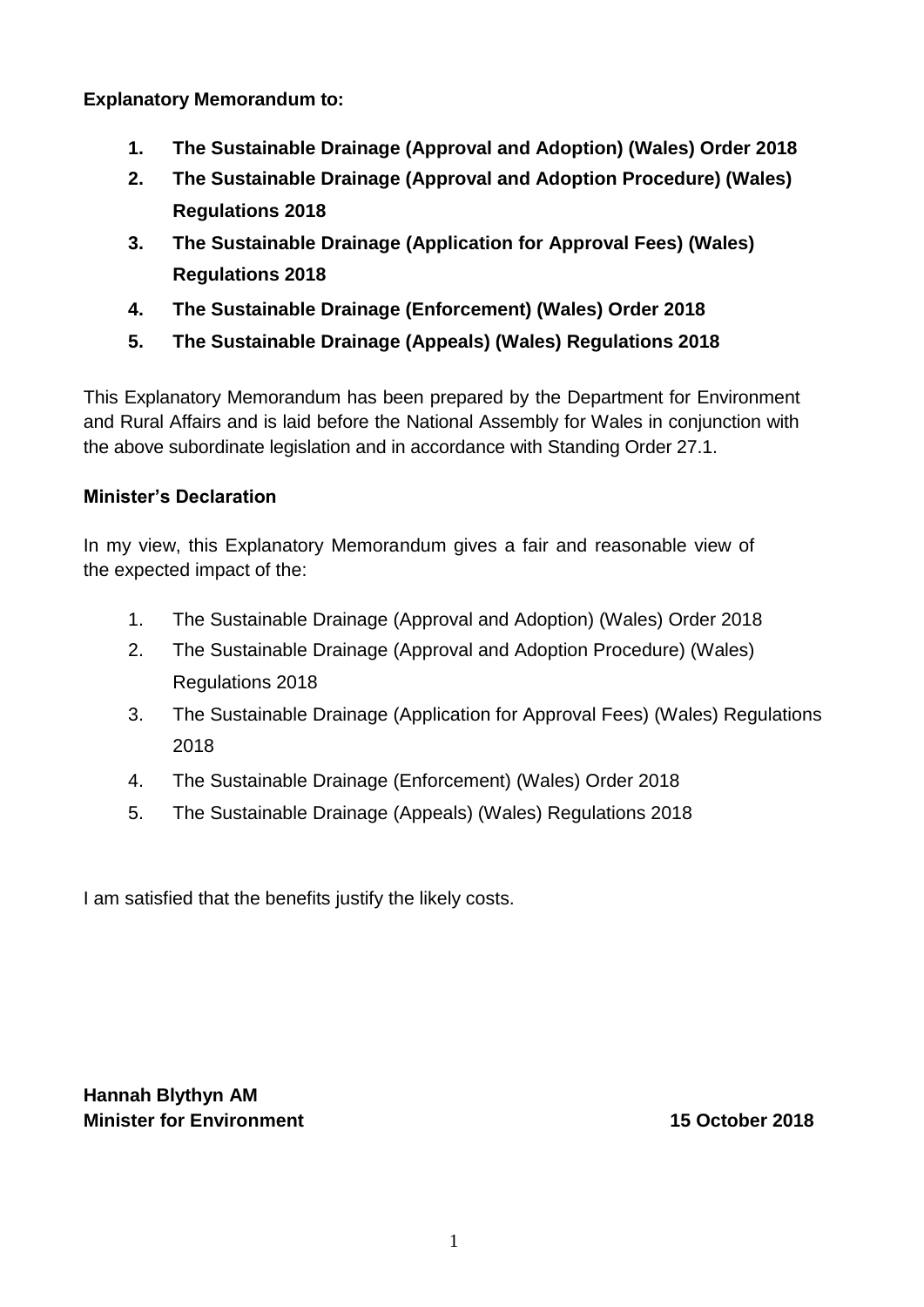# **CONTENTS**

# **PART 1 – Explanatory Memorandum**

- 1. Description
- 2. Matters of special interest
- 3. Legislative background
- 4. Purpose and intended effect of the provisions
- 5. Consultation

# **PART 2 – Regulatory Impact Assessment**

- 6. Policy options considered
- 7. Cost-benefit analysis of options
- 8. Summary of responses to consultations and the Government response
- 9. Competition assessment
- 10.Specific impact assessments
- 11.Post implementation review

# **Annex 1 – Housing development**

# **Annex 2 – Commercial and industrial development**

**Annex 3 – Developers in Wales**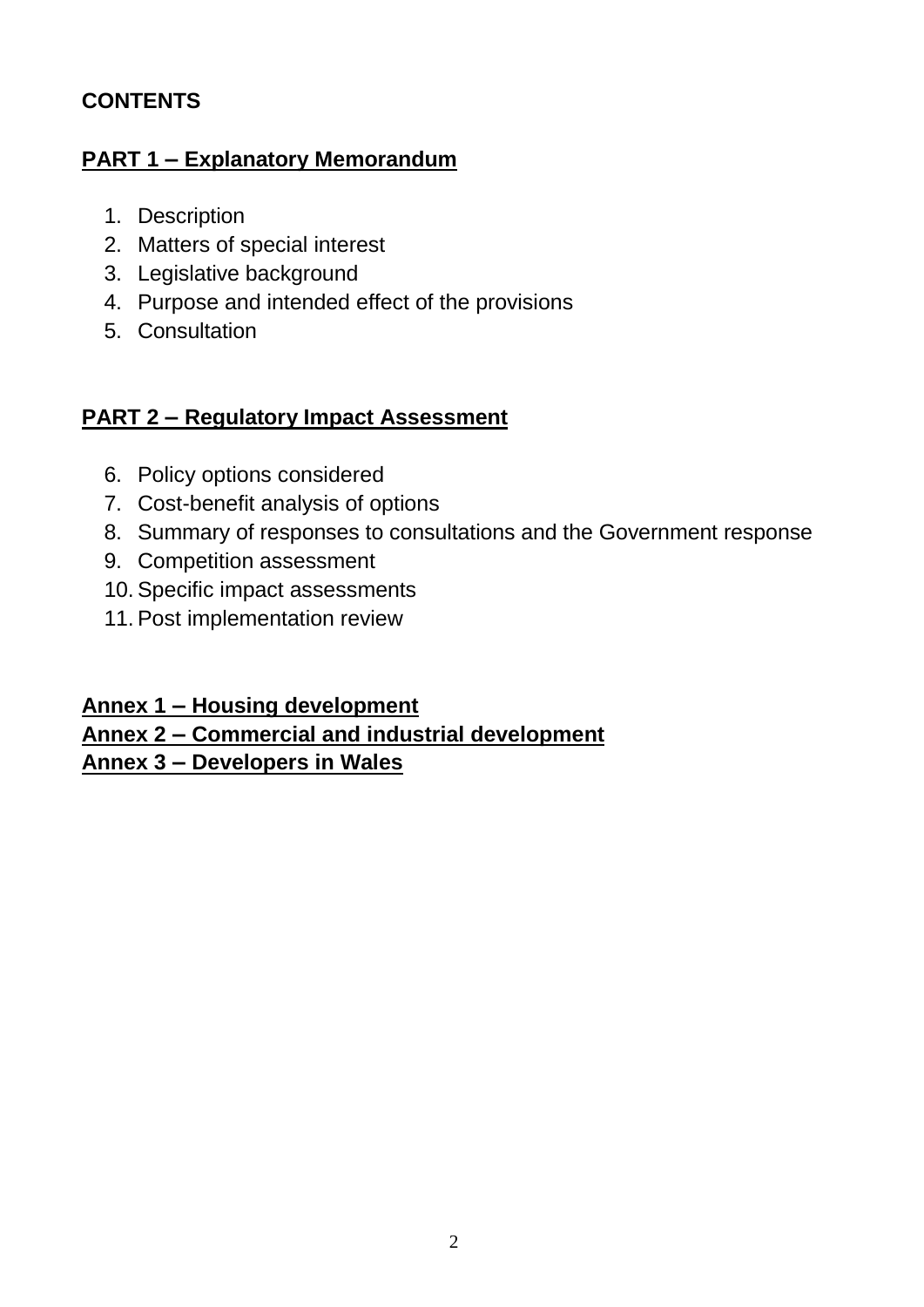# **PART 1 – Explanatory Memorandum**

# **1. Description**

- 1.1 Schedule 3 of the Flood and Water Management Act 2010 (the 2010 Act) relates to provisions for sustainable drainage (SuDS). These include the establishment of a SuDS Approving Body (SAB) to be set up within the local authority alongside their lead local flood authority (LLFA) duty. SAB approval will be required before construction of drainage systems can commence on new and redeveloped sites. Provided appropriate statutory National SuDS Standards (SuDS standards) are met, the SAB will be required to adopt and maintain the approved SuDS that serve more than one property.
- 1.2 SuDS can provide a range of benefits, including *reducing damage from flooding, improving water quality, protecting and improving the environment, improving health*  and well-being, and ensuring the stability and resilience of drainage systems. These are consistent with both the well-being goals and the sustainable development principles contained within the Well-being of Future Generations (Wales) Act 2015<sup>1</sup>. They are also consistent with the Natural Resources Policy for Wales<sup>2</sup>.
- 1.3 SuDS, in contrast to conventional piped drainage, seek to manage rainfall in a way similar to natural processes, making use of the landscape and natural vegetation to control the flow and volume of surface water. To date, the use of SuDS on new developments has been non-mandatory. As a result, the use of SuDS is limited and systems are not always compliant with SuDS Standards<sup>3</sup>. This is due, in large part, to uncertainty around adoption and ongoing maintenance.
- 1.4 This is a single explanatory memorandum for the suite of Statutory Instruments needed to implement Schedule 3 of the 2010 Act. Once commenced these instruments, together [with the relevant provisions in Schedule 3] provide for the following:
	- Establish a SuDS Approving Body (SAB) in county and county borough councils.
	- Provides that drainage systems for managing rainwater (including rainwater, snow and other precipitations) for new developments must be approved by the SAB before construction begins.
	- Requires the Welsh Ministers to publish National SuDS Standards (SuDS Standards) for the design, construction, operation and maintenance of SuDS. In order to be approved by the SAB the proposed drainage system must meet the SuDS Standards.
	- Places a duty on the SAB to adopt and maintain approved SuDS that serve more than one property. In order to be adopted by the SAB the drainage system must be constructed and function as approved in accordance with the SuDS Standards.
	- Inserts a new section 106A into the Water Industry Act 1991 which supplements the existing provisions in section 106 of that Act making the right to connect

<sup>1</sup> Welsh Government (2015) Well-being of Future Generations (Wales) Act 2015

<sup>2</sup> Welsh Government (2017) Natural Resources Policy

<sup>3</sup> Welsh Government (2016) Recommended non-statutory standards for sustainable drainage (SuDS) in **Wales**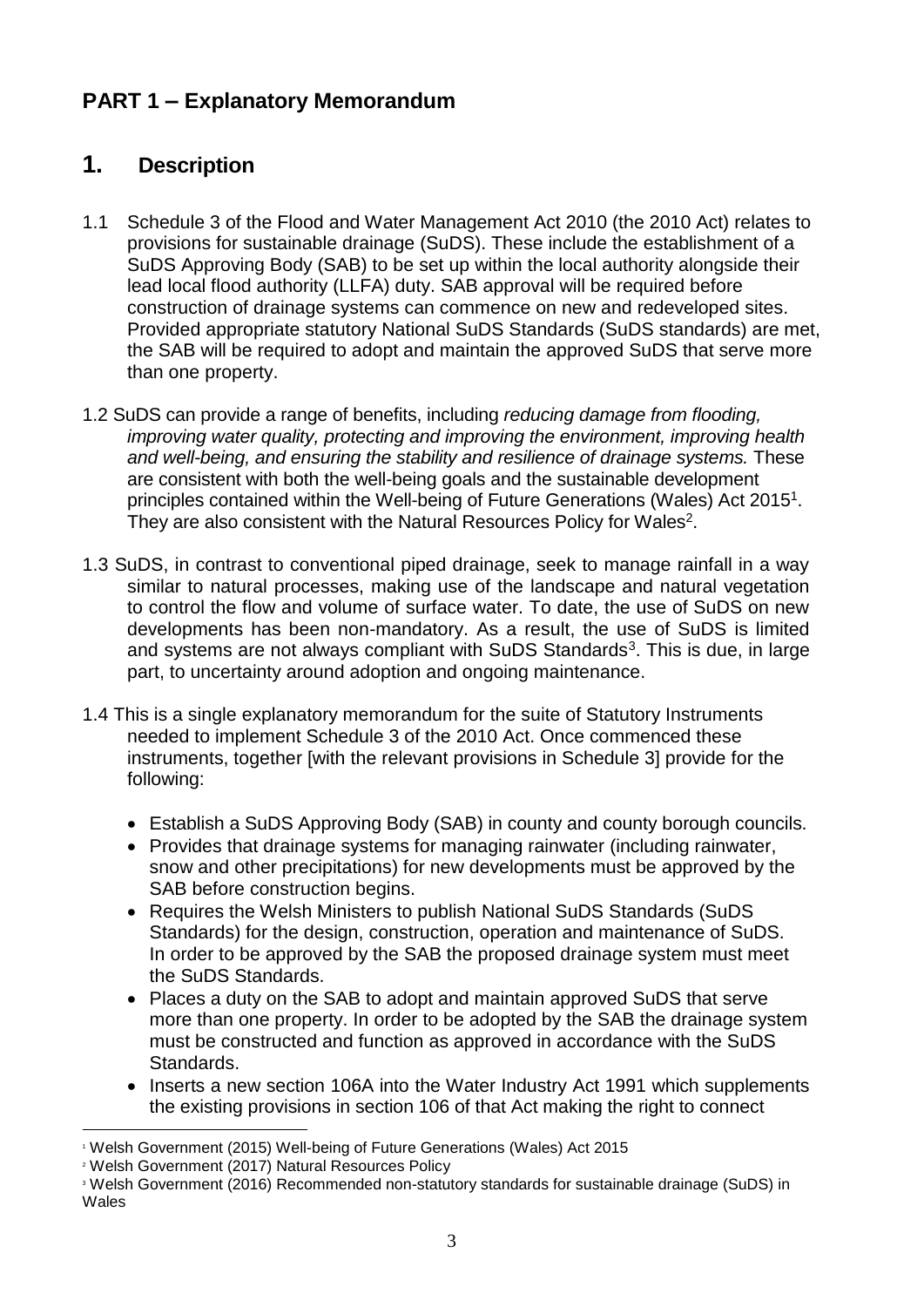surface water to public sewers conditional on the drainage system being approved by the SAB as meeting the SuDS Standards.

- Sets out Sewerage Undertakers, Natural Resources Wales, British Waterways and Highway Authorities as statutory consultees to the SAB.
- Establishes a SAB enforcement and appeals regime.
- Provides a mechanism for the recovery of reasonable costs incurred by the SAB in carrying out its function.
- 1.5 The Order commencing Schedule 3 of the Flood and Water Management Act 2010 for Wales was made on 1 May 2018. The legislation, along with the regulations necessary for its implementation, will come into effect on 7 January 2019. This is to give sufficient time to local authorities to establish the SAB approval mechanism. It is also to give developers time to become aware of the changes and prepare for mandatory SuDS Standards and the requirement for SAB approval before beginning construction.
- 1.6 It is proposed that the requirement for SAB approval will not apply to single dwellings and developments with a construction area of less than 100 square meters.
- 1.7 Transitional provisions have been inserted so that after the coming into force date SAB approval will not be required for the following:
	- New developments that were already granted planning permission before the coming into force date, or
	- New developments with one or more reserve matters where an application for approval of the reserve matter(s) is made within the period of 12 months after the coming into force date, or
	- New developments where a valid planning application has been submitted before the coming into force date.
- 1.8 Exemption provisions have been inserted so that SAB approval will not be required for the following:
	- Construction related to major roads (built by the Welsh Government), Network Rail railways and activities of internal drainage boards (delivered by Natural Resources Wales).
	- Permitted developments which involve the construction of a building or other structure covering an area of land of less than 100 square meters.

# **2. Matters of special interest to the Constitutional and Legislative Affairs Committee**

2.1 The 2010 Act is an existing UK Act of Parliament, these Statutory Instruments together are needed to implement Schedule 3 of the 2010 Act in Wales and apply only to Wales. The Flood and Water Management Act 2010 (Commencement no.2) (Wales) Order 2018 was made on 1 May 2018. The Order commenced Schedule 3 of the Act with effect from the day after the day on which it was made, for the purpose of making subordinate legislation, and for remaining purposes with effect from 7 January 2019.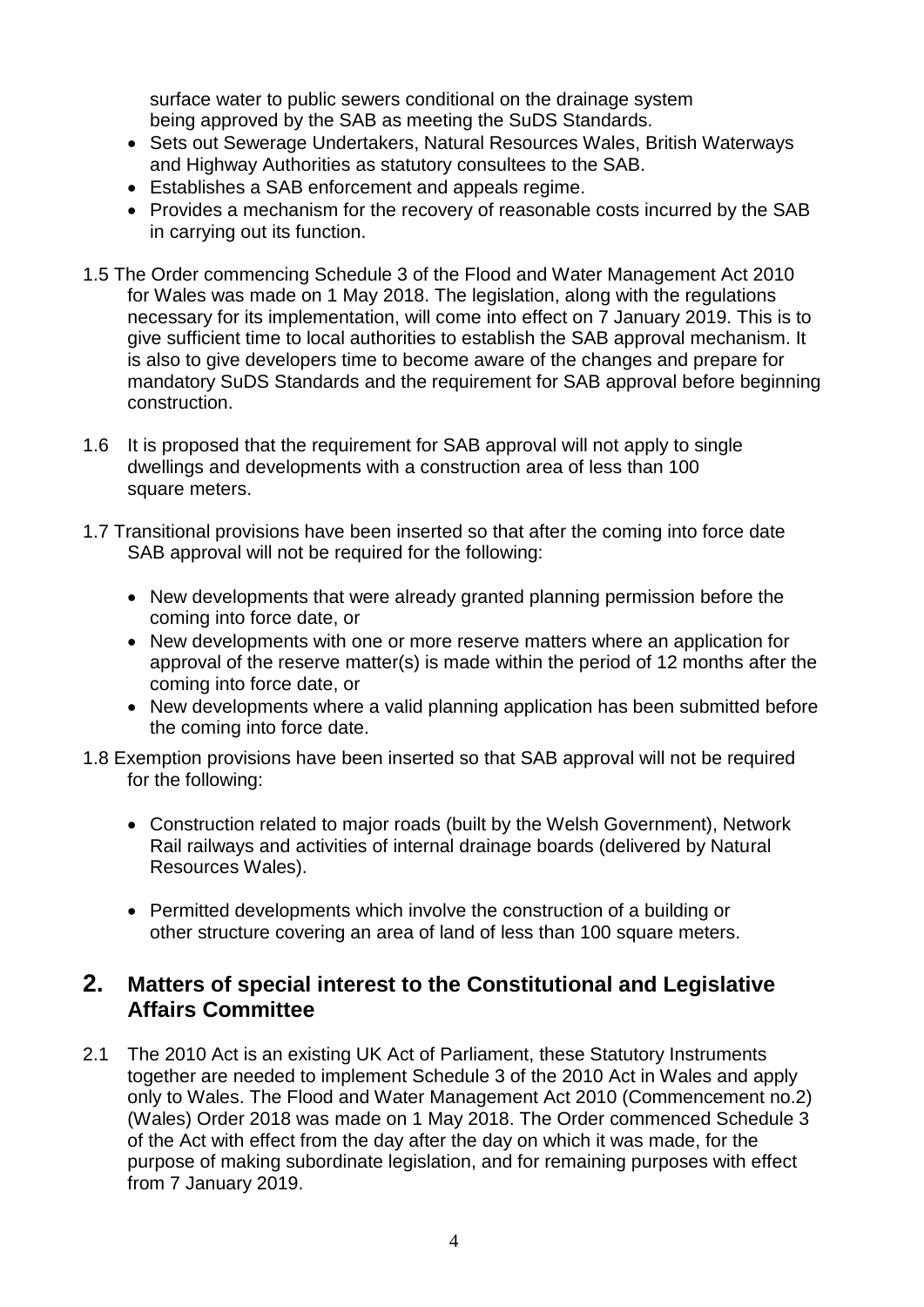- 2.2 Schedule 3 of the 2010 Act could apply in England but has not been commenced. SuDS measures in England remain under review by the UK Government and have been the subject of scrutiny by the Environment, Food and Rural Affairs (EFRA) Parliamentary Committee. The Committee concluded the UK Government's policy on SuDS is failing and made recommendations on the need to make standards for SuDS mandatory to improve the quality of SuDS schemes.
- 2.3 The UK Government has since published a review<sup>4</sup> on the application and effectiveness of its approach, which seeks to implement SuDS on major new developments and to prioritise the use of SuDS in areas at risk of flooding through non statutory planning policy. A number of findings have emerged as summarised below:
- :
- 80% of adopted Local Planning Authorities (LPAs) local plan policies reflected the policy that SuDS are to be provided in major new developments.
- 70-75% of LPAs have **no** monitoring or reporting of the take-up of SuDS.
- A considerable number of LPAs reported their time, expertise and resources were under pressure with assessing planning applications.
- The report noted that Lead Local Flood Authorities (LLFAs) were concerned that SuDS were not being incorporated at the master planning stage, with a lack of detail and consideration at early planning.
- The report noted a shortfall where LPAs are not ensuring that maintenance arrangements for SuDS schemes are put in place for the life-time of the development.

# **3. Legislative background**

- 3.1 Schedule 3 of the 2010 Act is given effect by Section 32 of that Act. Section 49(3)(i) of the 2010 Act provides that Section 32 and Schedule 3 come into force in relation to Wales in accordance with provisions made by order of the Welsh Ministers.
- 3.2 Schedule 3 of the 2010 Act confers powers on the Welsh Ministers to make subordinate legislation in relation to Wales on a number of matters:
	- Paragraph 7(4) contains provision amongst other things, for regulations to be made about exemptions to the requirement for approval. Paragraph 11(5) provides for regulations to be made about timing and procedure for determination of applications for approval, including the consequences of failure to comply with them.
	- Paragraph 13(1) requires regulations to be made for fees for applications for approval.
	- Paragraph 18(3) provides that regulations may be made for determining when a drainage system is to be treated as designed for a single property. Paragraph 20 provides that additional exceptions to the adoption duty may be made by Order.

<sup>4</sup> [https://www.gov.uk/government/publications/a-review-of-the-application-and-effectiveness-of-planning](https://www.gov.uk/government/publications/a-review-of-the-application-and-effectiveness-of-planning-policy-for-sustainable-drainage-systems)[policy-for-sustainable-drainage-systems](https://www.gov.uk/government/publications/a-review-of-the-application-and-effectiveness-of-planning-policy-for-sustainable-drainage-systems)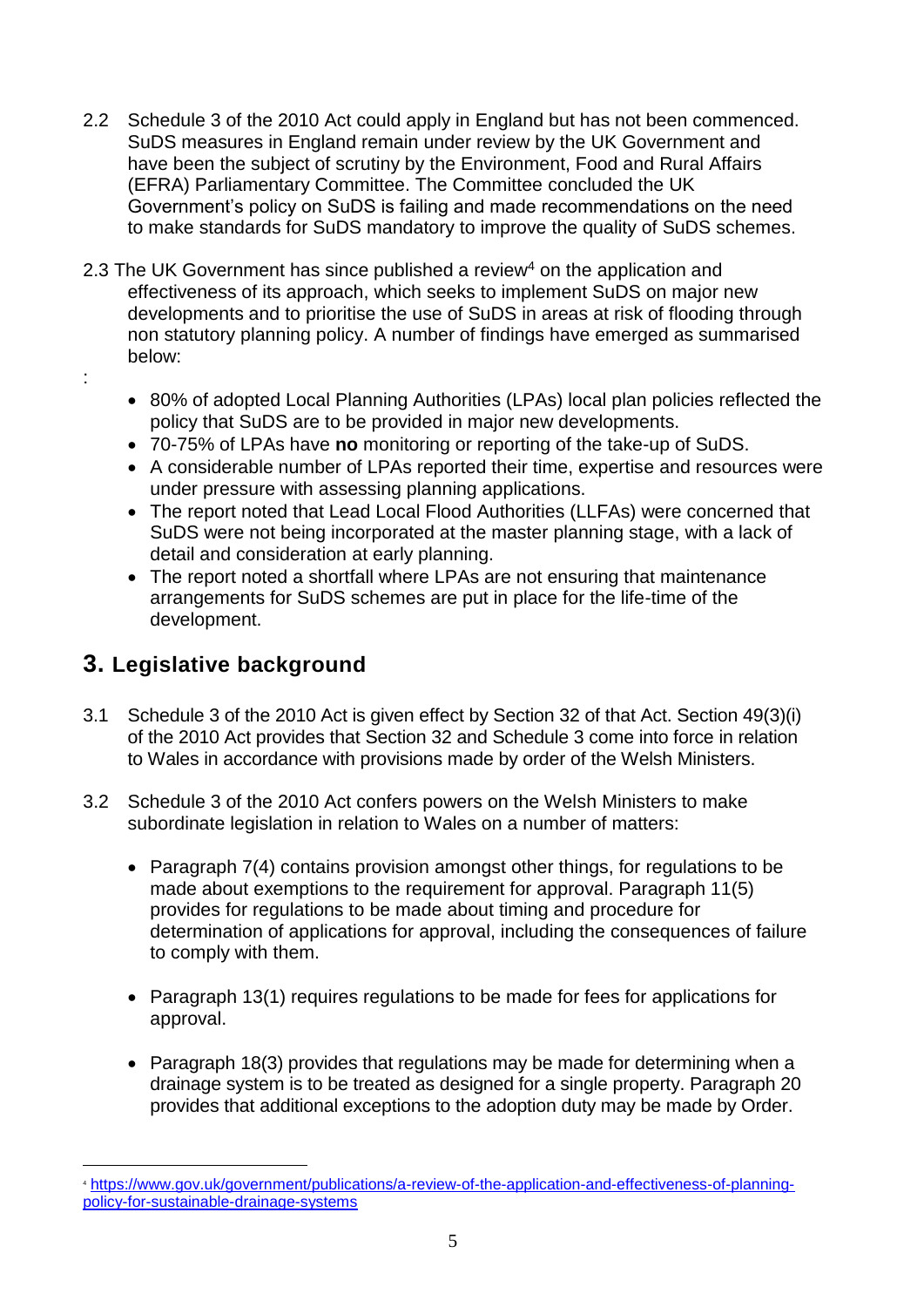Paragraph 23(7) and 24(5) provide that regulations may be made about the timing and manner of notice given by the SAB concerning adoption.

- Paragraph 14(1) requires an order to be made for the enforcement of the requirement for approval.
- Paragraph 25(1) requires regulations to be made providing a right of appeal against certain decisions made by the SAB.
- 3.3 The Assembly legislative procedure for making the instruments is as follows:
	- By virtue of section 48(5) of the 2010 Act, the Sustainable Drainage (Approval and Adoption) (Wales) Order 2018, The Sustainable Drainage (Approval and Adoption Procedure) (Wales) Regulations 2018, and The Sustainable Drainage (Application for Approval Fees) (Wales) Regulations 2018 follow the negative resolution procedures.
	- By virtue of section 48(6)(a) of, and paragraphs 14(5)(b) and 25(3)(b) of Schedule 3 to the 2010 Act, the Sustainable Drainage (Enforcement) (Wales) Order 2018 and the Sustainable Drainage (Appeals) (Wales) Regulations 2018 follow the affirmative resolution procedure.
- 3.4 These instruments deal with surface water drainage in Wales only. This differs from all other aspects of sewerage and drainage which are provided by sewerage undertakers under the Water Industry Act 1991 (WIA). Under the WIA, Welsh Ministers are responsible for the regulation of water and sewerage undertakers who operate wholly or mainly in Wales and the Secretary of State has responsibility for water and sewerage companies operating wholly or mainly in England. As a result, for drainage services provided by the water and sewerage undertakers, those parts of England served by Dŵr Cymru Welsh Water are the responsibility of Welsh Ministers. Related provisions in the Wales Act 2017 once commenced will align regulation of sewerage undertakers with the geographical national border, instead of wholly or mainly.
- 3.5 Schedule 3 of the Act uses the term "Minister" to denote both the Welsh Ministers and the Secretary of State. The term "Minister" is used in this document to denote the Welsh Ministers.

# **4. Purpose and intended effect**

# **The problem the legislation seeks to address**

4.1 Around 163,000 properties in Wales are at risk of surface water flooding (120,000 residential & 43,000 non-residential)<sup>5</sup>. The cost of damages associated with local

**Natural Resources Wales Reports, Evidence and Data on Flooding:** 

[https://naturalresources.wales/evidence-and-data/research-and-reports/reports-evidence-and-data-on](https://naturalresources.wales/evidence-and-data/research-and-reports/reports-evidence-and-data-on-flooding/december-floods-fact-sheet/?lang=en)[flooding/december-floods-fact-sheet/?lang=en](https://naturalresources.wales/evidence-and-data/research-and-reports/reports-evidence-and-data-on-flooding/december-floods-fact-sheet/?lang=en)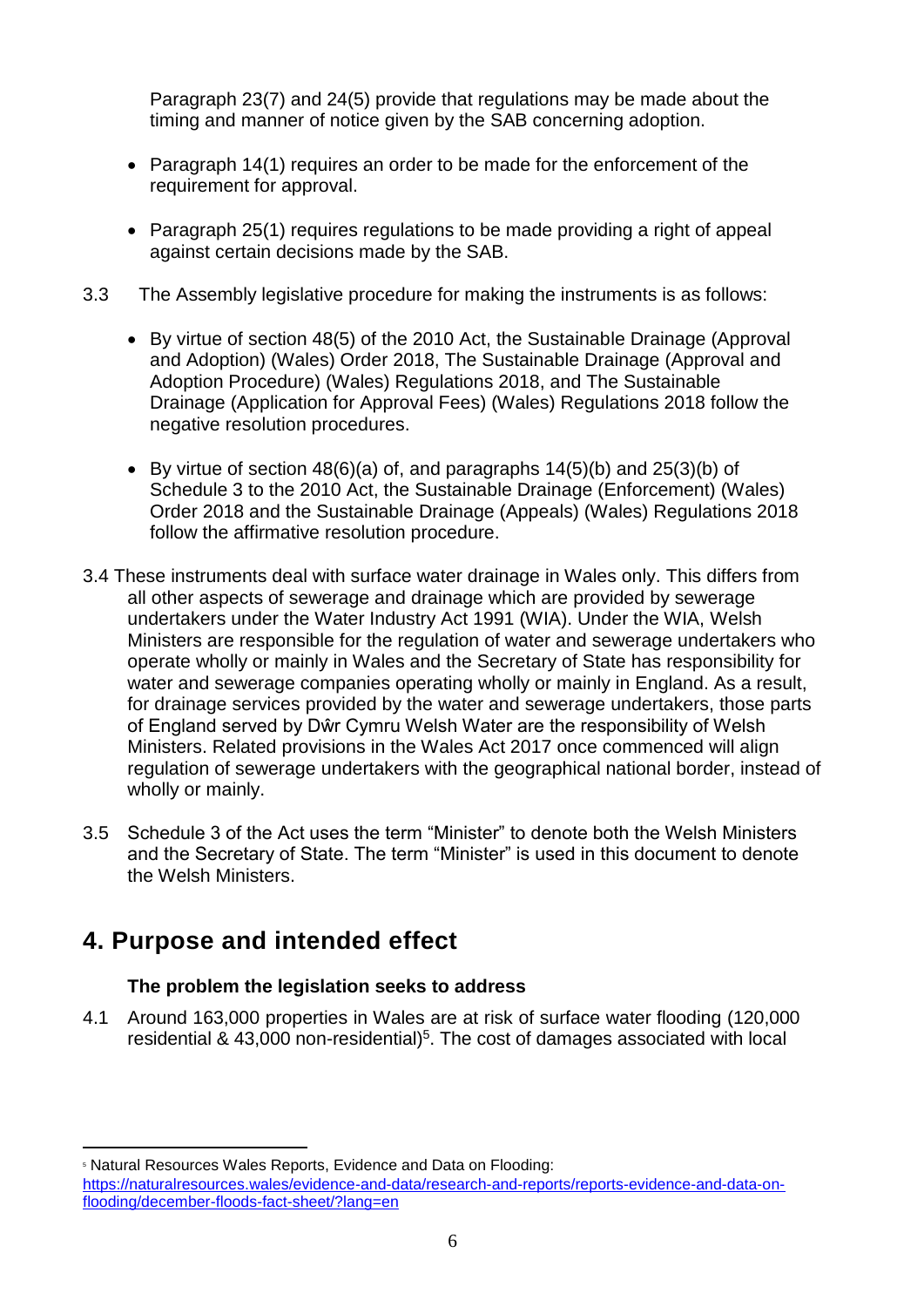flooding events in Wales was found to be as much as £71 million for the period 2011-2014<sup>6</sup> .

- 4.2 The risk of flooding is increasing, largely due to climate change and urbanisation. Surface runoff can be a major source of pollution; both directly and from overwhelmed sewers discharging into rivers. Pressure to take action on water quality, for example by increasing the capacity of the sewerage system, also stems from the present need to comply with EU legislation, in particular the Water Framework Directive.
- 4.3 According to Natural Resources Wales<sup>7</sup> "there is distinct lack of 'public clarity' over *responsibilities ('who does what'), particularly in relation to the management of (coastal and) surface water flooding*" "the creation of sustainable drainage approval bodies" is identified as a key measure which could help improve flood risk management. **The approval and adoption of SuDS schemes by an approving body established in local authorities is an objective of the national strategy for flood risk management in Wales<sup>8</sup> .** Of particular concern is the current lack of clear responsibilities for maintaining and operating surface water drainage systems that are not defined as traditional piped or sewered drains that connect to the public sewer system or otherwise.
- 4.4 SuDS reduce the rate and volume of surface runoff from developments to more closely match 'greenfield' sites. This generally means lower or slower discharges compared with conventional piped drainage. They are a more sustainable and resilient form of drainage and typical components include ponds, permeable paving and swales<sup>9</sup>.
- 4.5 Schedule 3 of the 2010 Act includes a provision that requires developers to seek drainage approval from a SAB before starting any construction work that has drainage implications. The SAB must determine if the application meets mandatory SuDS Standards. Under the legislation all approved SuDS which serve more than one property must be adopted and maintained by the SAB.
- 4.6 Exemptions to the regime may be allowed by regulation and the 2010 Act specifically allows for phased commencement to manage impacts on Local Authorities and businesses.
- 4.7 The Pitt review<sup>10</sup>, which followed the 2007 floods, made specific recommendations with regards to surface runoff, including the need to:
	- Clarify the responsibility for the adoption and maintenance of sustainable drainage systems; and
	- Remove the automatic right to connect to surface public water sewers (Section 106 and Section 115 of the Water Industry Act 1991).

Which will be implemented by commencing Schedule 3 to the 2010 Act.

# **Why Government needs to intervene**

**<sup>6</sup> Natural Resources Wales Reports, Evidence and Data on Flooding:** [https://naturalresources.wales/evidence-and-data/research-and-reports/reports-evidence-and-data](https://naturalresources.wales/evidence-and-data/research-and-reports/reports-evidence-and-data-on-flooding/december-floods-fact-sheet/?lang=en)[on-flooding/december-floods-fact-sheet/?lang=en](https://naturalresources.wales/evidence-and-data/research-and-reports/reports-evidence-and-data-on-flooding/december-floods-fact-sheet/?lang=en)

<sup>7</sup> [https://naturalresources.wales/media/680131/flood-coastal-erosion-risk-management-in-wales-2014-](https://naturalresources.wales/media/680131/flood-coastal-erosion-risk-management-in-wales-2014-2016.pdf) [2016.pdf](https://naturalresources.wales/media/680131/flood-coastal-erosion-risk-management-in-wales-2014-2016.pdf)

<sup>&</sup>lt;sup>8</sup> <https://gov.wales/docs/desh/publications/111114floodingstrategyen.pdf>

<sup>9</sup> CIRIA (2015) The SuDS Manual (C753)

<sup>&</sup>lt;sup>10</sup> Cabinet Office (2008) The Pitt Review: Learning the Lessons from the 2007 Floods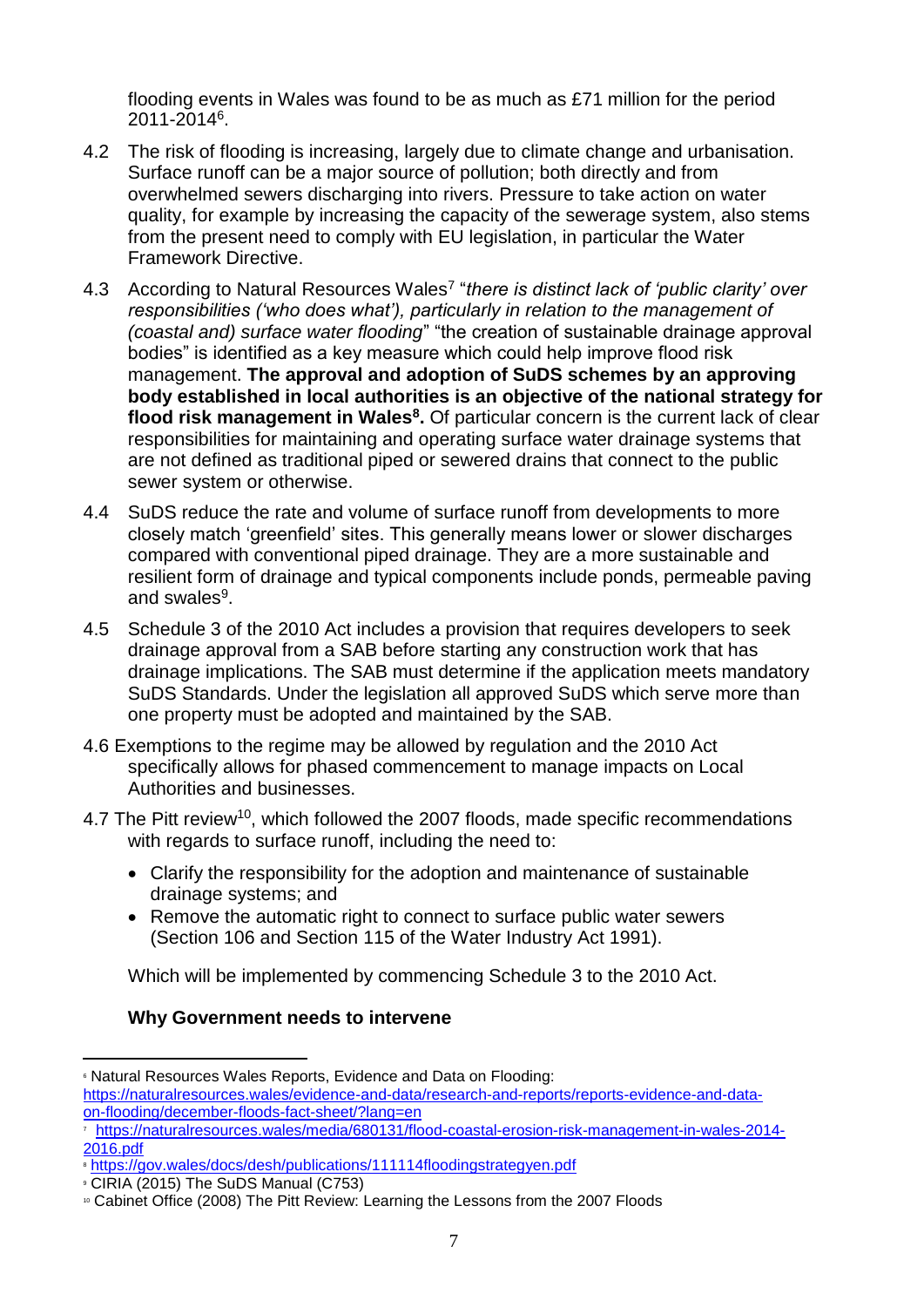- 4.8 The justification for, and use of, SuDS is well established in the planning system, which includes TAN 15 and Approved Document H of the Building Regulations, as well as voluntary standards such as the Home Quality Mark. However, the current uptake of SuDS is low, limiting the potential contribution of SuDS to mitigating flood risk from surface run-off and the risk of sewer overload, or to protecting water quality.
- 4.9 In the past, most developments have been built with separate drains for foul water and surface runoff, although some 70% of the UK's sewer network is combined, so many surface water drains connect into existing combined sewers. A relatively low proportion (around 20-40% based on anecdotal evidence) can be described as SuDS that comply with national standards<sup>11</sup>. The market has been slow in voluntarily integrating SuDS into development plans. The market has been constrained by:
	- Information failure currently, there is a lack of consistent use of recommended standards. Despite the existence of good practice, bad practice is also evident and contributes to a perception that SuDS are expensive and entail nonessential costs.
	- Externalities there is a disconnect between those who manage and/or pay for surface water drainage and those who benefit from sustainable management. The benefits are often public and generally accrue further downstream, i.e. some way away from the point at which the rain falls and is dealt with.
	- Lack of a statutory requirement and coherent arrangements for the adoption and ongoing maintenance of drainage - currently, developers or local authorities have to make arrangements to finance the ongoing maintenance of SuDS, where they are built. However, the arrangements for this are highly variable and ad-hoc.
- 4.10 In addition to the constraints mentioned above, there are also weak market drivers for the management of surface water runoff:
	- The legacy of draining surface water runoff into our sewers means that foul water and surface runoff are often seen as a single problem. However, over recent years there has been little change in the amount of water each person uses at home<sup>12</sup> i.e. little improvement in water efficiency per person. In contrast, Ofwat predict a significant increase in sewer flooding from climate change going forward<sup>13</sup>. Thus the influence of surface runoff (influenced by the pattern of climate change, as well as urban creep) on our sewers will increase relative to the amounts of foul water to be handled.
	- Current arrangements for flood insurance cover are highly cross-subsidised by those not at risk and this dis-incentivises the uptake of management measures, including SuDS.

<sup>11</sup> Welsh Government (2016) Recommended non-statutory standards for sustainable drainage (SuDS) in Wales

<sup>12</sup> Environment Agency (2008) Water resources in England and Wales research on current state and future pressures

[http://webarchive.nationalarchives.gov.uk/20140329213237/http://cdn.environment](http://webarchive.nationalarchives.gov.uk/20140329213237/http:/cdn.environment-agency.gov.uk/geho1208bpas-e-e.pdf)[agency.gov.uk/geho1208bpas-e-e.pdf](http://webarchive.nationalarchives.gov.uk/20140329213237/http:/cdn.environment-agency.gov.uk/geho1208bpas-e-e.pdf)

<sup>&</sup>lt;sup>13</sup> Ofwat has published research illustrating the predicted scale of increased sewer flooding risks due to climate change [https://www.ofwat.gov.uk/wp-content/uploads/2015/11/rpt\\_com201106mottmacsewer.pdf](https://www.ofwat.gov.uk/wp-content/uploads/2015/11/rpt_com201106mottmacsewer.pdf)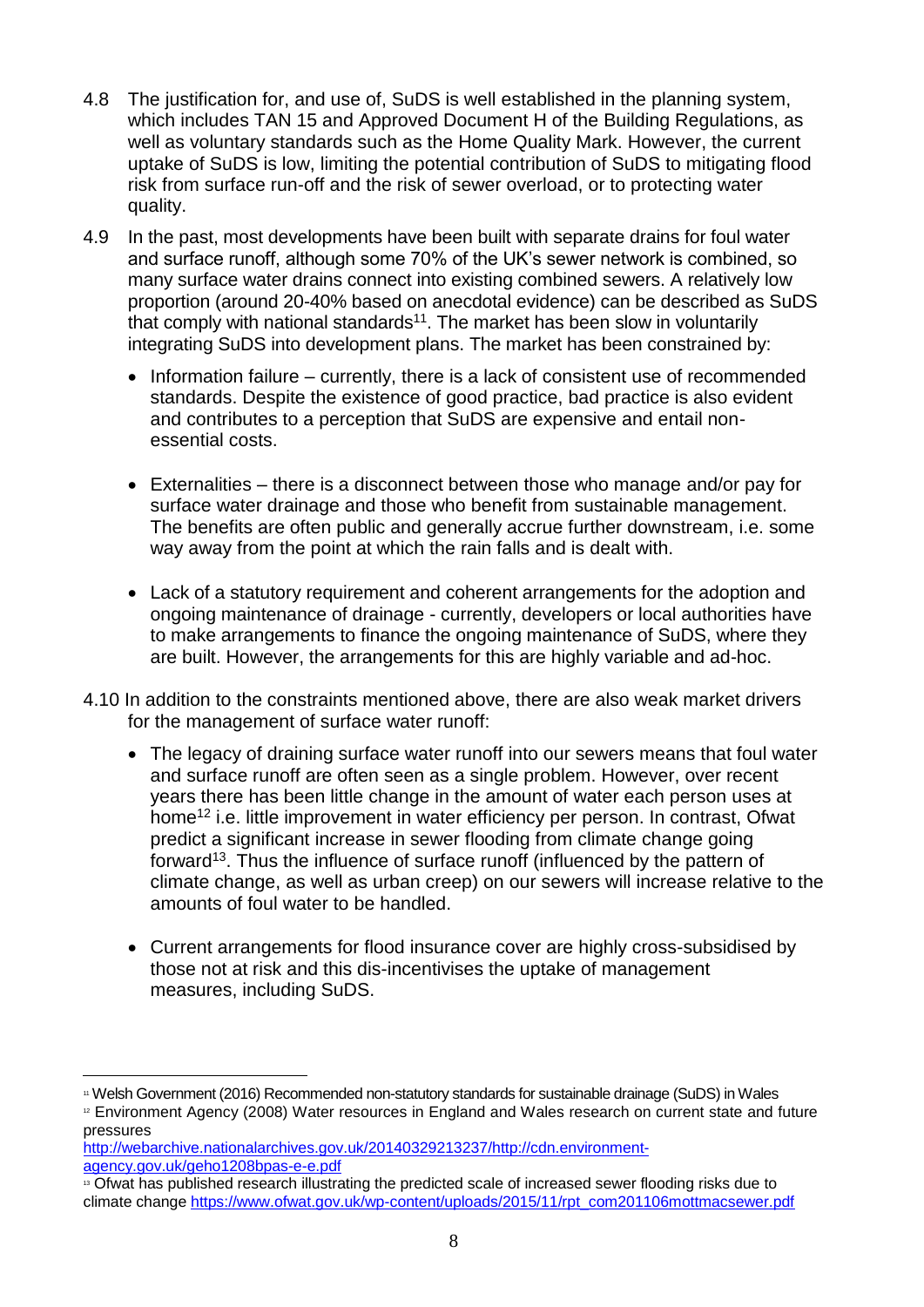# **Policy Objective**

- 4.11 Commencement of Schedule 3 is intended to:
	- Move provision of SuDS from a non-statutory to a statutory requirement;
	- Ensure compliance with and consistency of standards for long term surface water management;
	- Provide certainty for developers that SuDS will be adopted without the need for lengthy negotiation or significant expense;
	- Reduce the risk of localised, surface water flooding;
	- Mitigate pollution that may arise from surface water runoff;
	- Reduce extra load on public sewers and the need for additional capacity; and
	- Help safeguard water supplies.

4.12 Other, indirect benefits include:

- Help achieve the goals of the Well-being of Future Generations (Wales) Act 2015, and in particular the **Welsh Government Well-being Objective** to connect communities through sustainable and resilient infrastructure.
- Contribute to the commitment to take action to improve management of our water environment, made in the **Welsh Government Programme for Government 2016-2021.** This also identifies green infrastructure (such as SuDS) as an opportunity to address poverty, housing and infrastructure drivers, whilst meeting broader longer term objectives.
- Contribute to the commitment to implement nature based solutions, a national priority in the Welsh Government **Natural Resources Policy (2017)** for Wales, and related wider long-term **Prosperity for All** objectives including supporting sustainable communities, promoting green growth, supporting a more resource efficient economy and maintaining healthy, active and connected communities<sup>14</sup>.
- Contribute to the goals of the **Water Strategy for Wales**, which sets out strategic direction for water policy over the next 20 years and beyond.
- Contribute to delivering objectives of the **National Strategy of Flood and Coastal Erosion Risk Management in Wales**.
- Achieve compliance with the **Planning (Wales) Act 2015**, which imposes duties requiring "*sustainable development*" consistent with SuDS features on new developments.
- Achieve compliance with the duty to maintain and enhance bio-diversity and promote the resilience of eco-systems, established under the **Environment (Wales) Act 2016**.
- Help meet the goals of the **EU Water Framework Directive**.
- Reduce air pollution through the increased use of green infrastructure. contributing to achieving the **Air Quality Standards (Wales) Regulations 2010**.
- Help meet **Welsh Housing Quality Standards**, which state that new homes constructed for Registered Social Landlords (housing associations) for both social housing and sale on the open market must be "*located in attractive and safe*

<sup>&</sup>lt;sup>14</sup> In particular, the Policy states that "increasing access to green spaces and providing community facilities to bring people together is highlighted as a 'best buy' to prevent mental ill health and improving mental wellbeing by Public Health Wales. The World Health Organisation suggests that public health approaches with health, social, economic and environmental benefits, such as safe green spaces and active transport, have been shown to be cost-effective with potential returns on investment. Studies also suggest that people living closer to good-quality green space are more likely to have higher levels of physical activity, and are more likely to use it and more frequently".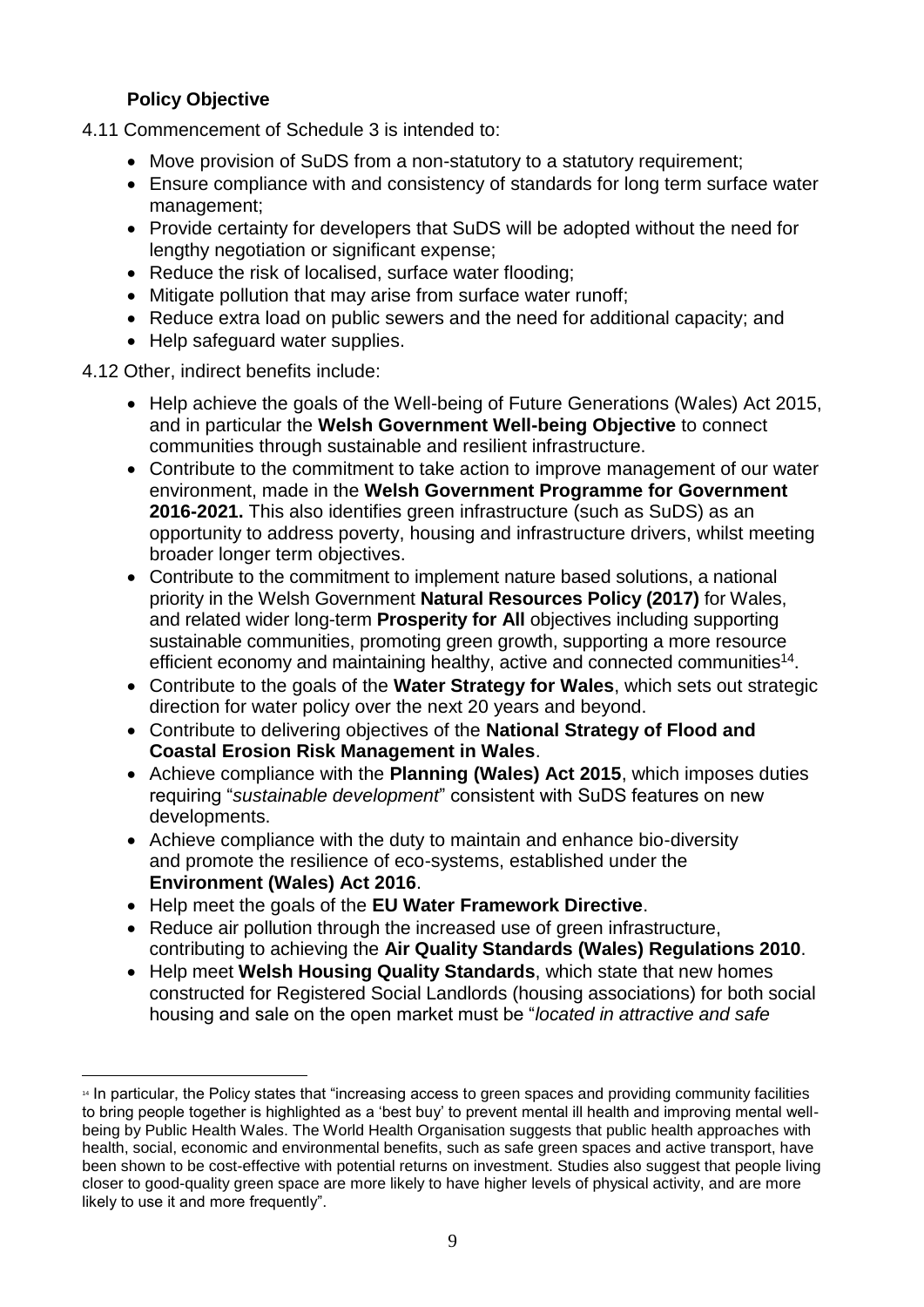*environments", use "soft and hard landscaping with planting in protected areas" and provide "adequate, practical and maintainable communal areas";*

- Help Wales to achieve **carbon reduction objectives**<sup>15</sup> and adapt to climate change.
- Increase wetland habitats and urban green space contributing to the aims of the **National Biodiversity Strategy and Action Plan for Wales** (the Nature Recovery Plan for Wales) and the commitments to the **Habitats and Birds Directives**.

#### **Why SuDS?**

- 4.13 Flood damage from surface runoff is predicted to increase due to climate change and continued urbanisation<sup>16</sup>.
- 4.14 SuDS can reduce this increase by storing runoff, slowing the rate at which runoff enters water bodies and helping runoff infiltrate into the ground. In case studies SuDS has been shown in particular circumstances to reduce runoff by as much as  $50\%$ <sup>17</sup>.
- 4.15 The majority of towns and cities in Wales were constructed with combined sewers where surface runoff mixes with foul water and is then transported to a treatment plant that extracts clean water. In around half of the network, current sewerage systems are at or beyond capacity.
- 4.16 In these situations, during periods of intense rain, the combined sewers quickly become full. When this happens, untreated sewage and foul water discharges to streams and rivers through engineered overflows (intended to prevent similar flooding in properties). During floods, this will combine with flood waters and in a small number of cases it can also flood homes directly.
- 4.17 The extent of legal discharges is limited by Natural Resources Wales permits and is constrained by the following directives:
	- Bathing Water Directive:
	- Shellfish Directive:
	- Water Framework Directive; and
	- Urban Waste Waters Treatment Directive.
- 4.18 The sewage network in England and Wales is valued at around £174 billion, substantial additional sewerage capacity is needed to address the predicted increase in flooding due to climate change, urban creep and new connections. However if new connections were not made (through introducing SuDS) this will reduce the pressures on the sewers which could save billions in investment from water and sewerage companies.

<sup>&</sup>lt;sup>15</sup> Consistent with the advice set out Committee on Climate Change (2017) Advice on the Design of Welsh Carbon Targets

<sup>16</sup> The Welsh Government National Strategy for Flood and Coastal Erosion Risk Management 2011 <https://gov.wales/docs/desh/publications/111114floodingstrategyen.pdf>

 $\overline{17}$  See for example EPC (2017) Sustainable Drainage Systems on new developments, analysis of evidence <https://gov.wales/docs/desh/publications/170209-suds-evidence-epc-final-report-en.pdf>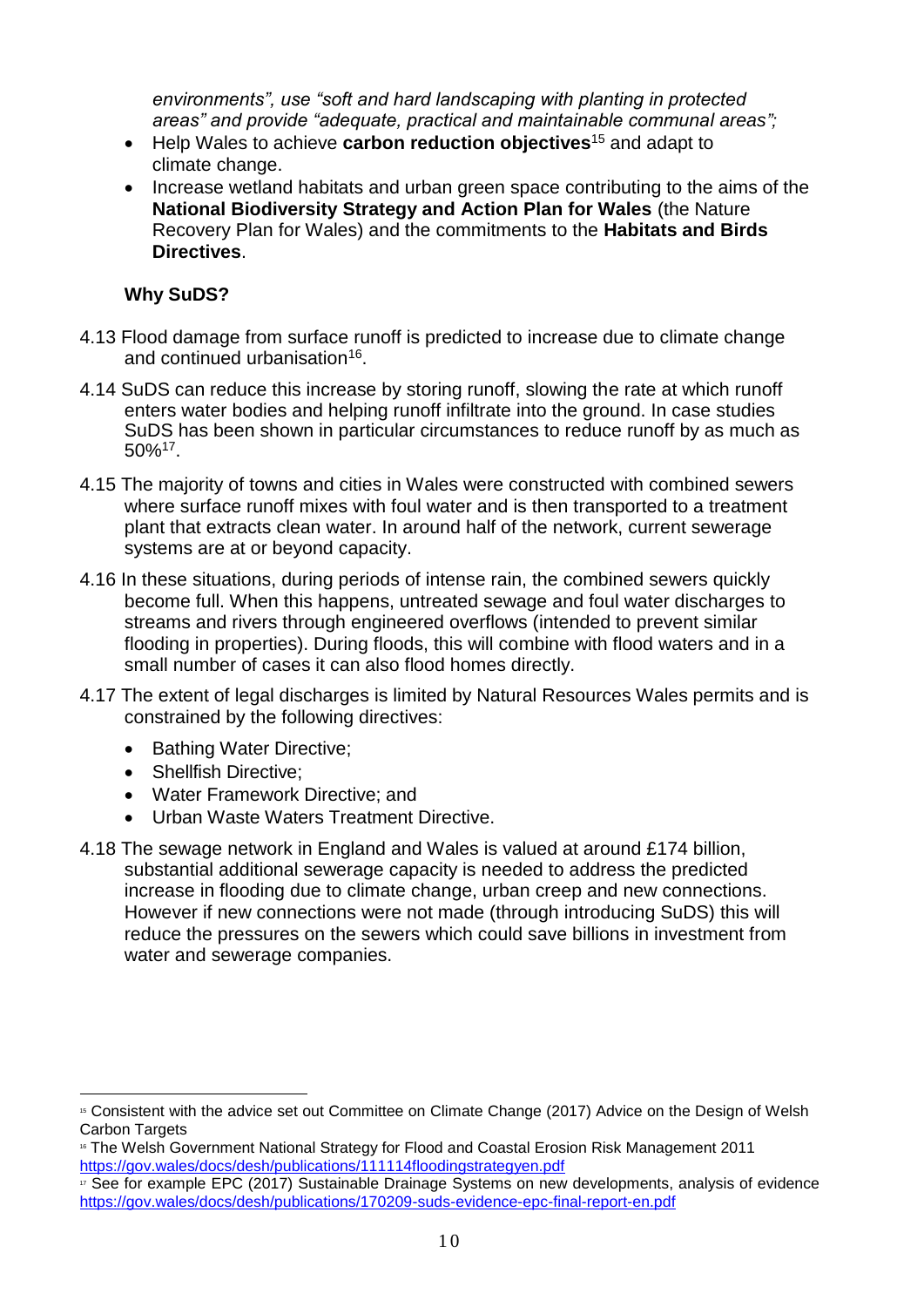4.19 SuDS provide an opportunity to avoid many of the new connections and to develop an alternative infrastructure to public sewers – offering significant savings in investment.

# **5. Consultation**

- 5.1 In developing the evidence to support the Regulatory Impact Assessment (RIA)<sup>18</sup>, consultation has taken place with a wide range of organisations and sectors, including:
	- Local authorities
	- Developers and home builders
	- Water and sewerage companies
	- Natural Resources Wales
	- Non-government organisations and the third sector
	- Consumer bodies
	- Academia
	- Sector professionals
- 5.2 The RIA has been completed alongside this Explanatory Memorandum. Further details of the consultations undertaken are included in the RIA below (Part 2).

<sup>&</sup>lt;sup>18</sup> See for example EPC (2017) Sustainable Drainage Systems on new developments, analysis of evidence <https://gov.wales/docs/desh/publications/170209-suds-evidence-epc-final-report-en.pdf.>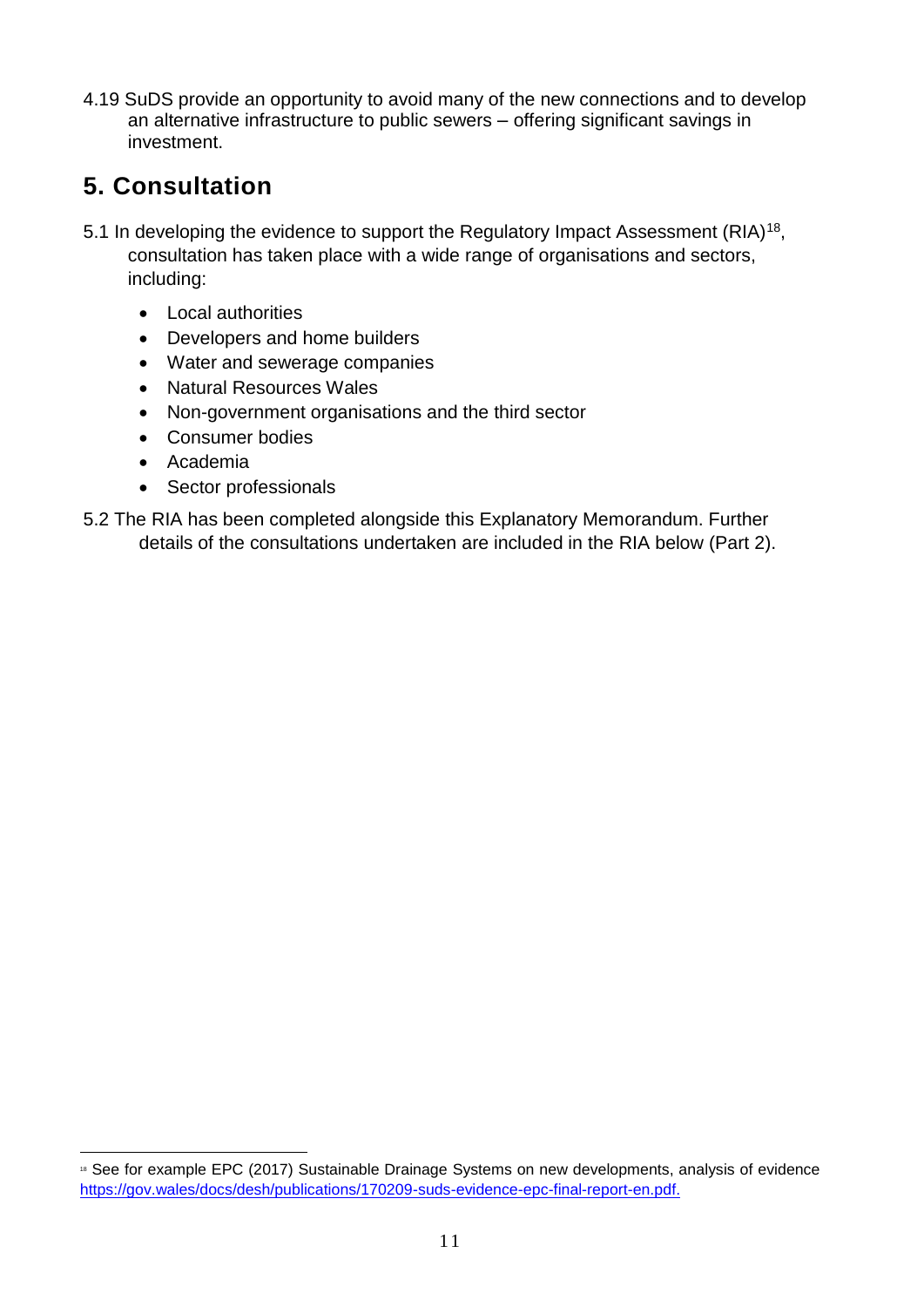# **PART 2 – Regulatory Impact Assessment**

| <b>Section</b>                                                       | Page |
|----------------------------------------------------------------------|------|
| Policy options considered                                            | 13   |
| The preferred option                                                 | 14   |
| Cost-benefit analysis of options                                     | 14   |
| Option 1 – Do Nothing                                                | 19   |
| Option 2 – Commence Schedule 3 of the 2010 Act                       | 20   |
| Option 3 - Planning Approach                                         | 34   |
| Summary of costs and benefits                                        | 43   |
| Summary of responses to consultations and the Government<br>response | 45   |
| <b>Competition assessment</b>                                        | 50   |
| Specific impact assessments                                          | 51   |
| Post implementation review                                           | 55   |

# **Annexes**

**Annex 1 – Housing development**

**Annex 2 – Commercial and industrial development**

**Annex 3 – Developers in Wales**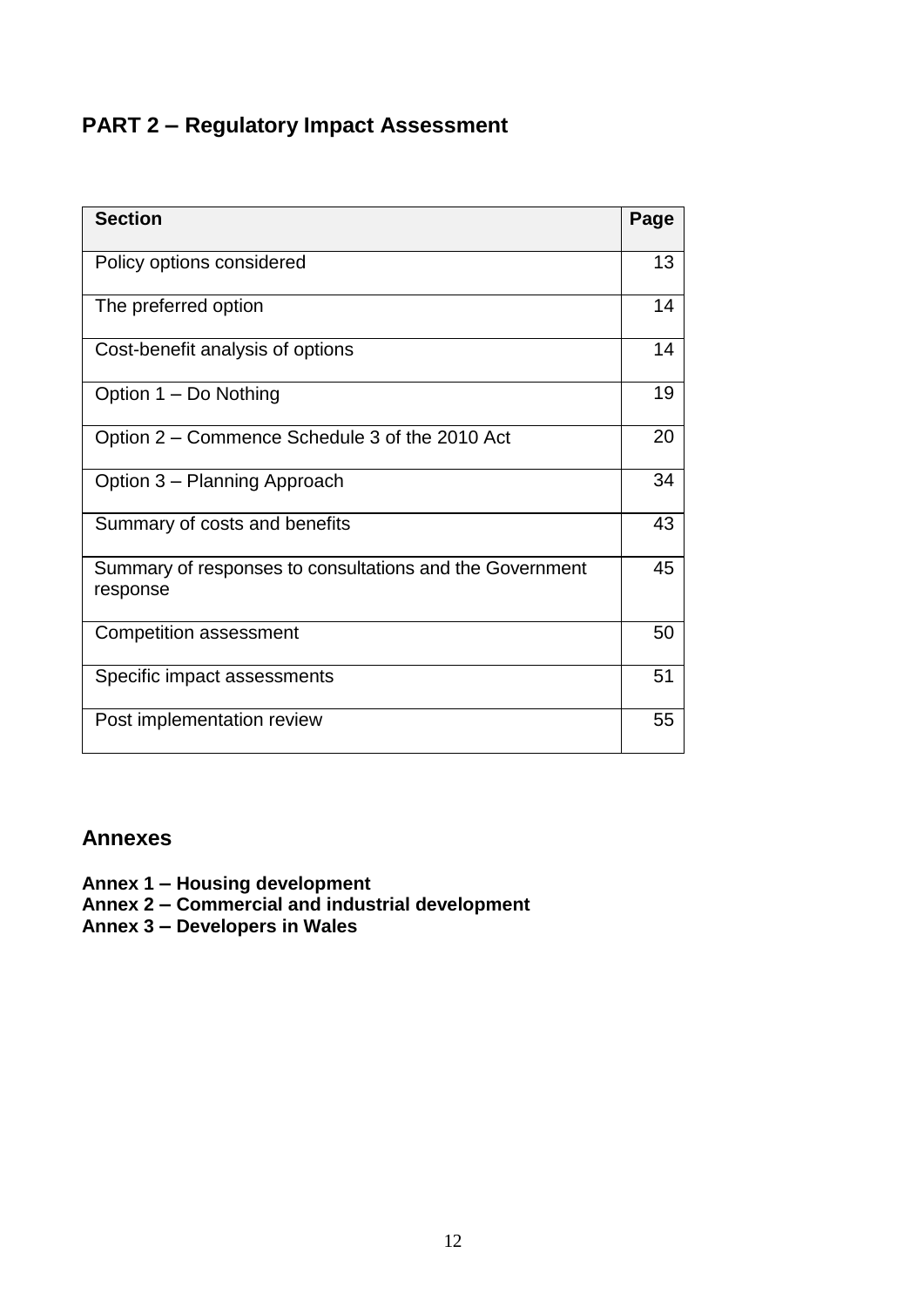# **6. Policy options considered**

6.1 The Welsh Government has considered three main policy options (Table 1).

*Table 1: Summary of policy options considered*

| <b>Policy</b><br>option | <b>Name</b>            | <b>Description</b>                                                                                                                                                                                                                                                                                                                       |
|-------------------------|------------------------|------------------------------------------------------------------------------------------------------------------------------------------------------------------------------------------------------------------------------------------------------------------------------------------------------------------------------------------|
|                         | Do nothing             | The baseline option, involving continuation of current<br>non-regulatory policy.                                                                                                                                                                                                                                                         |
| 2                       | Commence<br>Schedule 3 | Mandatory use of SuDS compliant with national standards<br>on all minor and major development (more than 1<br>dwelling or sites larger than 0.1 hectares).                                                                                                                                                                               |
| 3                       | Planning<br>approach   | Expectation that SuDS will be provided on all minor and<br>major development wherever this is appropriate and<br>unless demonstrated to be inappropriate. Use of planning<br>conditions or planning obligations to ensure that there are<br>clear arrangements in place for ongoing maintenance over<br>the lifetime of the development. |

6.2 In addition to the three options outlined above, a number of other options were discussed but excluded from full consideration in the RIA. However, some of these may not be inconsistent with the policy options set out above, and these are discussed in the broader consultation paper. These options, and the reason for their exclusion, are shown in Table 2.

| <b>Option</b>                | <b>Description</b>                                                                                                                                                                          | <b>Reason for exclusion</b>                                                                                                                                                                                                                                                                                                |
|------------------------------|---------------------------------------------------------------------------------------------------------------------------------------------------------------------------------------------|----------------------------------------------------------------------------------------------------------------------------------------------------------------------------------------------------------------------------------------------------------------------------------------------------------------------------|
| Water<br>company<br>adoption | and<br>Water<br>sewerage<br>company (WaSC) required<br>to adopt, and responsible for<br>maintaining, certain SuDS<br>below<br>(e.g.<br>ground,<br>proprietary) compliant with<br>standards. | Options for voluntary adoption of<br>SuDS and maintenance by water<br>company are considered in<br>the<br>broader consultation paper.<br>Non-<br>voluntary adoption would need<br>a<br>change in primary legislation (S104 of<br>the Water Industry Act 1991), and<br>legislation to remove automatic right to<br>connect. |
|                              |                                                                                                                                                                                             | Creates incentive to install systems<br>where adoption more certain (likely to<br>be below ground, as in Scotland).                                                                                                                                                                                                        |
| Amended<br>Schedule 3        | SAB established for SuDS<br>approval, but SuDS adopted<br>by different groups, such as<br>local authority, WaSC<br>or -<br>housing association,                                             | Options for amending Schedule 3,<br>e.g. through regulations and orders,<br>are discussed in broader consultation<br>paper.                                                                                                                                                                                                |

| Table 2: Options discussed but excluded from full consideration in RIA |  |  |  |  |
|------------------------------------------------------------------------|--|--|--|--|
|------------------------------------------------------------------------|--|--|--|--|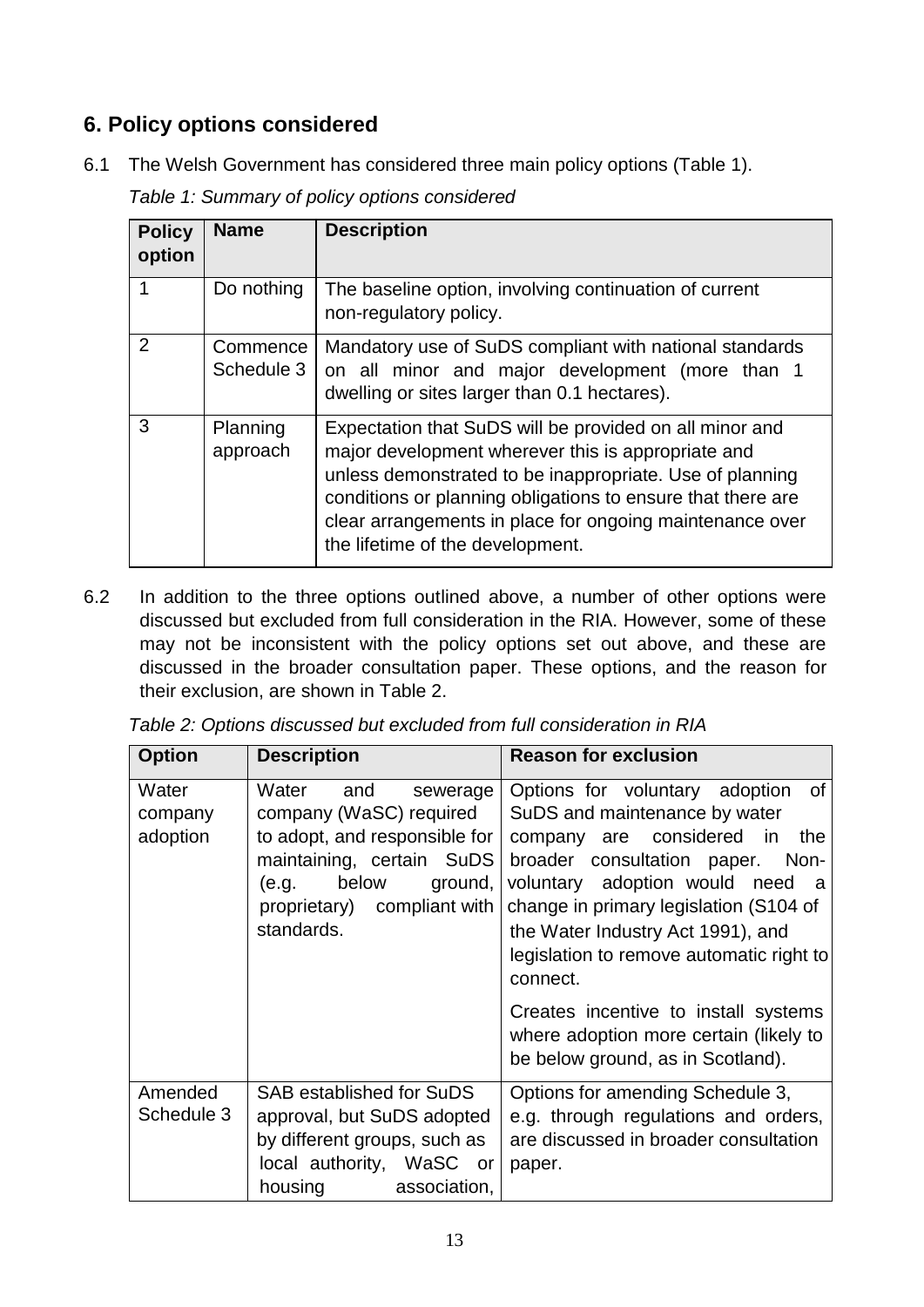|                                  | depending on functionality,<br>benefits, etc.                                                                                                                                                                                       | High risk of differing approaches in<br>different areas and duplication of<br>standards.               |
|----------------------------------|-------------------------------------------------------------------------------------------------------------------------------------------------------------------------------------------------------------------------------------|--------------------------------------------------------------------------------------------------------|
|                                  |                                                                                                                                                                                                                                     | Also proliferation of bodies with SuDS<br>responsibilities likely<br>to<br>create<br>confusion.        |
| <b>Sewers</b><br>for<br>adoption | <b>Update Sewers for Adoption</b><br>(guidance for design and<br>construction of sewers that<br>will be adopted by<br>Sewerage Undertakers in<br>accordance with Section<br>104 of the Water Industry<br>Act 1991) to include SuDS. | No<br>mandatory<br>requirement,<br><b>SO</b><br>unlikely to significantly change current<br>situation. |

# **What is the preferred option?**

6.3 Option 2 is the preferred option. The NPV (net present value) for Option 2 is estimated to be £164.9m (range £82.6m to £961.4m). It is positive suggesting that the net benefits to society outweigh the net costs to society. The NPV for Option 1 is zero. The NPV for Option 3 is estimated to be £54.3m, i.e. around one-third of the benefits of the preferred option (although the range at £20.4m to £460.4m overlaps with Option 2.

# **7. Cost benefit analysis of options**

- 7.1 We have used quidance provided by HM Treasury<sup>19</sup> to carry out a Cost Benefit Analysis (CBA) for the three policy options.
- 7.2 The appraisal period is assumed to run from 2018 to 2026. The final year (2026) was chosen as this correlates with the end-point of many of the local development plans in Wales, i.e. there is greater certainty regarding the scale and extent of housing and other development over this period. Of course, a longer appraisal period could be justifiable and may be appropriate, although the scale and extent of new development and exogenous changes would be more uncertain. Nevertheless, adopting a longer period would give greater importance to those impacts recurring over time. This is examined through sensitivity analysis.
- 7.3 The impacts of the options have been classed as either:
	- One-off impacts are assumed at the start of the appraisal period (2018); or
	- Recurring impacts are assumed to occur each year (from 2018 to 2026 inclusive).

<sup>19</sup> HM Treasury (2011) Green Book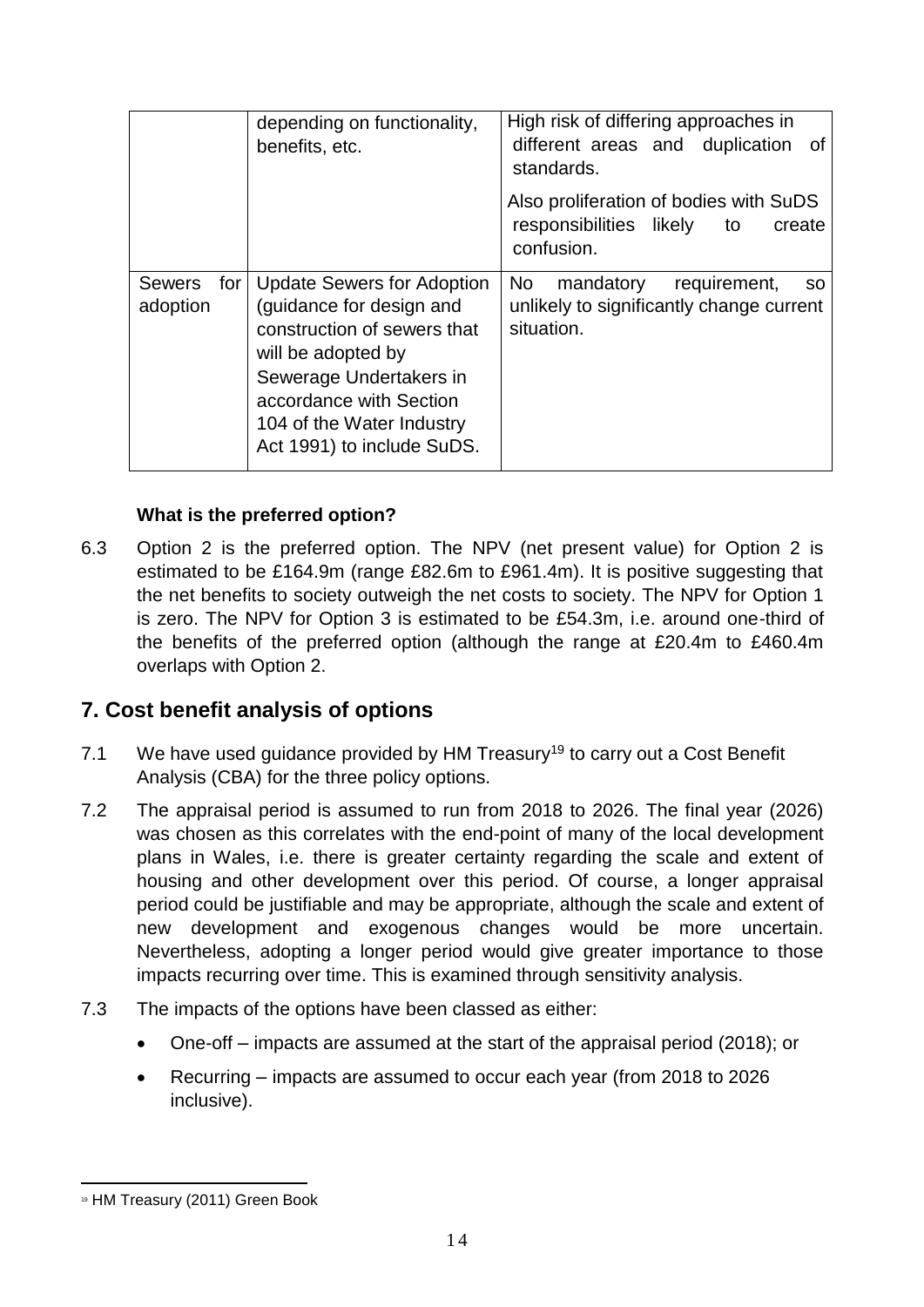- 7.4 In accordance with HM Treasury guidance, a discount rate of 3.5% has been applied to future costs and benefits, in order to calculate the present value (PV) of the impacts. Changing this rate is examined through sensitivity analysis.
- 7.5 Total estimated figures given throughout the RIA are rounded so may not sum precisely with values in supporting tables.
- 7.6 The focus in the RIA is on additional/marginal costs and benefits associated with options 2 and 3. Therefore, any costs/benefits under Option 1 (the 'Do Nothing' option) are not additional to current situation and are assumed to be zero.
- 7.7 The costs and benefits accruing to a number of key groups and organisations have been considered. These are
	- Welsh Government
	- Local authorities/SABs
	- Developers
	- Water and sewerage companies
	- Property owners/occupiers
	- Natural Resources Wales
	- General population

<sup>7.8</sup> The specific impacts considered in the RIA draws on engagement with stakeholders, a range of previous work, including Defra (2010)<sup>20</sup>, the SuDS Manual<sup>21</sup> and the CIRIA Benefits of SuDS Tool (BeST), and expert knowledge. The full list of impacts considered is shown in Table 3.

| <b>Potential impacts</b>           | <b>Description</b>                                                                                                                                                                                                                                    |
|------------------------------------|-------------------------------------------------------------------------------------------------------------------------------------------------------------------------------------------------------------------------------------------------------|
| Construction                       | <b>Construction of compliant SuDS</b>                                                                                                                                                                                                                 |
| Fees (developers)                  | Application/approval/certification/inspection/adoption fee                                                                                                                                                                                            |
| Land take                          | Additional land take from SuDS                                                                                                                                                                                                                        |
| Start-up<br>(developers)           | Capacity building, upskilling and training                                                                                                                                                                                                            |
| Connection charges<br>(developers) | Avoided surface water connection applications/charges                                                                                                                                                                                                 |
| Adoption, O&M<br>(developers)      | Reduced operation and monitoring (O&M), and certainty of<br>adoption, leading to efficiencies in planning process and<br>development, as well as reduced or simplified interaction with<br>a complex array of interests, including the WaSC, Planning |

<sup>20</sup> Commencement of the Flood and Water Management Act 2010, Schedule 3 for Sustainable Drainage: Impact Assessment

 $21$  CIRIA (2015) The SuDS Manual (C753)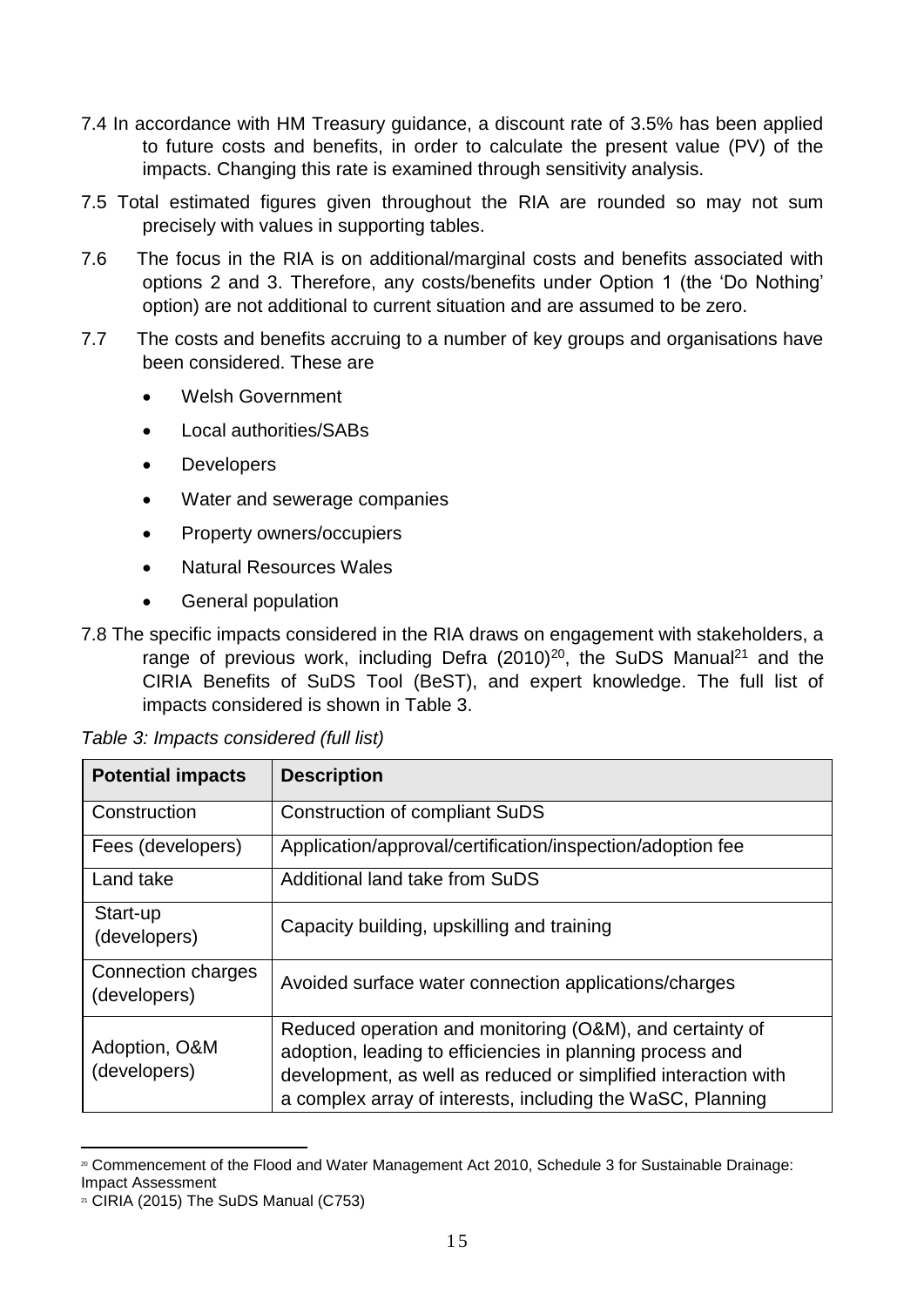|                                                         | Authority, Highways Authority and NRW.                                                                                                                                                                                                                                                                                                   |
|---------------------------------------------------------|------------------------------------------------------------------------------------------------------------------------------------------------------------------------------------------------------------------------------------------------------------------------------------------------------------------------------------------|
| Start-up (local<br>authorities/SABs)                    | Establish SAB, including administration, accounting, legal<br>fees, registration charges, advertising, promotional activity,<br>engagement, employee training, etc                                                                                                                                                                       |
| O&M (local<br>authorities/SABs)                         | Operation and maintenance of SuDS                                                                                                                                                                                                                                                                                                        |
| Adoption (local<br>authorities/SABs)                    | Additional duty/responsibility to maintain, potentially offset<br>by reduced risk from orphaned or abandoned schemes                                                                                                                                                                                                                     |
| Revenue (local<br>authorities/SABs)                     | Revenue from application/approval fees                                                                                                                                                                                                                                                                                                   |
| Monitoring &<br>enforcement (local<br>authorities/SABs) | All aspects of monitoring and enforcement of SuDS, including<br>appeals and ensuring proper functioning (e.g. porous<br>pavements and soakaways)                                                                                                                                                                                         |
| Consultation (local<br>authorities/SABs)                | Additional costs of consultation as LLFAs become statutory<br>consultee on all planning applications in relation to surface<br>water drainage. Also, costs of additional planning<br>conditions/funding agreements for construction and<br>maintenance of the drainage system on all developments.                                       |
| Consultation<br>(others)                                | Additional costs of consultation on planning applications for<br>statutory and other consultees. It is likely that most consultation<br>requirements will be dealt with through standing advice, as with<br>existing planning processes. Therefore, no significant additional<br>costs are expected as a result of the proposed changes. |
| Asset base (WaSC)                                       | Opportunity cost of foregone increase in asset base, on<br>which companies can earn a return                                                                                                                                                                                                                                             |
| <b>Connection charges</b><br>(WaSC)                     | Reduced revenue from surface water connection<br>applications/charges                                                                                                                                                                                                                                                                    |
| Infrastructure                                          | Reduced/deferred future investment need in sewerage<br>infrastructure, reduced O&M costs for conventional sewers<br>(e.g. pumping, treatment) and improved ability to take an<br>integrated approach to urban water systems.                                                                                                             |
| Monitoring &<br>enforcement<br>(WaSC)                   | Reduced need for monitoring and enforcement of<br>sewer connections                                                                                                                                                                                                                                                                      |
| Surface water<br>charges                                | Reduction in charges paid by property owners/occupiers for<br>surface water drainage                                                                                                                                                                                                                                                     |
| Flood risk                                              | Avoided damage and associated impacts (e.g. on psychological<br>health) from reduced flood risk                                                                                                                                                                                                                                          |
| Amenity                                                 | Enhanced attractiveness and liveability of developments                                                                                                                                                                                                                                                                                  |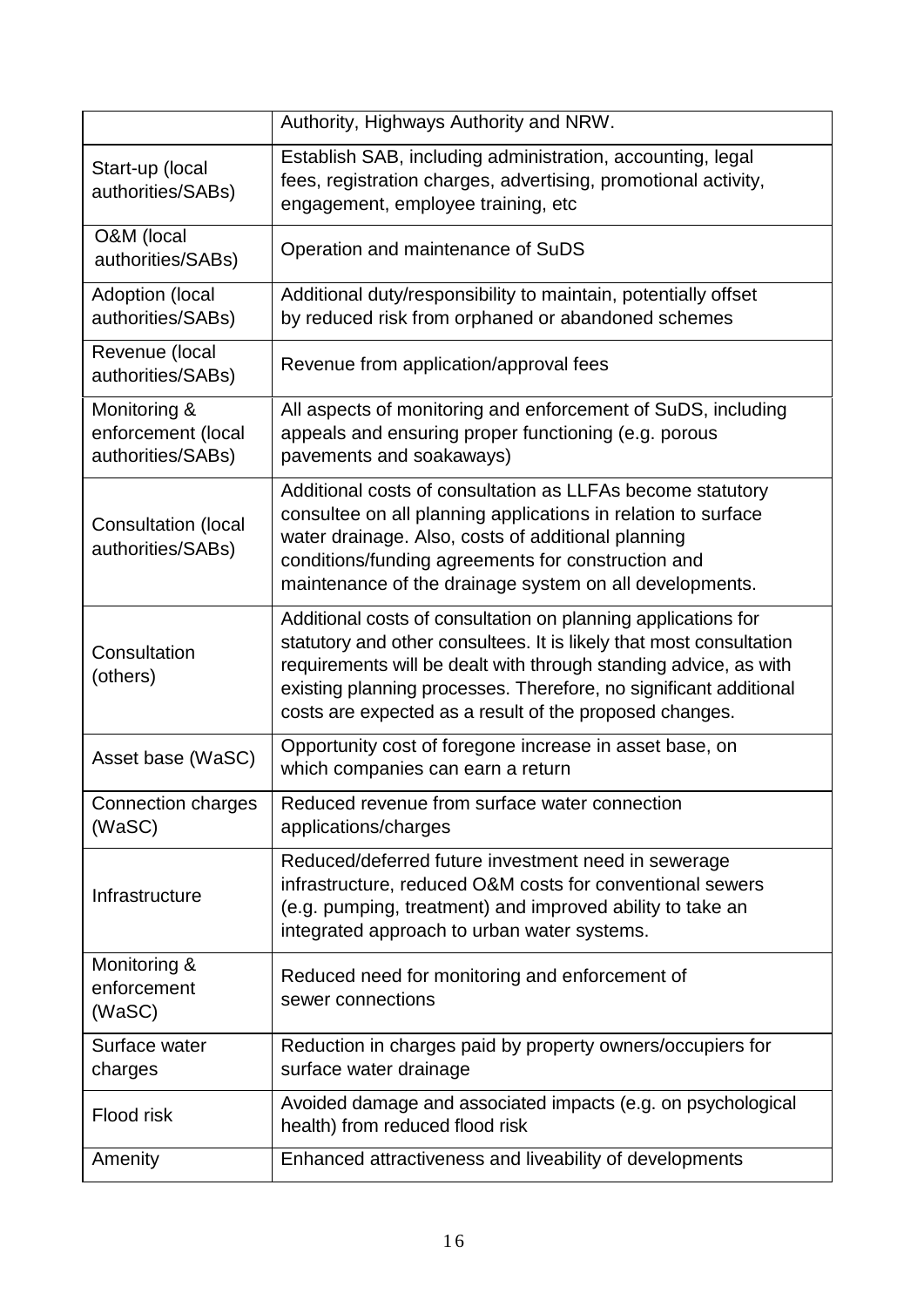| O&M (property<br>owners/occupiers) | Added responsibilities for surface water in curtilage                                                                                                                                                        |
|------------------------------------|--------------------------------------------------------------------------------------------------------------------------------------------------------------------------------------------------------------|
| <b>Building temperature</b>        | Impact of SuDS on cooling (summer) or insulation (winter)                                                                                                                                                    |
| Crime                              | Reduced crimes against property or people                                                                                                                                                                    |
| Traffic calming                    | Risk of road accidents or street-based recreation opportunities                                                                                                                                              |
| Infraction                         | Avoided risk of infraction of water quality related EU directives                                                                                                                                            |
| Growth                             | Economic growth                                                                                                                                                                                              |
| Enabling<br>development            | Contribution to affordable housing targets                                                                                                                                                                   |
| Appeals                            | Costs of establishing and running Planning Inspectorate (PINS) to<br>deal with appeals                                                                                                                       |
| <b>Wider benefits</b>              | Related to goals in the Well-being of Future Generations Act<br>2015, including prosperous, resilient, healthier Wales, etc                                                                                  |
| Rainwater<br>harvesting            | Reduced flows, pollution or mains consumption                                                                                                                                                                |
| Tourism                            | Attractiveness of tourist sites                                                                                                                                                                              |
| Regulation                         | Improved ability of NRW to tackle diffuse pollution, surface<br>water flood risk and deliver ecosystem benefits                                                                                              |
| Flood risk                         | Increased risk of flooding in public areas (e.g. roads) due<br>to exceedance                                                                                                                                 |
| <b>Biodiversity</b>                | New or enhanced habitats and opportunities for wildlife                                                                                                                                                      |
| Carbon                             | Reduction or sequestration of greenhouse gas emissions<br>resulting from reduced pumping/treatment or<br>new/additional planting                                                                             |
| Education                          | Increased opportunities for learning and development                                                                                                                                                         |
| Climate change                     | Enhanced ability to mitigate or adapt to the expected impacts<br>of climate change                                                                                                                           |
| Water quantity                     | Additional surface or groundwater available for abstraction, or<br>to help alleviate drought/water scarcity                                                                                                  |
| Health                             | Improved health and well-being due to increased/enhanced<br>access and use of green space or, depending on type of SuDS<br>used, improved air quality and temperature regulation (e.g.<br>using green roofs) |
| Recreation                         | Improved or enhanced recreational opportunities (e.g.<br>walking, fishing, watersports)                                                                                                                      |
| Water quality                      | Reduced sewer/surface water overflows and natural infiltration of<br>surface water before it enters watercourses, leading to improved                                                                        |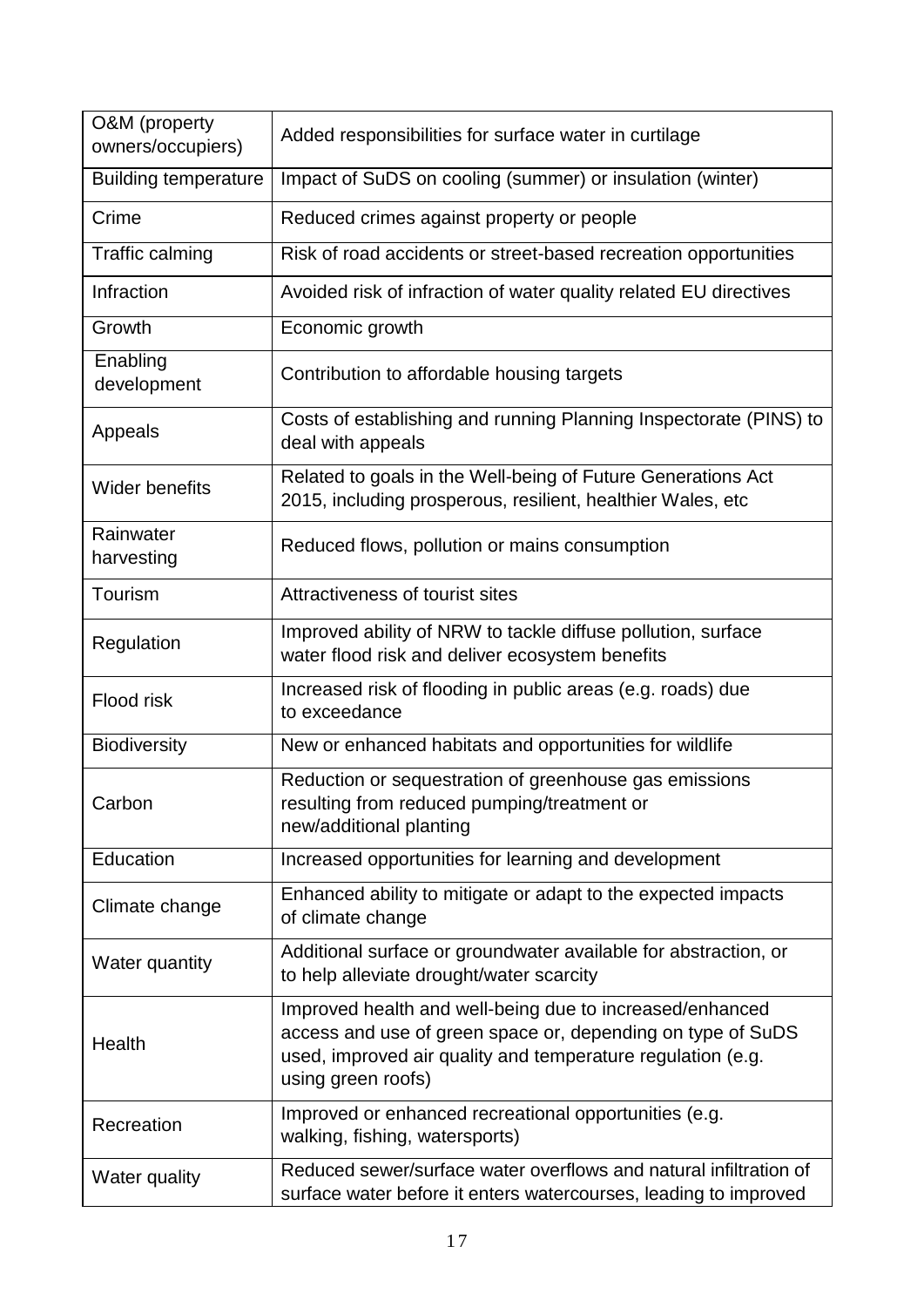| or enhanced water quality of surface, ground, transitional or |
|---------------------------------------------------------------|
| coastal waters, consistent with objectives of Water Framework |
| <b>Directive</b>                                              |

- 7.9 A proportionate approach has been taken, with the impacts above 'screened' for significance. Where costs and benefits are likely to be small, or impacts considered likely to affect only a few organisations/firms, or many organisations/firms to a very small degree, these have not been valued. Significant environmental and social impacts have been valued using BeST.
- 7.10 In many cases, there is no overall net change anticipated, although some degree of redistribution (a 'transfer' of costs and benefits from one group to another) is expected. In these cases, the effects have been assessed in the RIA.
- 7.11 For the purposes of the RIA, which is concerned with net impacts across the economy, aggregated estimates of costs and benefits across the country are appropriate. However, we recognise that individual groups and organisations associated with the list in paragraph 7.7 will be impacted differently by the proposals.
- 7.12 Each valued impact in the RIA comprises two components:
	- A quantified estimate of the annual impact; and
	- A monetary unit value.

These are multiplied together to calculate a monetised annual value for each significant impact. Where possible, low and high estimates for each component are considered (as well as the central or best estimate). As a result, the RIA includes a range for each monetised annual value. Further sensitivity analysis, considering changes to the key parameters of the discount rate and the assessment period, has also been undertaken.

7.13 In the analysis and presentation that follows, positively valued impacts indicate a benefit, whilst impacts with a negative value indicate a cost.

#### **Assumptions**

7.14 The key assumptions applied in undertaking the RIA are set out in Table 4.

*Table 4: Key assumptions in RIA*

| <b>General assumptions</b>                                                                      |
|-------------------------------------------------------------------------------------------------|
| 1 Administrative changes expected to be cost neutral                                            |
| All valued impacts are presented as benefits. Therefore, costs appear as<br>negative values.    |
| Significant wider benefits assessed using BeST. These include amenity,<br>education and carbon. |
| 4 Commercial and industrial developments include those over 0.1ha (1,000m <sup>2</sup> ).       |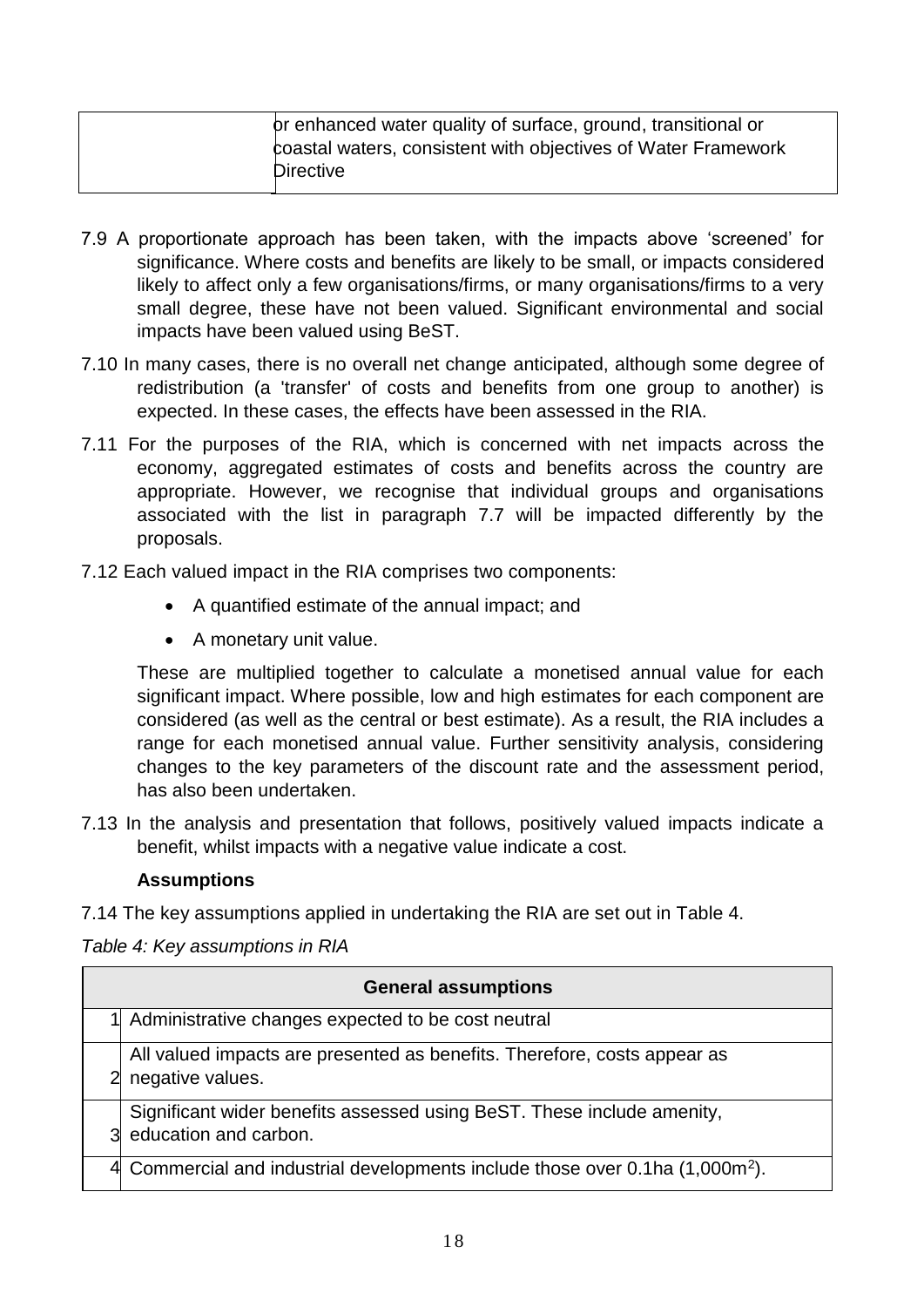|    | Benefits are assumed to start accruing from 2018, the first year of the<br>5 appraisal period.                                                                                                                                                                                                                    |
|----|-------------------------------------------------------------------------------------------------------------------------------------------------------------------------------------------------------------------------------------------------------------------------------------------------------------------|
|    | The timescale for the assessment is 2026, to maintain consistency with the<br>$6$ end date for the majority of local development plans in Wales.                                                                                                                                                                  |
| 71 | Historic values have been updated to 2016 prices using Bank of England<br>online inflation calculator.                                                                                                                                                                                                            |
|    | Weighted average salary and salary-related costs for employers (e.g. NI<br>contributions), of SAB officer ranges from £30,369 (av salary of civil engineer) to<br>£61,467 (Defra, 2010) (£72,326 in 2016 prices), mean (central) £51,348.<br>8 Salaries likely to vary across Wales.                              |
|    | SAB running costs - Based on Defra (2010), we assume 1 Full Time Employee<br>9 (FTE) per 100 major or 150 major and minor drainage applications/ year.                                                                                                                                                            |
|    | The average number of applications requiring SAB approval will be between 100<br>and 150 (central estimate 125) per year (though recognising that individual local<br>10 authorities may see significantly fewer or more applications than this average).                                                         |
|    | Current situation (baseline) includes compliant SuDS on 20% to 40% of new<br>development. Anecdotal evidence suggests that this may be optimistic (so the<br>11 benefits of the two policy options may be larger than those estimated here).                                                                      |
|    | Planning option will lead to compliant SuDS on 30% (low), 40% (central) or<br>12 50% (high) of new development                                                                                                                                                                                                    |
|    | Estimates for projections for housing development are set out in Annex 1, and for<br>commercial and industrial development in Annex 2. These projections are<br>generally higher than actual construction over recent years and, as such, may be<br>13 challenging to achieve.                                    |
|    | Evidence relating to costs of construction and operation are largely based on EPC<br>(2017) report. This report is based on a comparison of the costs of SuDS and non-<br>SuDS approaches at an overall scheme/development level, rather than the costs<br>14 of specific or individual measures or technologies. |

# **Option 1: Do nothing**

- 7.15 This is the baseline option and involves a continuation of current non-regulatory policy.
- 7.16 Although there will be costs and benefits associated with this option (for example due to urban growth or climate change), they are assumed to impact on all options equally. Therefore, they are not considered to be additional and are not analysed in the RIA.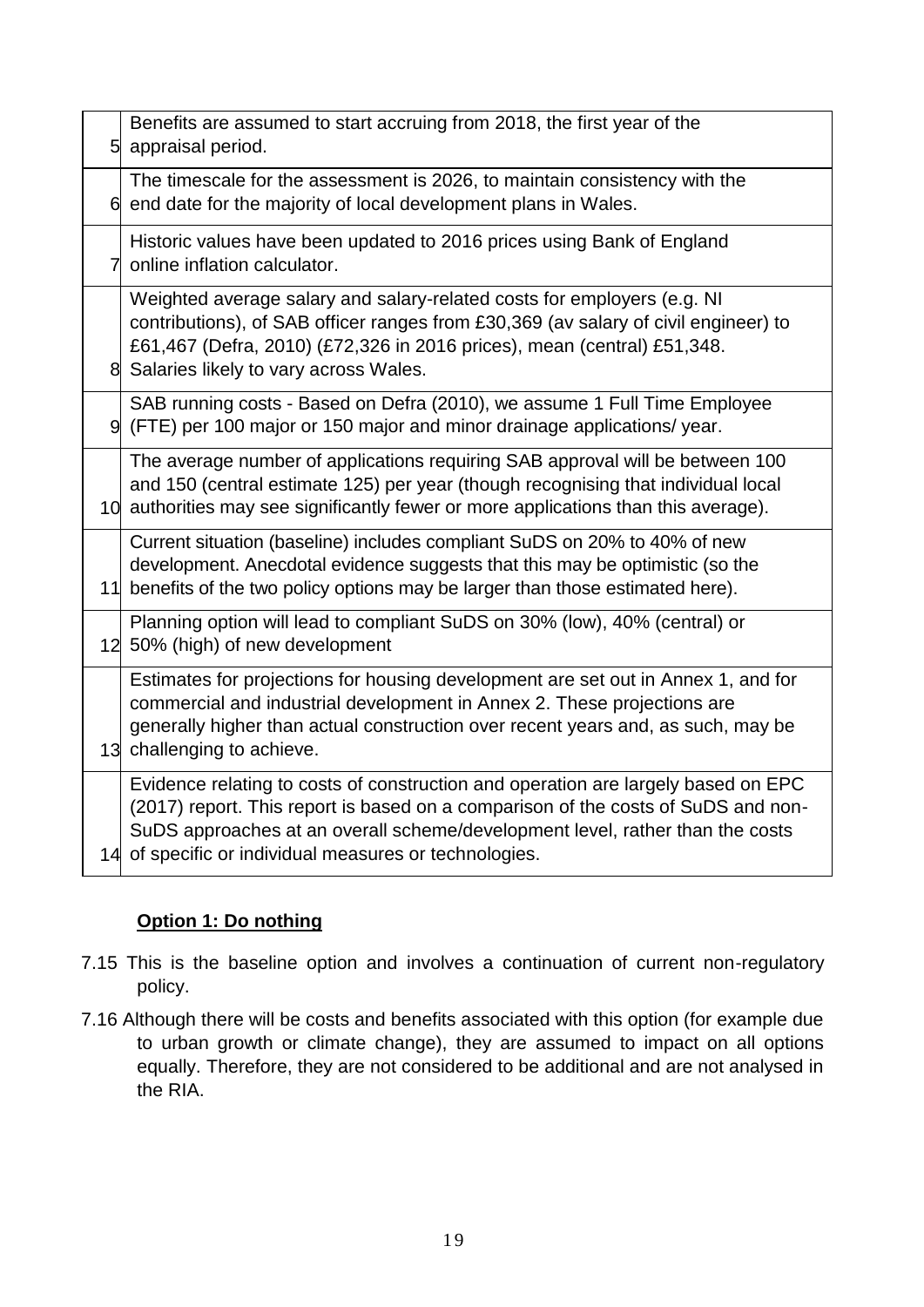#### **Option 2: Commence Schedule 3**

- 7.17 This is the preferred option and involves the mandatory use of SuDS compliant with national standards on all minor and major development (more than 1 dwelling or sites larger than 0.1 hectares).
- 7.18 A summary of the impacts considered likely under Option 2 is shown in Table 5 below. This also includes the group impacted, a description of the impact, whether the impact is likely to be a cost or a benefit to the impacted group, whether the impact is one-off or recurrent, whether it has been valued and comments setting out the reasons for this.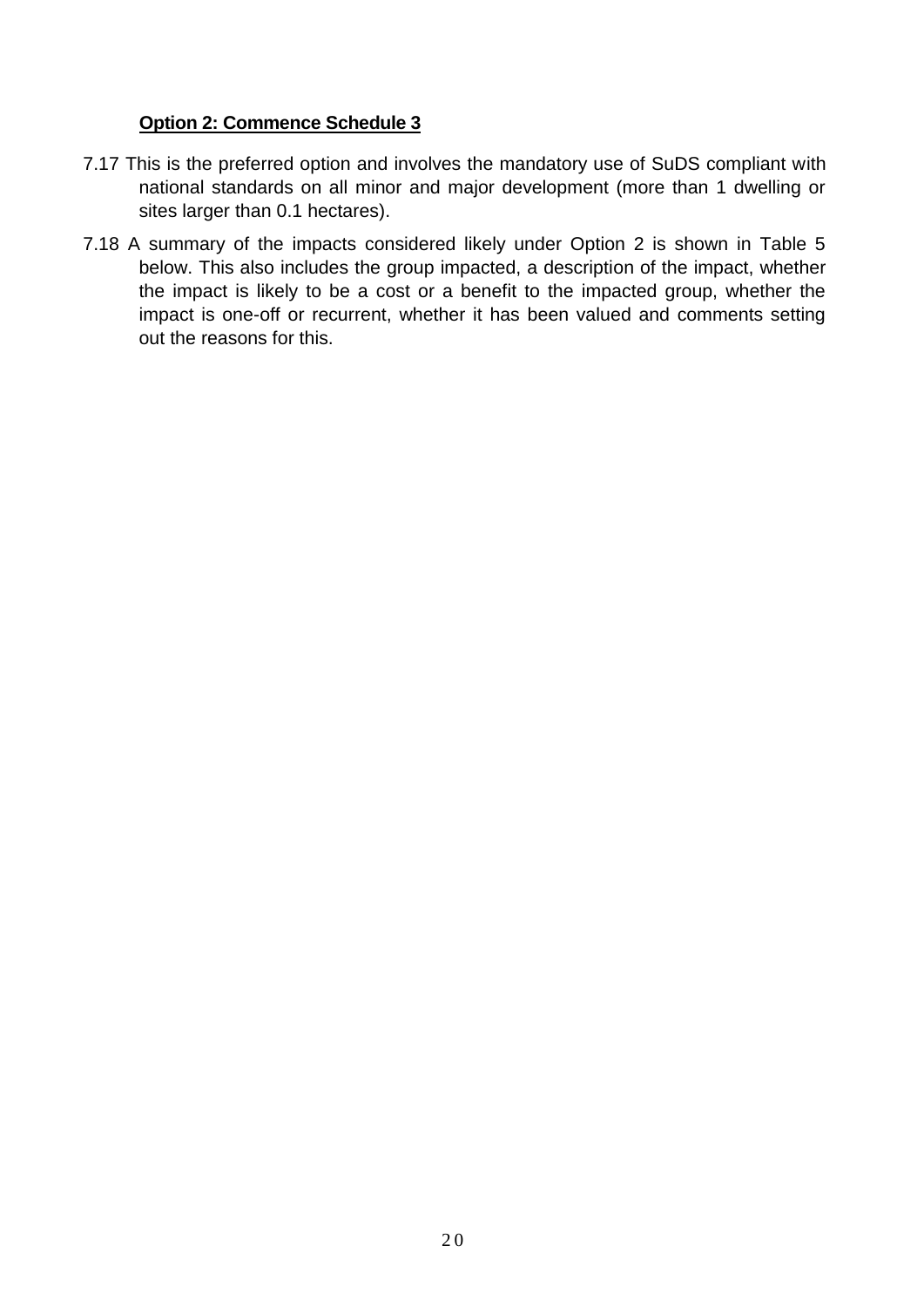# *Table 5: Impacts of Option 2*

| Group      | Impact       | Cost or<br><b>Description</b>                          |                 | One-off or | Value in<br>RIA? | <b>Comments</b>                                        |
|------------|--------------|--------------------------------------------------------|-----------------|------------|------------------|--------------------------------------------------------|
|            |              |                                                        | <b>Benefit?</b> | recurrent? |                  |                                                        |
|            |              |                                                        |                 |            |                  | Evidence from EPC (2017) report <sup>22</sup> suggests |
|            |              |                                                        |                 |            |                  | capital costs are lower for compliant SuDS             |
|            |              |                                                        |                 |            |                  | than for conventional systems. Some of this            |
|            |              |                                                        |                 |            |                  | benefit may accrue to water and sewerage               |
|            |              |                                                        |                 |            |                  | companies, so could also be some                       |
|            | Construction | Construction of compliant SuDS                         | Benefit         | Recurrent  | Yes              | redistributional impact.                               |
|            |              |                                                        |                 |            |                  | Administrative changes expected to be                  |
|            |              |                                                        |                 |            |                  | cost neutral, so costs will be offset by SAB           |
|            |              |                                                        |                 |            |                  | revenue and no overall net change.                     |
|            |              | Application/approval/certification/inspection/adoption |                 |            |                  | However, will be redistributional impact               |
|            | Fees         | fee                                                    | Cost            | Recurrent  | Yes              | so effects need to be assessed.                        |
|            |              |                                                        |                 |            |                  | CIWEM (2017) concludes that "We consider               |
|            |              |                                                        |                 |            |                  | that arguments for not delivering SuDS on              |
|            |              |                                                        |                 |            |                  | the basis of site constraints may be                   |
|            |              |                                                        |                 |            |                  | overstated with good planning there may                |
|            |              |                                                        |                 |            |                  | be no additional requirement for land or that          |
| Developers |              |                                                        |                 |            |                  | the additional land needed for SuDS can be             |
|            |              |                                                        |                 |            |                  | small and affordable". If SuDS are planned             |
|            |              |                                                        |                 |            |                  | into developments from the outset, and                 |
|            |              |                                                        |                 |            |                  | there is clarity of requirements for SuDS in           |
|            |              |                                                        |                 |            |                  | the planning process, there appears to be no           |
|            |              |                                                        |                 |            |                  | impact on the number of units, and this                |
|            |              |                                                        |                 |            |                  | appears to be a perceived cost which is                |
|            |              |                                                        |                 |            |                  | therefore not valued.                                  |
|            |              |                                                        |                 |            |                  | However, evidence subsequently provided                |
|            |              |                                                        |                 |            |                  | by the House Builders Federation (HBF),                |
|            |              |                                                        |                 |            |                  | based on information previously provided to            |
|            |              |                                                        |                 |            |                  | Defra, suggests there are examples where               |
|            |              |                                                        |                 |            | Yes              | SuDS have reduced number of units on                   |
|            |              |                                                        |                 |            | (sensitivity     | developments. This evidence is therefore               |
|            | Land take    | Additional land take from SuDS                         | Cost            | Recurrent  | only)            | used for sensitivity analysis.                         |
|            | Start-up     | Capacity building, upskilling and training             | Cost            | One-off    | Yes              | Include in RIA                                         |

<sup>&</sup>lt;sup>22</sup> <https://gov.wales/docs/desh/publications/170209-suds-evidence-epc-final-report-en.pdf>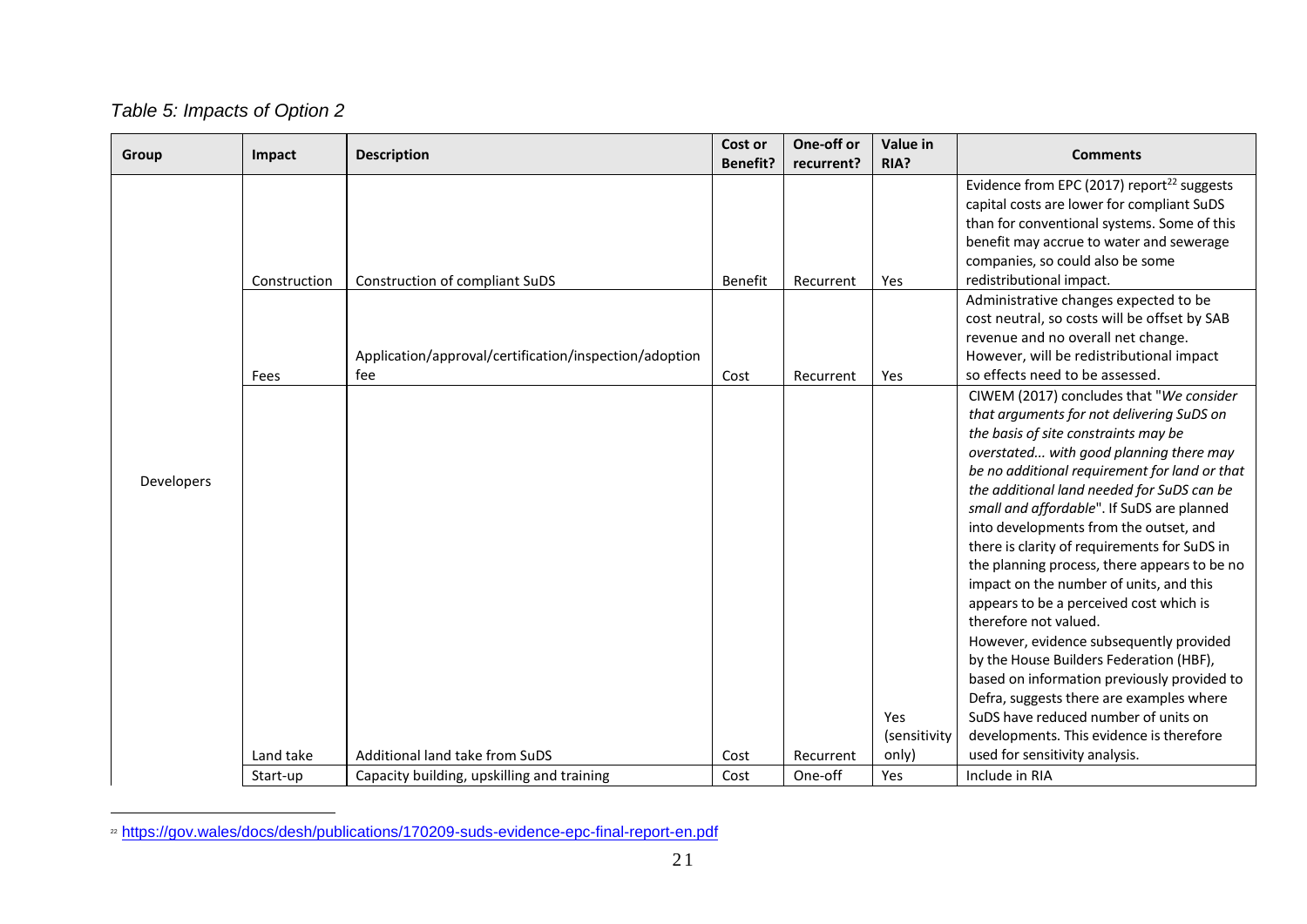|                           | Connection   | Avoided surface water connection                     |         |           |           | May be offset by any potential reduction                                          |
|---------------------------|--------------|------------------------------------------------------|---------|-----------|-----------|-----------------------------------------------------------------------------------|
|                           | charges      | applications/charges                                 | Benefit | Recurrent | Yes       | in water and sewerage company revenue.                                            |
|                           |              | Reduced O&M, and certainty of adoption, leading to   |         |           |           |                                                                                   |
|                           |              | efficiencies in planning process and development, as |         |           |           |                                                                                   |
|                           |              | well as reduced/simplified interaction with a        |         |           |           |                                                                                   |
|                           | Adoption,    | complex array of interests, including the WaSC,      |         |           |           | Not enough evidence to<br>identify or                                             |
|                           | 0&M          | Planning Authority, Highways Authority and NRW       | Benefit | Recurrent | No        | quantify impact robustly.                                                         |
|                           |              | Establish SAB, including administration, accounting, |         |           |           |                                                                                   |
|                           |              | legal fees, registration charges, advertising,       |         |           |           |                                                                                   |
|                           |              | promotional activity, engagement, employee           |         |           |           |                                                                                   |
|                           | Start-up     | training, etc                                        | Cost    | One-off   | Yes       | Include in RIA                                                                    |
|                           |              |                                                      |         |           |           | Evidence from EPC report suggests O&M                                             |
|                           |              |                                                      |         |           |           | costs are lower for compliant SuDS than                                           |
|                           |              |                                                      |         |           |           | conventional systems (so no increase in                                           |
|                           |              |                                                      |         |           |           | commuted sums paid to local authorities is                                        |
|                           |              |                                                      |         |           |           | expected). Some of this benefit may accrue<br>to water and sewerage companies, so |
|                           | 0&M          | Operation and maintenance of SuDS                    | Benefit | Recurrent | Yes       | could be some distributional impact.                                              |
| Local<br>authorities/SABs |              | Additional duty/responsibility to maintain,          |         |           |           |                                                                                   |
|                           |              | potentially offset by reduced risk from orphaned or  | Cost or |           |           | Not enough evidence to identify or                                                |
|                           | Adoption     | abandoned schemes                                    | benefit | Recurrent | No        | quantify impact robustly.                                                         |
|                           |              |                                                      |         |           |           | Administrative changes expected to be                                             |
|                           |              |                                                      |         |           |           | cost neutral, so benefits will be offset by                                       |
|                           |              |                                                      |         |           |           | developer costs and no overall net change.                                        |
|                           |              |                                                      |         |           |           | However, will be redistributional impact                                          |
|                           | Revenue      | Revenue from application/approval fees               | Benefit | Recurrent | Yes       | so effects need to be assessed.                                                   |
|                           |              | All aspects of monitoring and enforcement of SuDS,   |         |           |           |                                                                                   |
|                           | Monitoring & | including appeals and ensuring proper functioning    |         |           |           | May be offset by any potential increase in                                        |
|                           | enforcement  | (e.g. porous pavements and soakaways)                | Cost    | Recurrent | Yes       | water and sewerage company revenue.                                               |
|                           |              |                                                      |         |           |           | Any savings to companies would be                                                 |
|                           |              | Opportunity cost of foregone increase in asset base, |         |           |           | returned to customers through regulatory                                          |
|                           | Asset base   | on which companies can earn a return                 | Cost    | Recurrent | <b>No</b> | process, resulting in no net gain.                                                |
| Water and                 |              |                                                      |         |           |           | Under this option, most developments                                              |
| sewerage                  |              |                                                      |         |           |           | would still connect to the foul/combined                                          |
| companies                 |              |                                                      |         |           |           | public sewer, so it is likely that water and                                      |
|                           |              |                                                      |         |           |           | sewerage companies would still need to                                            |
|                           | Connection   | Reduced revenue from surface water connection        |         |           |           | consent and charge for connections and                                            |
|                           | charges      | applications/charges                                 | Cost    | Recurrent | No        | inspection (although companies could see                                          |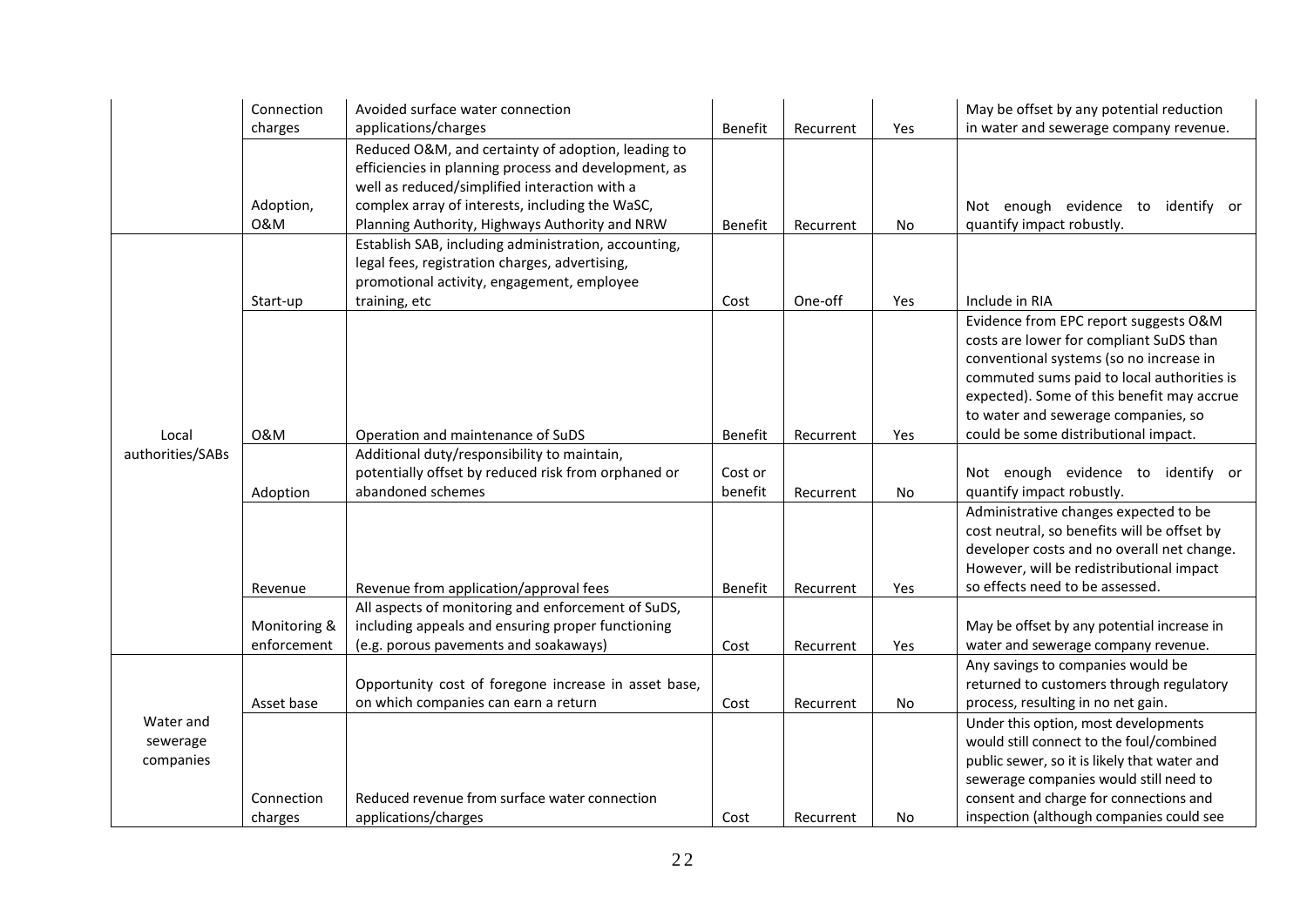|                              |                             |                                                                                                                                                                          |         |           |     | reduction in adoption fees). Any potential<br>impacts therefore not valued.                                                                                                                                                                                                                                                                   |
|------------------------------|-----------------------------|--------------------------------------------------------------------------------------------------------------------------------------------------------------------------|---------|-----------|-----|-----------------------------------------------------------------------------------------------------------------------------------------------------------------------------------------------------------------------------------------------------------------------------------------------------------------------------------------------|
|                              |                             | Reduced/deferred future investment need in sewerage                                                                                                                      |         |           |     |                                                                                                                                                                                                                                                                                                                                               |
|                              | Infrastructure              | infrastructure, reduced O&M costs for conventional<br>sewers (e.g. pumping, treatment) and improved ability<br>to take an integrated approach to urban water<br>systems. | Benefit | Recurrent | No  | Already largely captured in construction<br>benefit to developers and O&M benefit<br>to local authorities/SABs                                                                                                                                                                                                                                |
|                              | Monitoring &<br>enforcement | Reduced need for monitoring and enforcement<br>of sewer connections                                                                                                      | Benefit | Recurrent | No  | Under this option, most developments<br>would still connect to the foul/combined<br>public sewer, so it is likely that water and<br>sewerage companies would still have the<br>same asset base and still need to undertake<br>the same level of inspection, monitoring<br>and enforcement. Any potential impacts<br>therefore not valued.     |
|                              |                             |                                                                                                                                                                          |         |           |     | Any reduction in charges paid to water                                                                                                                                                                                                                                                                                                        |
| Property<br>owners/occupiers | Surface water<br>charges    | Reduction in charges paid for surface water drainage                                                                                                                     | Benefit | Recurrent | No  | and sewerage company likely to be offset<br>by development management charge, so<br>no overall impact.                                                                                                                                                                                                                                        |
|                              | Flood risk                  | Avoided damage and associated impacts (e.g. on<br>psychological health) from reduced flood risk                                                                          | Benefit | Recurrent | No  | Any benefit should be equal for both SuDS<br>and piped systems (unless standards are<br>higher for properties than for sewers,<br>which is unlikely). Therefore, no net benefit<br>anticipated.                                                                                                                                               |
|                              | Amenity                     | Enhanced attractiveness and liveability of<br>developments                                                                                                               | Benefit | Recurrent | Yes | Valued in BeST using estimates of<br>willingness of pay of residents for 'street<br>improvements through greening'. These<br>may capture elements of other benefits to<br>the wider population (particularly<br>biodiversity, health, recreation and water<br>quality), so these are not valued<br>separately due to risk of double counting. |
|                              | 0&M                         | Added responsibilities for surface water in curtilage                                                                                                                    | Cost    | Recurrent | No  | Unlike pipes, SuDS cannot be ignored and,<br>although this may be perceived as an<br>additional cost/nuisance (at least initially),<br>it could equally be a benefit as there is less<br>likelihood/consequence of problems from<br>SuDS. So overall, no net impact assumed.                                                                  |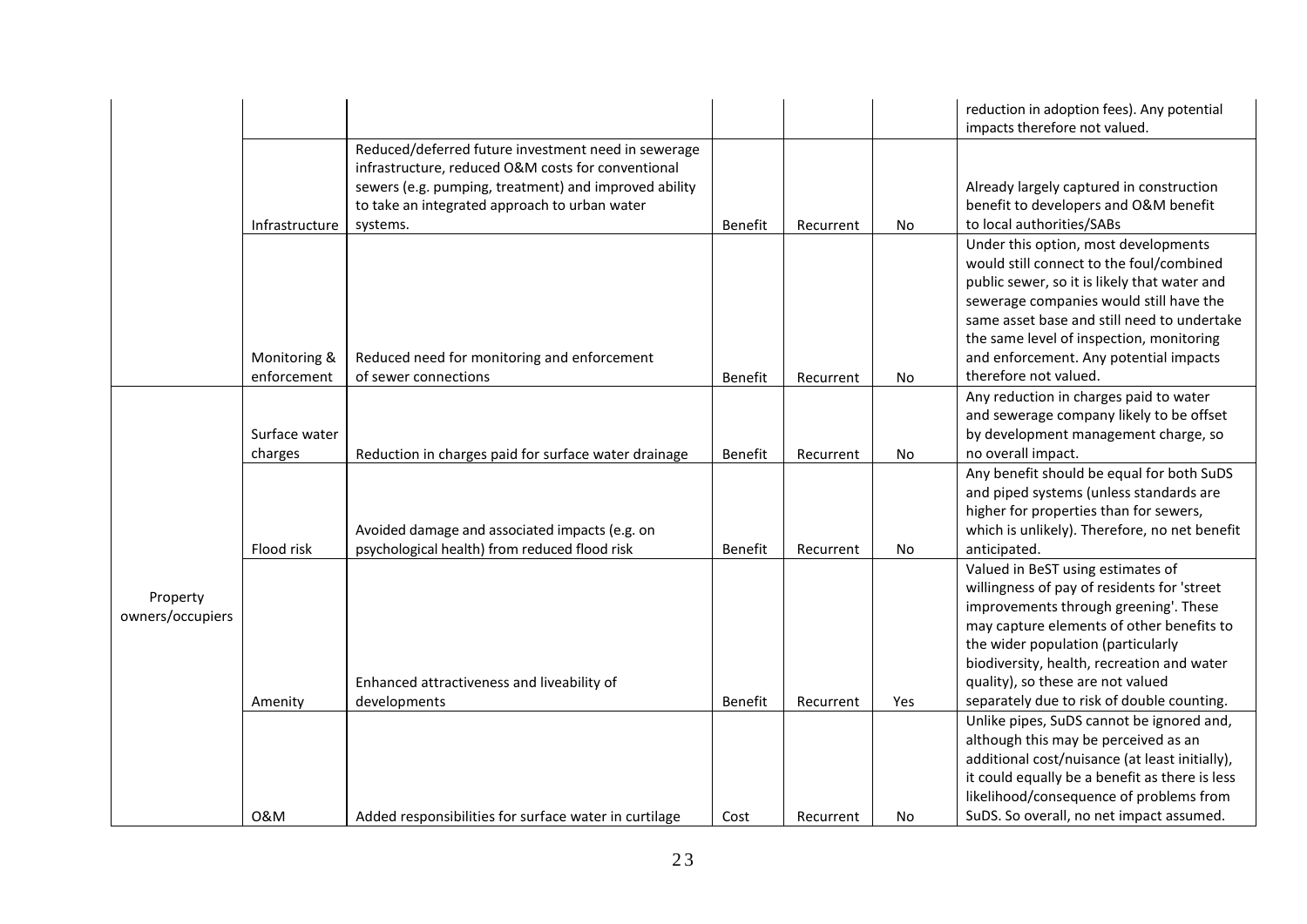|            | <b>Building</b> | Impact of SuDS on cooling (summer) or insulation      |         |           |     | Not enough evidence to<br>identify or        |
|------------|-----------------|-------------------------------------------------------|---------|-----------|-----|----------------------------------------------|
|            | temp            | (winter)                                              | Benefit | Recurrent | No  | quantify impact robustly.                    |
|            |                 |                                                       |         |           |     | Not enough evidence to<br>identify or        |
|            | Crime           | Reduced crimes against property or people             | Benefit | Recurrent | No  | quantify impact robustly.                    |
|            | <b>Traffic</b>  | Risk of road accidents or street-based recreation     |         |           |     | Not enough evidence to<br>identify or        |
|            | calming         | opportunities                                         | Benefit | Recurrent | No  | quantify impact robustly.                    |
|            |                 | Avoided risk of infraction of water quality related   |         |           |     | identify or<br>Not enough evidence to        |
|            | Infraction      | EU directives                                         | Benefit | Recurrent | No  | quantify impact robustly.                    |
|            |                 |                                                       |         |           |     | Not enough evidence to<br>identify or        |
|            | Growth          | Economic growth                                       | Benefit | Recurrent | No  | quantify impact robustly.                    |
|            |                 |                                                       |         |           |     | Any reduced housing construction costs       |
|            |                 |                                                       |         |           |     | already counted (under 'developers') and     |
|            | Enabling        |                                                       |         |           |     | could be offset by possible reduced housing  |
|            | development     | Contribution to affordable housing targets            | Benefit | Recurrent | No  | densities (also counted under 'developers')  |
| Welsh      |                 |                                                       |         |           |     | PINS work funded by cost recovery on case-   |
| Government |                 | Costs of establishing and running Planning            |         |           |     | by-case basis. No 'set-up' costs or impacts  |
|            | Appeals         | Inspectorate (PINS) to deal with appeals              | Cost    | Recurrent | No  | on Welsh Government.                         |
|            |                 |                                                       |         |           |     | Overlaps with impacts on 'general            |
|            | Wider           | Related to WBFG Act goals, including prosperous,      |         |           |     | population', so high risk of double counting |
|            | benefits        | resilient, healthier Wales, etc                       | Benefit | Recurrent | No  | if included here.                            |
|            | Rainwater       |                                                       |         |           |     | Not enough evidence to identify or           |
|            | harvesting      | Reduced flows, pollution or mains consumption         | Benefit | Recurrent | No  | quantify impact robustly.                    |
|            |                 |                                                       |         |           |     | Not enough evidence to<br>identify or        |
|            | Tourism         | Attractiveness of tourist sites                       | Benefit | Recurrent | No  | quantify impact robustly.                    |
| <b>NRW</b> |                 | Improved ability to tackle diffuse pollution, surface |         |           |     | Not enough evidence to<br>identify or        |
|            | Regulation      | water flood risk and deliver ecosystem benefits       | Benefit | Recurrent | No  | quantify impact robustly.                    |
|            |                 |                                                       |         |           |     | Likely to be offset by any reduced risk of   |
|            |                 | Increased risk of flooding in public areas (e.g.      |         |           |     | hydraulic overload flooding resulting        |
|            | Flood risk      | roads) due to exceedance                              | Cost    | Recurrent | No  | from lower volumes in sewerage system        |
|            |                 |                                                       |         |           |     | Not valued due to potential for double       |
|            |                 | New or enhanced habitats and opportunities            |         |           |     | counting with amenity benefit to property    |
| General    | Biodiversity    | for wildlife                                          | Benefit | Recurrent | No  | owners/occupiers.                            |
| population |                 | Reduction or sequestration of greenhouse gas          |         |           |     |                                              |
|            |                 | emissions resulting from reduced                      |         |           |     |                                              |
|            | Carbon          | pumping/treatment or new/additional planting          | Benefit | Recurrent | Yes | Include in RIA                               |
|            | Education       | Increased oportunities for learning and development   | Benefit | Recurrent | Yes | Include in RIA                               |
|            | Climate         | Enhanced ability to mitigate or adapt to the          |         |           |     | Not enough evidence to<br>identify or        |
|            | change          | expected impacts of climate change                    | Benefit | Recurrent | No  | quantify impact robustly.                    |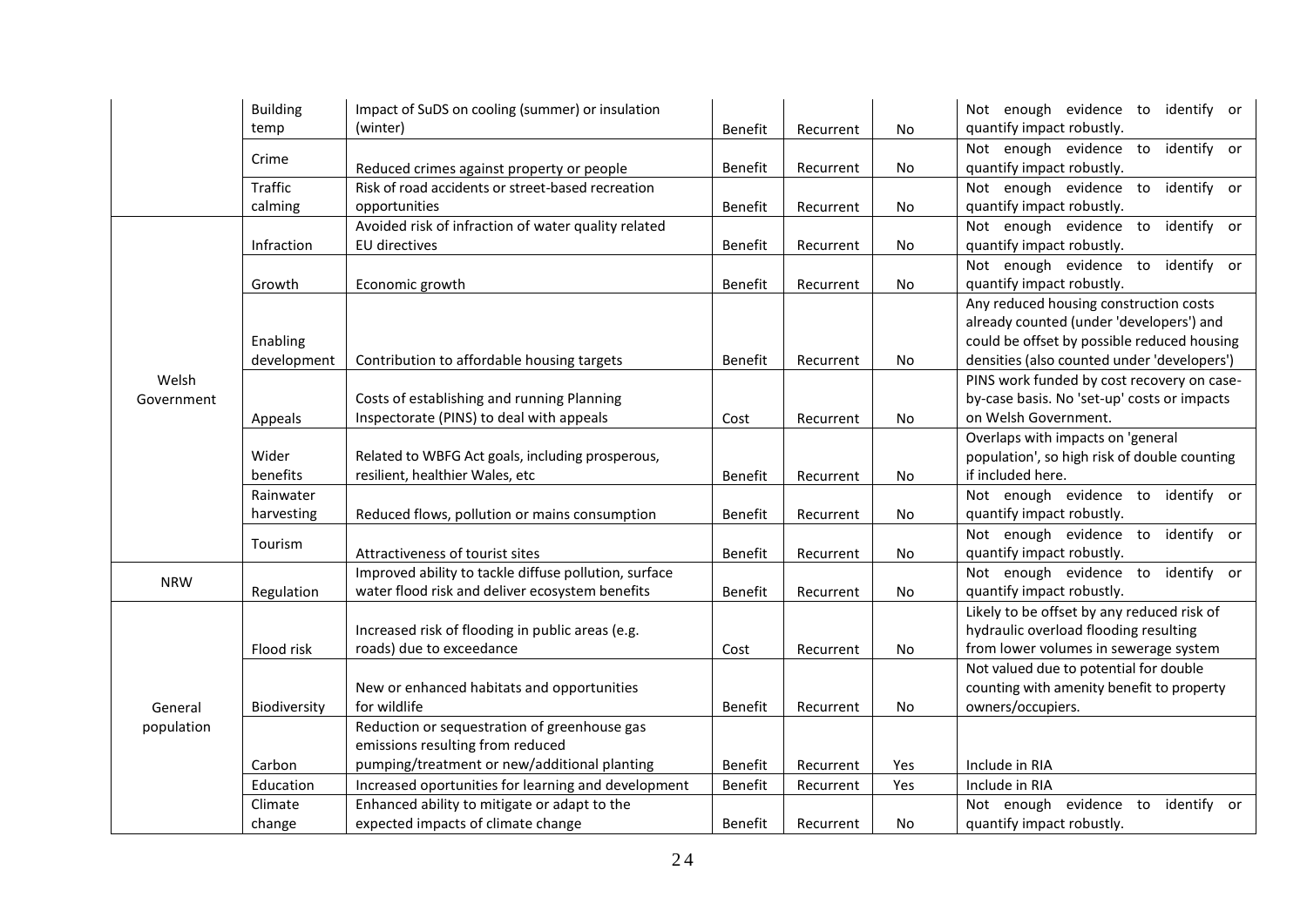| Water                                              | Additional surface or groundwater available for          |                |           |     | identify or<br>enough evidence to<br>Not  |
|----------------------------------------------------|----------------------------------------------------------|----------------|-----------|-----|-------------------------------------------|
| quantity                                           | abstraction, or to help alleviate drought/water scarcity | Benefit        | Recurrent | No. | quantify impact robustly.                 |
|                                                    | Improved health and well-being due to                    |                |           |     |                                           |
|                                                    | increased/enhanced access and use of green space or,     |                |           |     | Not valued due to potential for double    |
|                                                    | depending on type of SuDS used, improved air quality     |                |           |     | counting with amenity benefit to property |
| Health                                             | and temperature regulation (e.g. using green roofs)      | Benefit        | Recurrent | No. | owners/occupiers.                         |
|                                                    |                                                          |                |           |     | Not valued due to potential for double    |
| Improved or enhanced recreational opportunities    |                                                          |                |           |     | counting with amenity benefit to property |
| (e.g. walking, fishing, watersports)<br>Recreation |                                                          |                | Recurrent | No  | owners/occupiers.                         |
|                                                    | Reduced sewer overflows and natural infiltration of      |                |           |     |                                           |
|                                                    | surface water before it enters watercourses, leading     |                |           |     |                                           |
| to improved or enhanced water quality of surface,  |                                                          |                |           |     | Not valued due to potential for double    |
|                                                    | ground, transitional or coastal waters, consistent with  |                |           |     | counting with amenity benefit to property |
| Water quality                                      | objectives of Water Framework Directive                  | <b>Benefit</b> | Recurrent | No. | owners/occupiers.                         |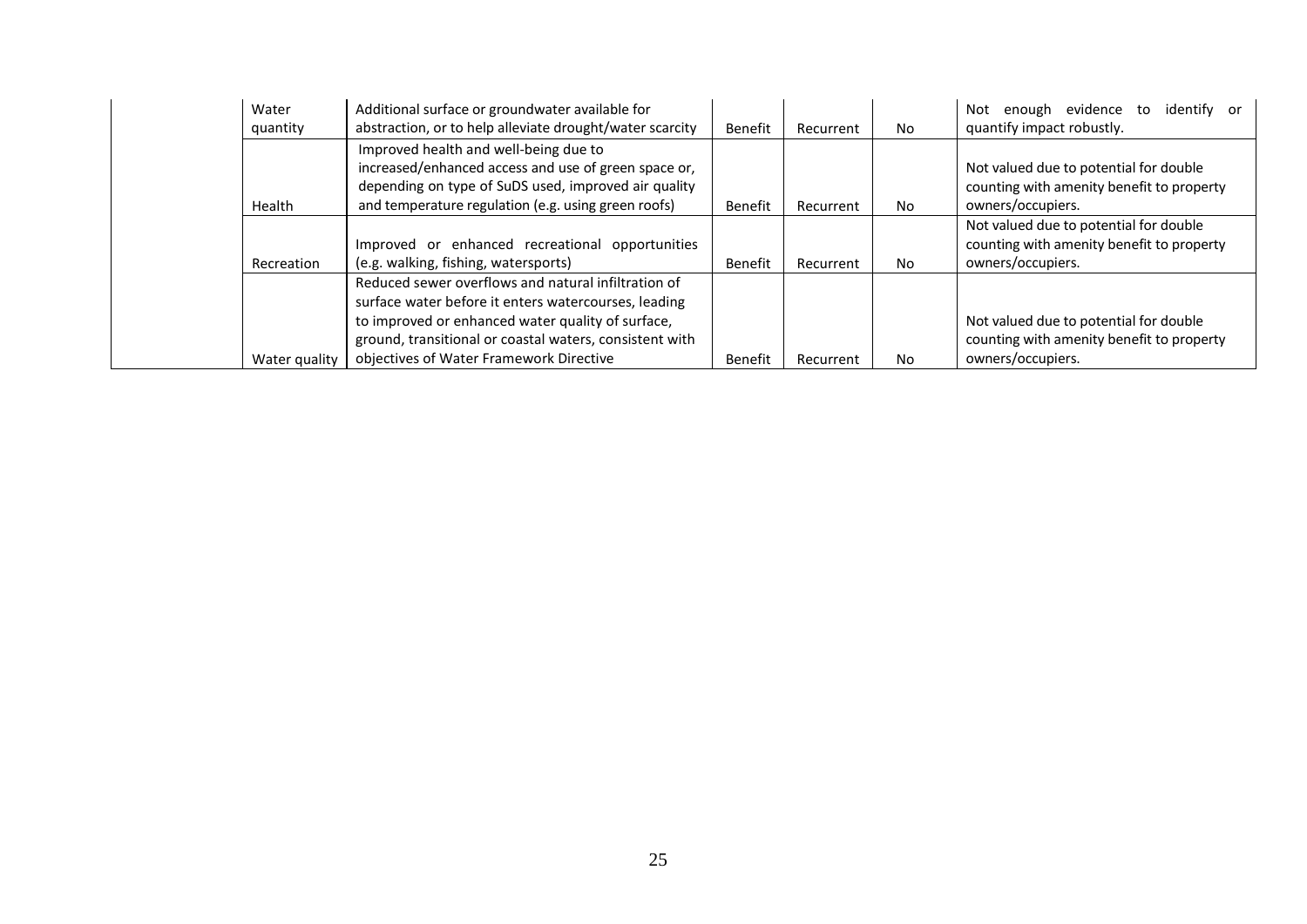7.19 Table 6 summarises the PV impacts for Option 2. Each valued impact is considered, in turn, below Table 6. The NPV for Option 2 is estimated to be £164.9 million (range £82.6m to £961.4m). It is positive suggesting that the net benefits to society outweigh the net costs to society.

| Group                 | <b>Impact</b>               | Total PV impact (£ million) |                |         |  |  |
|-----------------------|-----------------------------|-----------------------------|----------------|---------|--|--|
|                       |                             | Low                         | <b>Central</b> | High    |  |  |
| <b>Developers</b>     | Construction                | 80.3                        | 160.5          | 955.9   |  |  |
|                       | Fees                        | $-9.9$                      | $-14.1$        | $-19.0$ |  |  |
|                       | Start-up                    | $-0.1$                      | $-0.3$         | $-0.5$  |  |  |
|                       | Connection                  |                             |                |         |  |  |
|                       | charges                     | 5.6                         | 15.0           | 27.5    |  |  |
| Local                 | Start-up                    | $-0.4$                      | $-0.5$         | $-0.6$  |  |  |
| authorities/SABs      | O&M                         | $-0.1$                      | 0.2            | 0.3     |  |  |
|                       | Revenue                     | 9.9                         | 14.1           | 19.0    |  |  |
|                       | Monitoring &<br>enforcement | $-5.0$                      | $-15.3$        | $-29.9$ |  |  |
| Property              | Amenity                     |                             |                |         |  |  |
| owners/occupiers      |                             | 2.1                         | 4.7            | 7.5     |  |  |
| General<br>population | Carbon                      | 0.1                         | 0.3            | 0.6     |  |  |
|                       | Education                   | 0.1                         | 0.2            | 0.6     |  |  |
|                       | <b>TOTAL</b>                | 82.6                        | 164.9          | 961.4   |  |  |

*Table 6: Summary table of PV impacts for Option 2 (2018-2026)*

#### 7.20 **Developers: Construction of SuDS**

The annual impact on developers associated with the construction of SuDS is as follows.

Residential

| Low:     | £9,594,000   |
|----------|--------------|
| Central: | £19,597,000  |
| High:    | £117,083,000 |

Commercial and industrial Low: £606,000 Central: £785,000 High: £4,315,000

These estimates are based on the information provided in Table 7.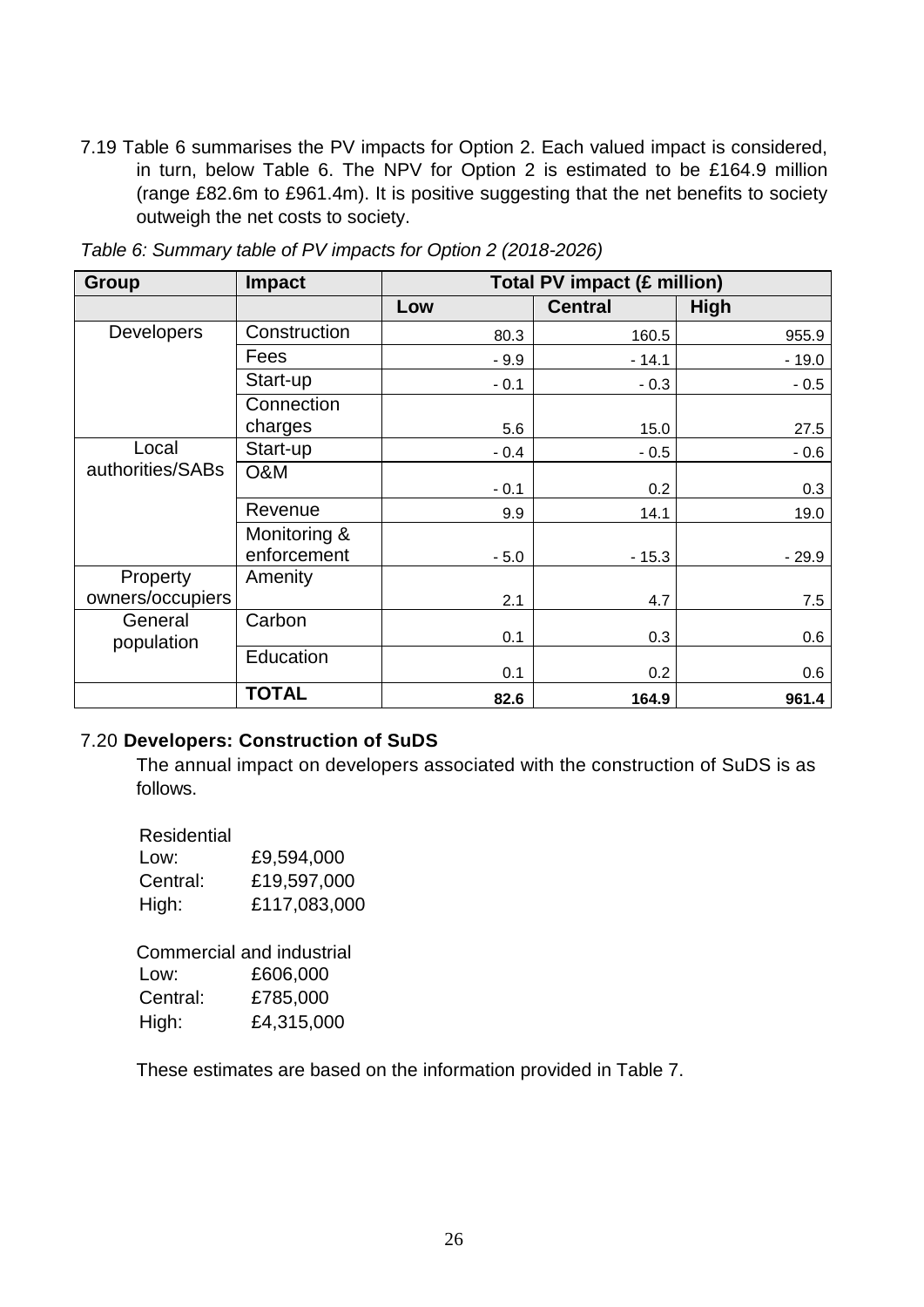#### *Table 7: Impact on developers: Construction of SuDS*

|                                                                     |         | Value  | <b>Units</b>                           | Source                                                                                      | Assumptions                                                                                                              |
|---------------------------------------------------------------------|---------|--------|----------------------------------------|---------------------------------------------------------------------------------------------|--------------------------------------------------------------------------------------------------------------------------|
| Quantified<br>estimate of<br>impact                                 | Low     | 5,220  | New homes<br>per year                  | <b>Public Policy</b><br>Institute for<br>Wales $(2015)^{23}$                                | Assume compliant<br>SuDS currently on 20-<br>40% of new                                                                  |
| (residential)                                                       | Central | 10,010 |                                        | <b>Housing White</b><br>Paper (2012) <sup>25</sup>                                          | developments, so<br>option applies to                                                                                    |
|                                                                     | High    | 12,946 |                                        | Information<br>from local<br>development<br>plans provided<br>by WG (March,<br>2017)        | additional 60% (low),<br>70% (central) and<br>80% (high) of new<br>development $^{24}$ .                                 |
| Monetary                                                            | Low     | 1,838  | Capex saving                           | EPC (2017) <sup>26</sup>                                                                    | Outliers removed                                                                                                         |
| value                                                               | Central | 1,958  | per unit £                             |                                                                                             | Median value                                                                                                             |
| (residential)                                                       | High    | 9,044  |                                        |                                                                                             | Mean value                                                                                                               |
| Quantified<br>estimate of<br>impact<br>(commercial<br>& industrial) | Low     | 330    | <b>New</b><br>developments<br>per year | New industrial<br>and commercial<br>orders for<br>construction<br>2018-2026<br>$(min)^{27}$ | Assume compliant<br>SuDS currently on<br>20-40% of new<br>developments, so<br>option applies to<br>additional 60% (low), |
|                                                                     | Central | 401    |                                        | As above<br>(mean)                                                                          | 70% (central) and<br>80% (high) of new                                                                                   |
|                                                                     | High    | 477    |                                        | As above (max)                                                                              | development.                                                                                                             |
| Monetary                                                            | Low     | 1,838  | Capex saving                           | EPC (2017)                                                                                  | Outliers removed                                                                                                         |
| value                                                               | Central | 1,958  | per unit £                             |                                                                                             | Median value                                                                                                             |
| (commercial<br>& industrial)                                        | High    | 9,044  |                                        |                                                                                             | Mean value                                                                                                               |

# 7.21 **Developers: SAB fees**

The annual impact on developers associated with SAB fees is as follows.

| Low:     | $-£1,254,000$ |
|----------|---------------|
| Central: | $-£1,787,000$ |
| High:    | - £2,409,000  |

These estimates are based on the information provided in Table 8.

<sup>23</sup> Public Policy Institute for Wales (2015) Future Need and Demand for Housing in Wales

<sup>24</sup>The figures in the 'value' column have been adjusted to reflect the assumption (low value multiplied by 0.6, central by 0.7 and high by 0.8.

<sup>&</sup>lt;sup>25</sup> Based on Holmans, A. and Monk, S. (2010) Housing need and demand in Wales 2006–2026. Social Research Number 03/2010. Cardiff: Welsh Government

<sup>26</sup> Sustainable Drainage Systems on new developments, Analysis of evidence including costs and benefits of SuDS construction and adoption. Final Report for the Welsh Government, January 2017. This report is based on a comparison of the costs of SuDS and non-SuDS approaches at an overall scheme/development level, rather than the costs of specific or individual measures or technologies. It also encompasses all expected capital costs (e.g. off-site disposal of excavation arisings).

<sup>27</sup> ONS, NEWOGOR New Orders for Construction: by Government Office Region (Wales), accessed April 2017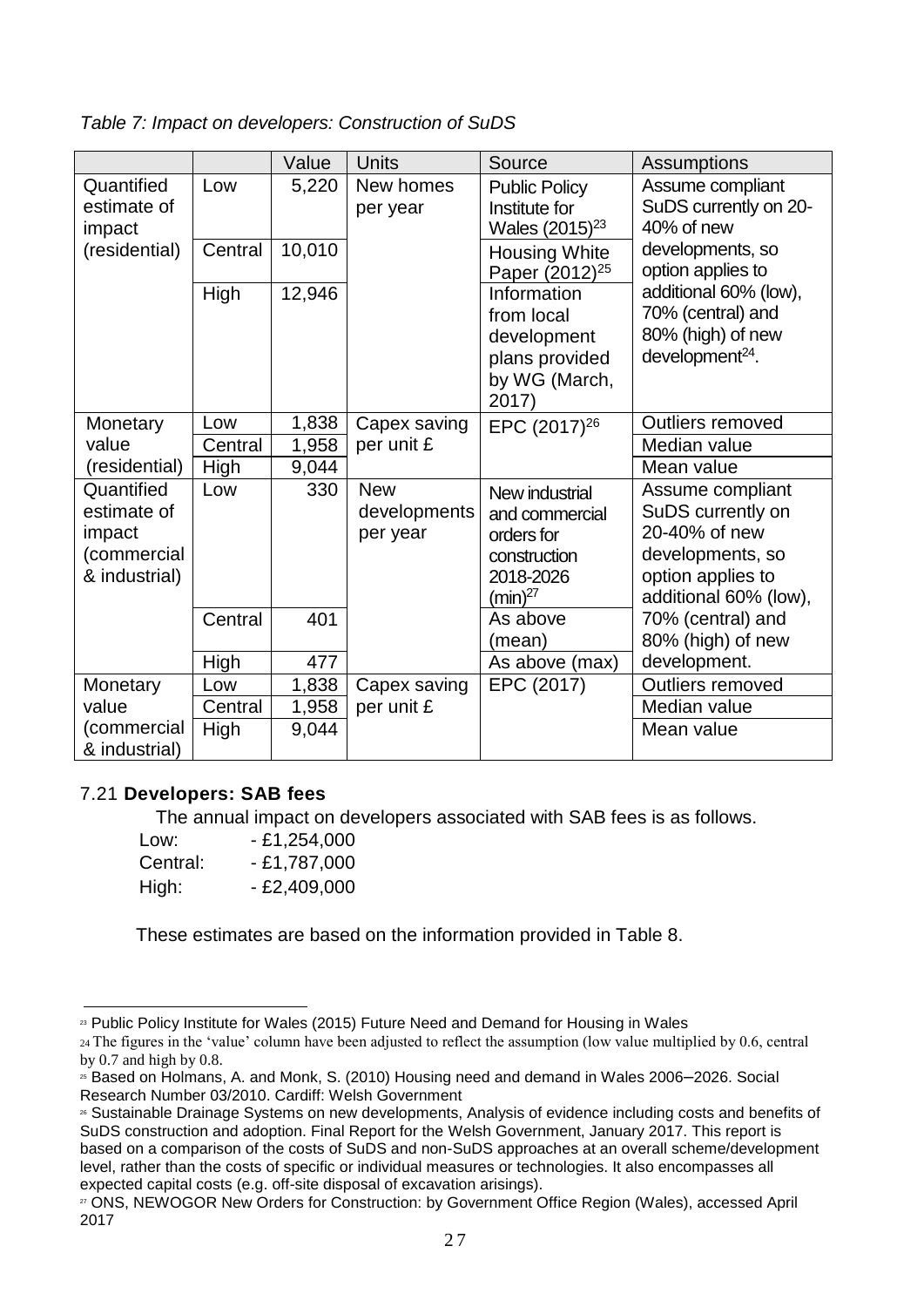*Table 8: Impact on developers: SAB fees*

|            |         | Value  | <b>Units</b> | Source                   | Assumptions                          |
|------------|---------|--------|--------------|--------------------------|--------------------------------------|
| Quantified | Low     | 2,100  | Applications | <b>Consultation with</b> | Average number                       |
| estimate   | Central | 2,625  | per year     | local authorities        | of applications                      |
| of impact  | High    | 3,150  |              |                          | requiring SAB                        |
|            |         |        |              |                          | approval (though                     |
|            |         |        |              |                          | recognising that                     |
|            |         |        |              |                          | individual local                     |
|            |         |        |              |                          | authorities may<br>see significantly |
|            |         |        |              |                          | fewer or more                        |
|            |         |        |              |                          | applications than                    |
|            |         |        |              |                          | this average).                       |
|            |         |        |              |                          | Low 100, central                     |
|            |         |        |              |                          | 125, high 150,                       |
|            |         |        |              |                          | across 21 local                      |
|            |         |        |              |                          | authorities                          |
| Monetary   | Low     | - 597  | Fee per      | Defra (2010)             | Original value                       |
| value      |         |        | application  |                          | (£507) updated                       |
|            |         |        |              |                          | to 2016 prices                       |
|            | Central | $-681$ |              |                          | Average of low                       |
|            |         |        |              |                          | and high                             |
|            | High    | - 765  |              |                          | Original value                       |
|            |         |        |              |                          | (£650) updated                       |
|            |         |        |              |                          | to 2016 prices                       |

# 7.22 **Developers: start-up**

The one-off impact on developers associated with start-up costs is as follows.

| Low:     | - £76,766    |
|----------|--------------|
| Central: | $- E259,593$ |
| High:    | - £548,472   |

These estimates are based on the information provided in Table 9.

*Table 9: Impact on developers: start-up*

|             |         | Value   | <b>Units</b> | Source    | <b>Assumptions</b>               |
|-------------|---------|---------|--------------|-----------|----------------------------------|
| Quantified  | Low     | 4,550   | Total days   | <b>WG</b> | Number of developers (910)       |
| estimate of | Central | 9,100   |              | analysis  | assumed to be those involved     |
| impact      | High    | 13,650  |              | of IDBR   | in 'Development of building      |
|             |         |         |              | (see      | projects'. We assume each        |
|             |         |         |              | Annex     | developer invests 5 (low), 10    |
|             |         |         |              | 2)        | (central) or 15 (high) person-   |
|             |         |         |              |           | days of transitional, one-off    |
|             |         |         |              |           | time (for training, skills, etc) |
| Monetary    | Low     | $-16.9$ | Cost per     | Defra     | Annual salary/related costs of   |
| value       | Central | $-28.5$ | day          | (2010)    | staff: Min £30,369 (av salary of |
|             | High    | $-40.2$ |              |           | civil engineer), max £61,467     |
|             |         |         |              |           | (£72,326 in 2016 prices), mean   |
|             |         |         |              |           | (central) £51,348. Assume        |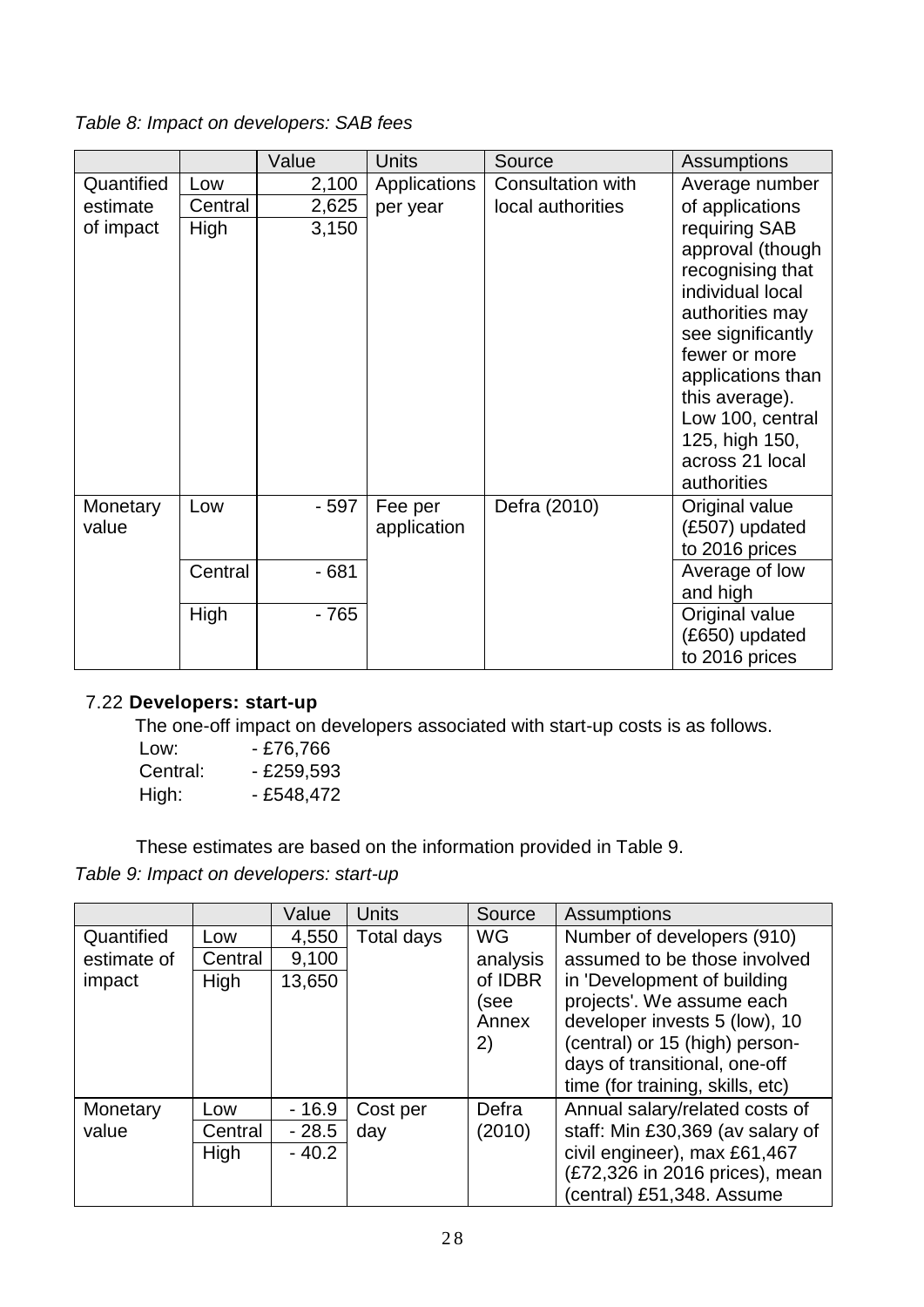|  |  | 1,800 days per FTE p.a. $(8)$<br>hours/day x 5 days/week x 45 |
|--|--|---------------------------------------------------------------|
|  |  | weeks/year)                                                   |

# 7.23 **Developers: connection charges avoided**

The annual impact on developers associated with connection charges is as follows.

| Low:     | £716,000   |
|----------|------------|
| Central: | £1,905,000 |
| High:    | £3,499,000 |

These estimates are based on the information provided in Table

10. *Table 10: Impact on developers: Connection charges*

|            |         | Value | <b>Units</b> | Source                 | <b>Assumptions</b>                                   |
|------------|---------|-------|--------------|------------------------|------------------------------------------------------|
| Quantified | Low     | 2,100 | Applications | Consultatio            | Average number of                                    |
| estimate   | Central | 2,625 | per year     | n with local           | applications requiring SAB                           |
| of impact  | High    | 3,150 |              | authorities            | approval (though                                     |
|            |         |       |              |                        | recognising that individual                          |
|            |         |       |              |                        | local authorities may see                            |
|            |         |       |              |                        | significantly fewer or more                          |
|            |         |       |              |                        | applications than this<br>average). Low 100, central |
|            |         |       |              |                        | 125, high 150, across $21^{28}$                      |
|            |         |       |              |                        | local authorities                                    |
| Monetary   | Low     | 341   | Charge per   | Defra (2010),          | Assume each development                              |
| value      | Central | 726   | development  | using data from        | with compliant SuDS would                            |
|            | High    | 1,111 |              | DCWW <sup>29</sup> and | save one application                                 |
|            |         |       |              | $SVT^{30}$             | charge, one sewer                                    |
|            |         |       |              |                        | connection charge and                                |
|            |         |       |              |                        | inspection charge. For                               |
|            |         |       |              |                        | DCWW and SVT, these                                  |
|            |         |       |              |                        | are, respectively: £155                              |
|            |         |       |              |                        | (DCWW) and £114.90<br>(SVT); £183 (DCWW) and         |
|            |         |       |              |                        | £455.67 (SVT); £43                                   |
|            |         |       |              |                        | (DCWW) and £500 (SVT).                               |
|            |         |       |              |                        | We take the average of                               |
|            |         |       |              |                        | each to generate a central                           |
|            |         |       |              |                        | value (£135 + £319 + £272                            |
|            |         |       |              |                        | $=$ £726), and low and                               |
|            |         |       |              |                        | high estimates for each to                           |
|            |         |       |              |                        | generate low (£341) and                              |
|            |         |       |              |                        | high $(E1, 111)$ .                                   |

<sup>&</sup>lt;sup>28</sup> Based on the local authorities listed in Annex 1

<sup>29</sup> Developer services schedule of charges 2016-17

<sup>30</sup> Developer charges 2015/16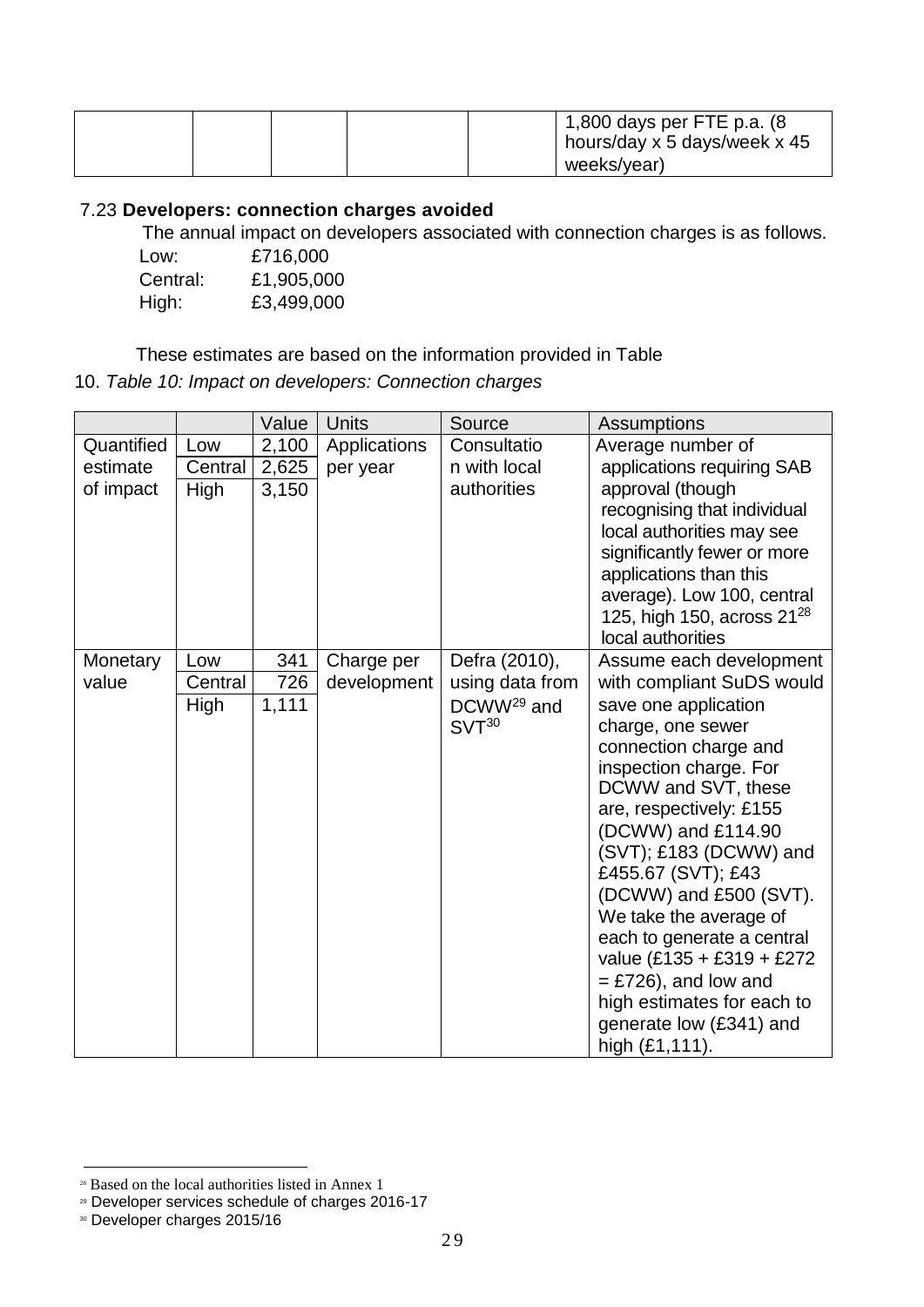#### 7.24 **Local authorities/SABs: start-up**

The one-off impact on local authorities/SABs associated with start-up costs is as follows.

| Low:     | - £420,000 |
|----------|------------|
| Central: | - £525,000 |
| High:    | - £630,000 |

These estimates are based on the information provided in Table

11. *Table 11: Impact on local authorities/SABs: start-up*

|             |         | Value     | <b>Units</b>  | Source       | Assumptions                  |
|-------------|---------|-----------|---------------|--------------|------------------------------|
| Quantified  | Low     | 21        | <b>Number</b> |              |                              |
| estimate of | Central | 21        | of local      |              |                              |
| impact      | High    | 21        | authorities   |              |                              |
| Monetary    | Low     | $-20,000$ | Cost per      | Consultation | Cost of 1 FTE for approx 3   |
| value       | Central | $-25,000$ | local         | with local   | months, plus additional set- |
|             | High    | $-30,000$ | authority     | authorities  | up costs (e.g. IT, training) |

#### 7.25 **Local authorities/SABs: Operation and maintenance of SuDS**

The annual impact on local authorities/SABs associated with the operation and maintenance of SuDS is as follows.

| Residential |            |
|-------------|------------|
| Low:        | $-£13,000$ |
| Central:    | £29,000    |
| High:       | £38,000    |

Commercial and industrial Low: - £813 Central: £1,000

High: £1,000

These estimates are based on the information provided in Table 12.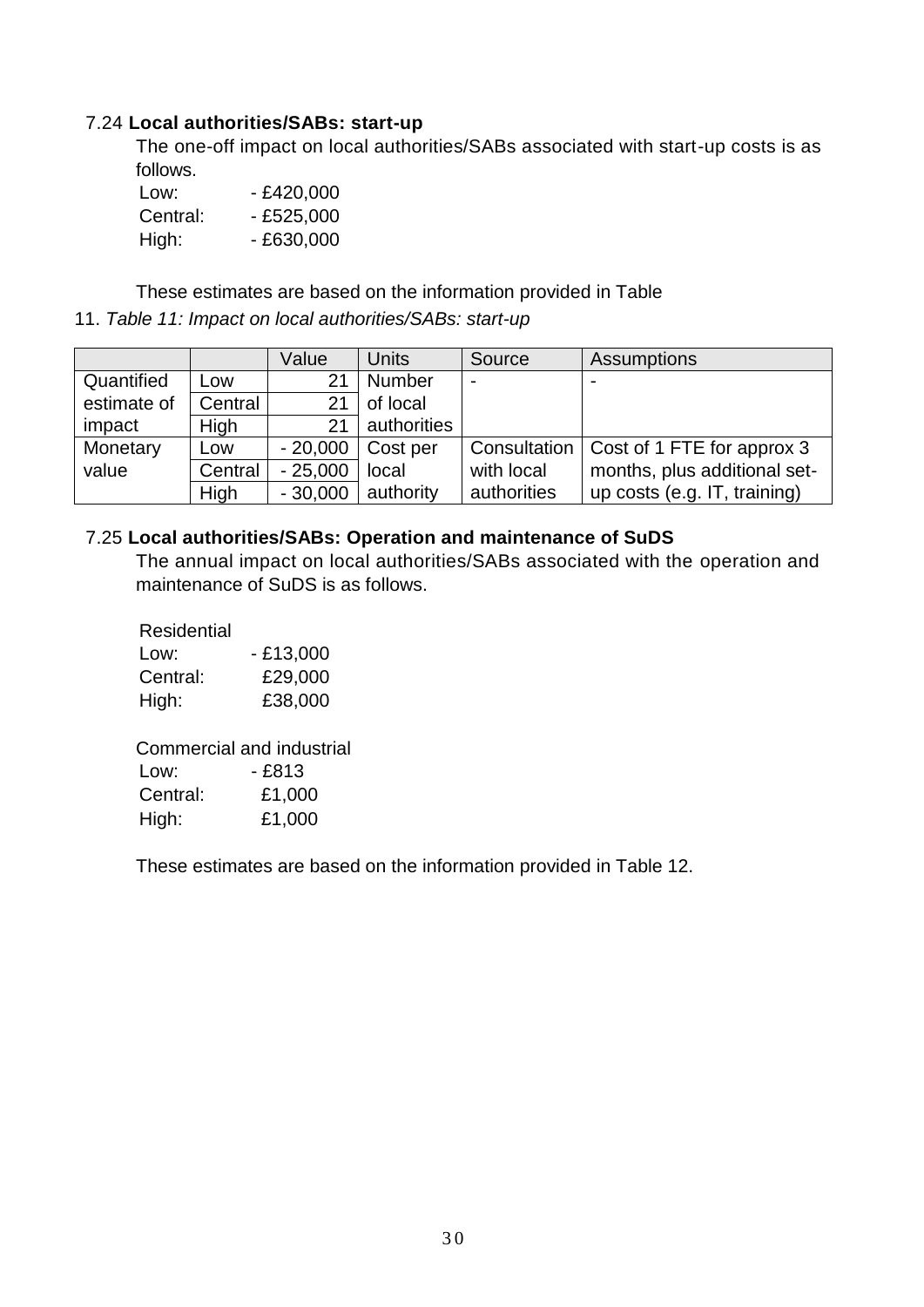*Table 12: Impact on local authorities/SABs: Operation and maintenance of SuDS*

|               |         | Value  | <b>Units</b> | Source               | <b>Assumptions</b>    |
|---------------|---------|--------|--------------|----------------------|-----------------------|
| Quantified    | Low     | 5,220  | New homes    | <b>Public Policy</b> | Assume compliant      |
| estimate of   |         |        | per year     | Institute for        | SuDS currently on     |
| impact        |         |        |              | Wales (2015)         | 20-40% of new         |
| (residential) | Central | 10,010 |              | <b>Housing White</b> | developments, so      |
|               |         |        |              | Paper (2012)         | option applies to     |
|               | High    | 12,946 |              | Information          | additional 60% (low), |
|               |         |        |              | from local           | 70% (central) and     |
|               |         |        |              | development          | 80% (high) of new     |
|               |         |        |              | plans provided       | development.          |
|               |         |        |              | by WG (March,        |                       |
|               |         |        |              | 2017)                |                       |
| Monetary      | Low     | $-2.5$ | Opex saving  | EPC (2017)           | Median value          |
| value         | Central | 2.9    | per unit £   |                      | Outliers removed      |
| (residential) | High    | 2.9    |              |                      | Mean value            |
| Quantified    | Low     | 330    | <b>New</b>   | New industrial       | Assume compliant      |
| estimate of   |         |        | developments | and commercial       | SuDS currently on     |
| impact        |         |        | per year     | orders for           | 20-40% of new         |
| (commercial   |         |        |              | construction         | developments, so      |
| & industrial) |         |        |              | 2018-2026            | option applies to     |
|               |         |        |              | (min)                | additional 60% (low), |
|               | Central | 401    |              | As above             | 70% (central) and     |
|               |         |        |              | (mean)               | 80% (high) of new     |
|               | High    | 477    |              | As above (max)       | development.          |
| Monetary      | Low     | $-2.5$ | Opex saving  | EPC (2017)           | Median value          |
| value         | Central | 2.9    | per unit £   |                      | Outliers removed      |
| (commercial   | High    | 2.9    |              |                      | Mean value            |
| & industrial) |         |        |              |                      |                       |

# 7.26 **Local authorities/SABs: Revenue from application/approval fees**

The annual impact on local authorities/SABs associated with revenue from application/approval fees is as follows.

| Low:     | £1,254,000 |
|----------|------------|
| Central: | £1,787,000 |
| High:    | £2,409,000 |

These estimates are based on the information provided in Table 13.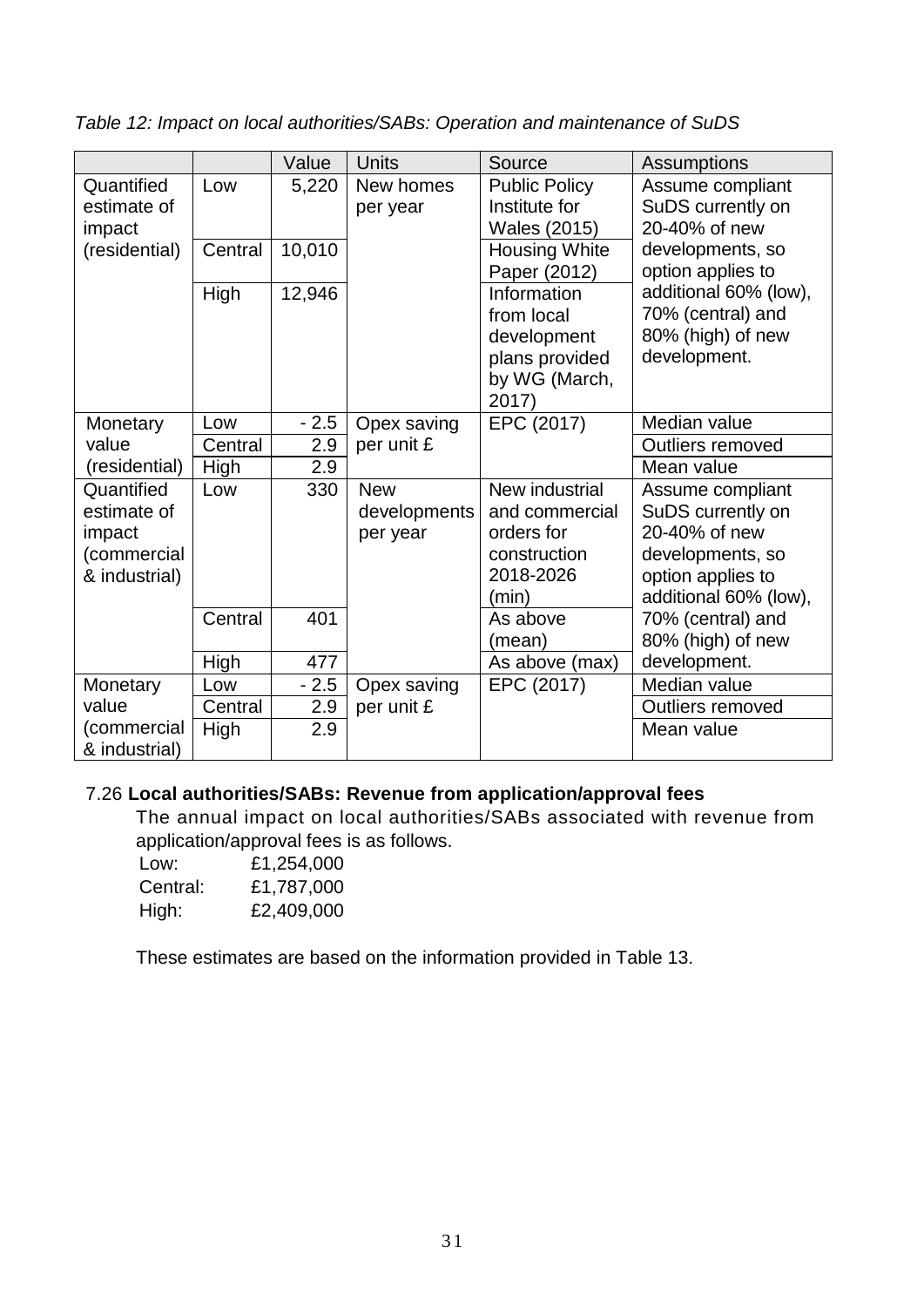*Table 13: Impact on local authorities/SABs: Revenue from application/approval fees*

|             |         | Value | <b>Units</b> | Source       | Assumptions             |
|-------------|---------|-------|--------------|--------------|-------------------------|
| Quantified  | Low     | 2,100 | Applications | Consultation | Average number of       |
| estimate of | Central | 2,625 | per year     | with local   | applications requiring  |
| impact      | High    | 3,150 |              | authorities  | SAB approval (though    |
|             |         |       |              |              | recognising that        |
|             |         |       |              |              | individual local        |
|             |         |       |              |              | authorities may see     |
|             |         |       |              |              | significantly fewer or  |
|             |         |       |              |              | more applications than  |
|             |         |       |              |              | this average). Low      |
|             |         |       |              |              | 100, central 125, high  |
|             |         |       |              |              | 150, across 21 local    |
|             |         |       |              |              | authorities             |
| Monetary    | Low     | 597   | Per          | Defra (2010) | Original value (£507)   |
| value       |         |       | application  |              | updated to 2016 prices  |
|             | Central | 681   |              |              | Average of low and high |
|             | High    | 765   |              |              | Original value (£650)   |
|             |         |       |              |              | updated to 2016 prices  |

# 7.27 **Local authorities/SABs: Monitoring and enforcement**

The annual impact on local authorities/SABs associated with monitoring and enforcement is as follows.

Low: - £638,000 Central: - £1,941,000 High: - £3,797,000

These estimates are based on the information provided in Table 14. *Table 14: Impact on local authorities/SABs: Monitoring and enforcement*

|             |             | Value     | <b>Units</b>      | Source        | <b>Assumptions</b>      |
|-------------|-------------|-----------|-------------------|---------------|-------------------------|
| Quantified  | Low         | 21        | <b>Total FTEs</b> | Info provided | Each of 21 local        |
| estimate of | Central     | 38        | (full-time)       | by LAs (4     | authorities/SABs in     |
| impact      | <b>High</b> | 53        | equivalents)      | Apr 2017)     | Wales requires 1.8 FTEs |
|             |             |           |                   |               | (min 1, max 2.5)        |
| Monetary    | Low         | $-30,369$ | Per FTE           | Defra (2010)  | Annual salary/related   |
| value       | Central     | $-51,348$ |                   |               | costs of staff: Min     |
|             | High        | $-72,326$ |                   |               | £30,369 (av salary of   |
|             |             |           |                   |               | civil engineer), max    |
|             |             |           |                   |               | £61,467 (£72,326 in     |
|             |             |           |                   |               | 2016 prices), mean      |
|             |             |           |                   |               | (central) £51,348.      |

# 7.28 **Property owners/occupiers: Amenity**

The annual impact on property owners/occupiers associated with amenity is as follows.

| £269,000 |
|----------|
| £595,000 |
| £955,000 |
|          |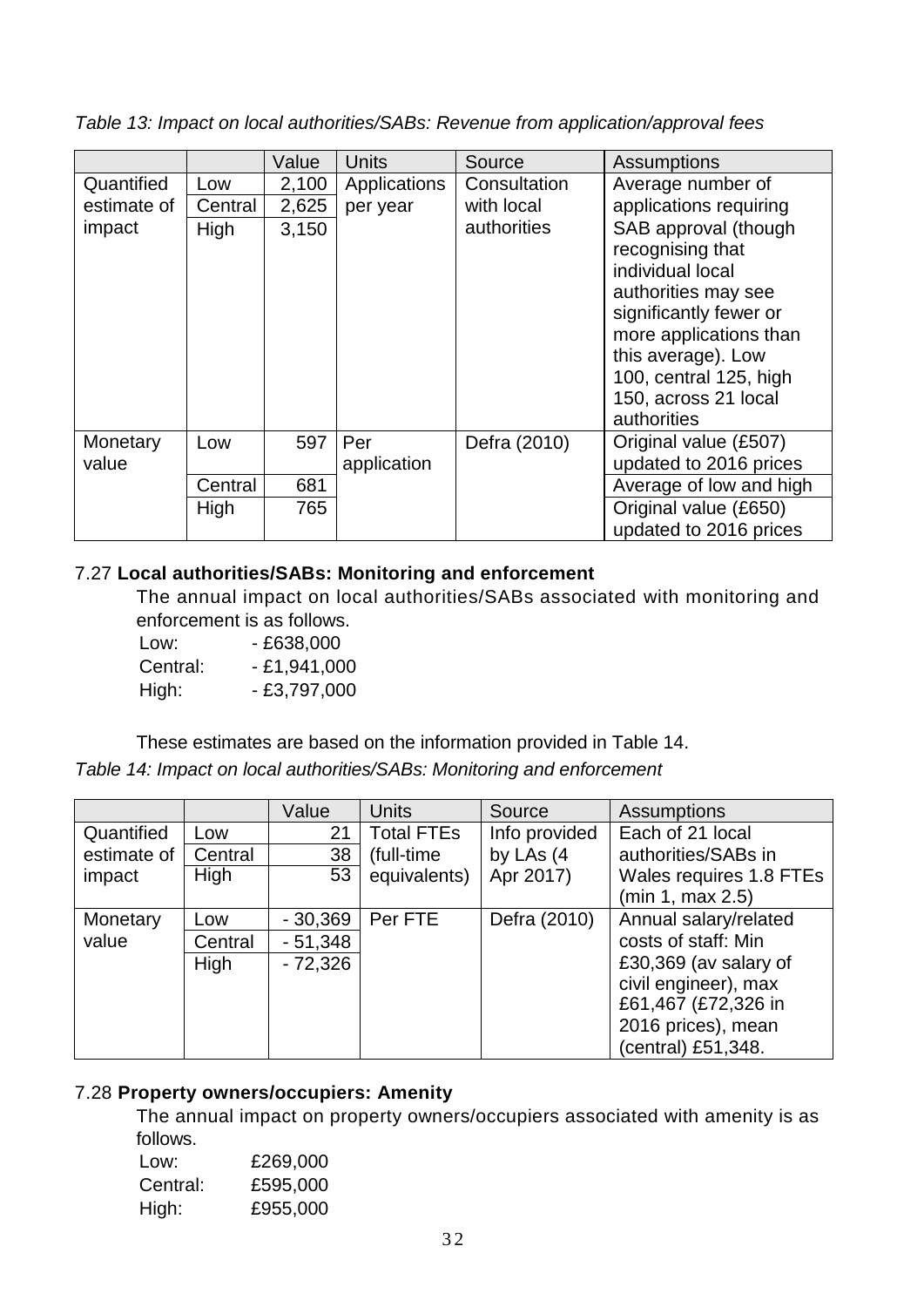These estimates are based on the information provided in Table 15. *Table 15: Impact on property owners/occupiers: Amenity*

|                           |         | Value  | <b>Units</b>     | Source                                | <b>Assumptions</b>                        |
|---------------------------|---------|--------|------------------|---------------------------------------|-------------------------------------------|
| Quantified<br>estimate of | Low     | 13,050 | <b>Residents</b> | <b>Public Policy</b><br>Institute for | Assume compliant<br>SuDS currently on 20- |
| impact                    |         |        |                  | Wales (2015)                          | 40% of new                                |
|                           | Central | 25,025 |                  | <b>Housing White</b>                  | developments, so                          |
|                           |         |        |                  | Paper (2012)                          | option applies to                         |
|                           | High    | 32,365 |                  | Information                           | additional 60%                            |
|                           |         |        |                  | from local                            | $(low)$ , 70% (central)                   |
|                           |         |        |                  | development                           | and 80% (high) of                         |
|                           |         |        |                  | plans provided                        | new development.                          |
|                           |         |        |                  | by WG (March,                         | Assume 2.5 residents                      |
|                           |         |        |                  | 2017)                                 | per property                              |
| Monetary                  | Low     | 20.64  | Per resident     | <b>BeST</b>                           | Use values in BeST                        |
| value                     | Central | 23.76  | per year         |                                       | associated with                           |
|                           | High    | 29.52  |                  |                                       | 'street improvements                      |
|                           |         |        |                  |                                       | through greening'                         |

# 7.29 **General population: Carbon**

|          | The PV impact on the general population associated with carbon is as follows. |
|----------|-------------------------------------------------------------------------------|
| Low:     | £96,000 (1,918 tonnes carbon sequestered)                                     |
| Central: | £336,000 (6,711 tonnes carbon sequestered)                                    |
| High:    | £642,000 (12,845 tonnes carbon sequestered)                                   |

These estimates are based on the information provided in Table 16.

# *Table 16: Impact on general population: Carbon*

|             |         | Value  | <b>Units</b>      | Source                                                                                        | <b>Assumptions</b>                                                                                                                                           |
|-------------|---------|--------|-------------------|-----------------------------------------------------------------------------------------------|--------------------------------------------------------------------------------------------------------------------------------------------------------------|
| Quantified  | Low     | 6,868  | Additional        | As per previous                                                                               | Assume additional 1                                                                                                                                          |
| estimate of | Central | 24,030 | trees             | impacts for                                                                                   | (low), 2 (central) and                                                                                                                                       |
| impact      | High    | 45,995 |                   | residential and<br>commercial &<br>industrial<br>development                                  | 3 (high) medium-<br>sized trees per new<br>home, and 5 (low),<br>10 (central) and 15<br>(high) trees per new<br>commercial and<br>industrial<br>development. |
| Monetary    | Low     | 34     | £ per tonne       | Based on                                                                                      | PV calculated                                                                                                                                                |
| value       | Central | 67     | CO <sub>2</sub> e | values in BeST                                                                                | automatically in                                                                                                                                             |
|             | High    | 101    |                   | for non-traded<br>price of carbon<br>(2020) (values<br>vary slightly<br>from 2018 to<br>2026) | <b>BeST</b>                                                                                                                                                  |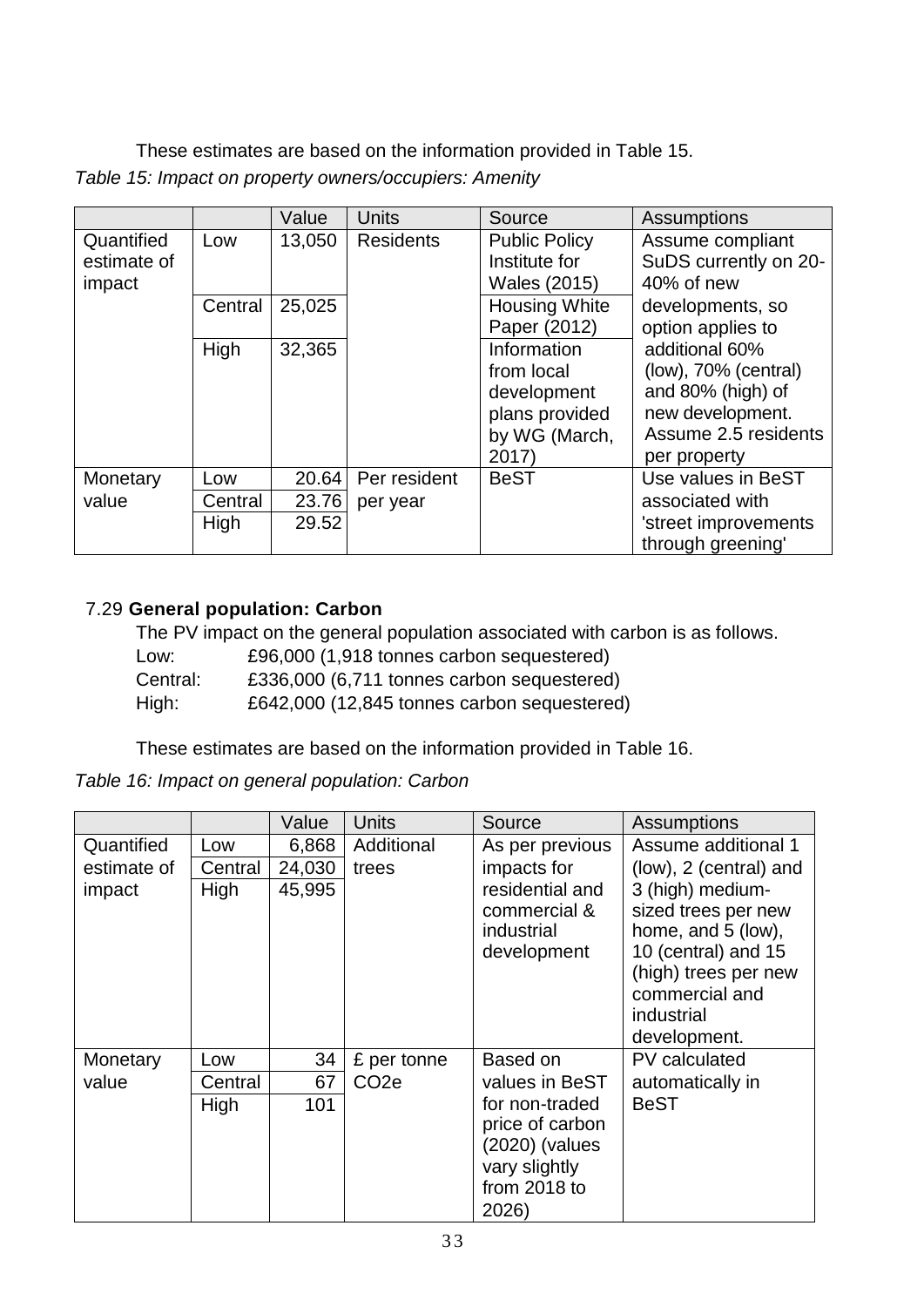# 7.30 **General population: Education**

The annual impact on the general population associated with education is as follows.

| Low:     | £10,000 |
|----------|---------|
| Central: | £30,000 |
| High:    | £73,000 |

These estimates are based on the information provided in Table 17. *Table 17: Impact on general population: Education*

|             |             | Value | <b>Units</b>          | Source      | Assumptions                                                                                                                                                                  |
|-------------|-------------|-------|-----------------------|-------------|------------------------------------------------------------------------------------------------------------------------------------------------------------------------------|
| Quantified  | Low         | 600   | <b>Student visits</b> |             | Assume 2 (low), 5                                                                                                                                                            |
| estimate of | Central     | 1,500 | per year              |             | (central) and 10                                                                                                                                                             |
| impact      | <b>High</b> | 3,000 |                       |             | (high) schools built<br>with compliant SuDS<br>per year, each<br>leading to additional<br>300 student visits (10<br>visits for 30 children<br>each) to see and<br>study SuDS |
| Monetary    | Low         | 15.94 | Value of visit        | <b>BeST</b> | Use values in BeST                                                                                                                                                           |
| value       | Central     | 20.16 |                       |             | associated with 'value                                                                                                                                                       |
|             | High        | 24.38 |                       |             | of visit'                                                                                                                                                                    |

# **Option 3: Planning approach**

- 7.31 This option provides an expectation that SuDS will be provided on all minor and major development (more than 1 dwelling or sites larger than 0.1 hectares) wherever this is appropriate and unless demonstrated to be inappropriate. It entails the use of planning conditions or planning obligations to ensure that there are clear arrangements in place for ongoing maintenance over the lifetime of the development where SuDS are used. Where SuDS are not used, current arrangements (e.g. related to O&M) are expected to continue (i.e. no change from the baseline).
- 7.32 The impacts considered likely under Option 3 are largely the same as those considered likely under Option 2 and included in Table 5. The differences under Option 3 compared with Option 2 are that, under Option 3, we assume:
	- There are no start-up costs for SABs or developers;
	- There are no SAB-related fees for developers or concurrent revenue for SABs;
	- Construction and O&M costs are applicable to 30% (low), 40% (central) and 50% (high) of the developments that would achieve compliant SuDS under Option 2 (i.e. 50-70% of new developments do not include compliant SuDS);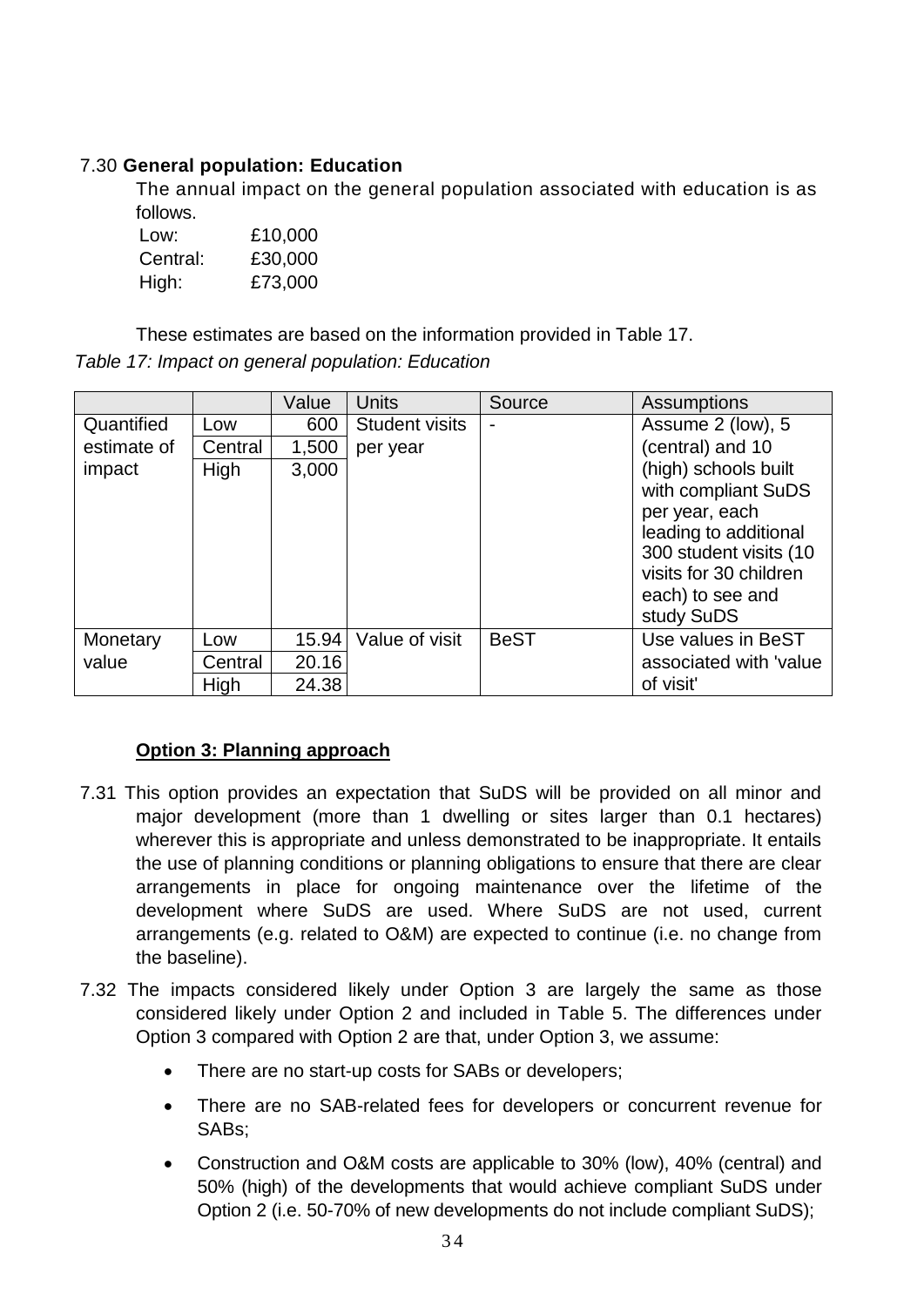- Additional/reduced connection charges are applicable to 30% (low), 40% (central) and 50% (high) of the developments that would achieve compliant SuDS under Option 2;
- Amenity, carbon and education impacts are applicable to 30% (low), 40% (central) and 50% (high) of the developments that would achieve compliant SuDS under Option 2; and
- There are additional, recurring costs to local authorities/SABs of consultation, planning conditions and funding agreements in relation to surface water drainage on all planning applications. General consultation requirements, and consultation requirements for statutory and other consultees, are expected to be dealt with through standing advice, as with existing planning processes.
- 7.33 Table 18 summarises the PV impacts for Option 3. Each valued impact is considered, in turn, below Table 18. The NPV for Option 3 is estimated to be £54.3m (range £20.4m to £460.4m). It is positive suggesting that the net benefits to society outweigh the net costs to society.

| Group                        | <b>Impact</b>               | Total PV impact (£ million) |                |             |  |
|------------------------------|-----------------------------|-----------------------------|----------------|-------------|--|
|                              |                             | Low                         | <b>Central</b> | <b>High</b> |  |
|                              | Construction                | 24.1                        | 64.2           | 477.9       |  |
| <b>Developers</b>            | Connection<br>charges       | 1.7                         | 6.0            | 13.8        |  |
|                              | Consultation                | $-1.0$                      | $-2.8$         | $-6.0$      |  |
| Local                        | O&M                         | $-0.0$                      | 0.1            | 0.2         |  |
| authorities/SABs             | Monitoring &<br>enforcement | $-5.0$                      | $-15.3$        | $-29.9$     |  |
| Property<br>owners/occupiers | Amenity                     | 0.6                         | 1.9            | 3.8         |  |
| General                      | Carbon                      | 0.0                         | 0.1            | 0.3         |  |
| population                   | Education                   | 0.0                         | 0.1            | 0.3         |  |
|                              | <b>TOTAL</b>                | 20.4                        | 54.3           | 460.4       |  |

*Table 18: Summary table of PV impacts for Option 3 (2018-26)*

# 7.34 **Developers: Construction of SuDS**

The annual impact on developers associated with the construction of SuDS is as follows.

Residential

| Low:     | £2,878,000  |
|----------|-------------|
| Central: | £7,839,000  |
| High:    | £58,541,000 |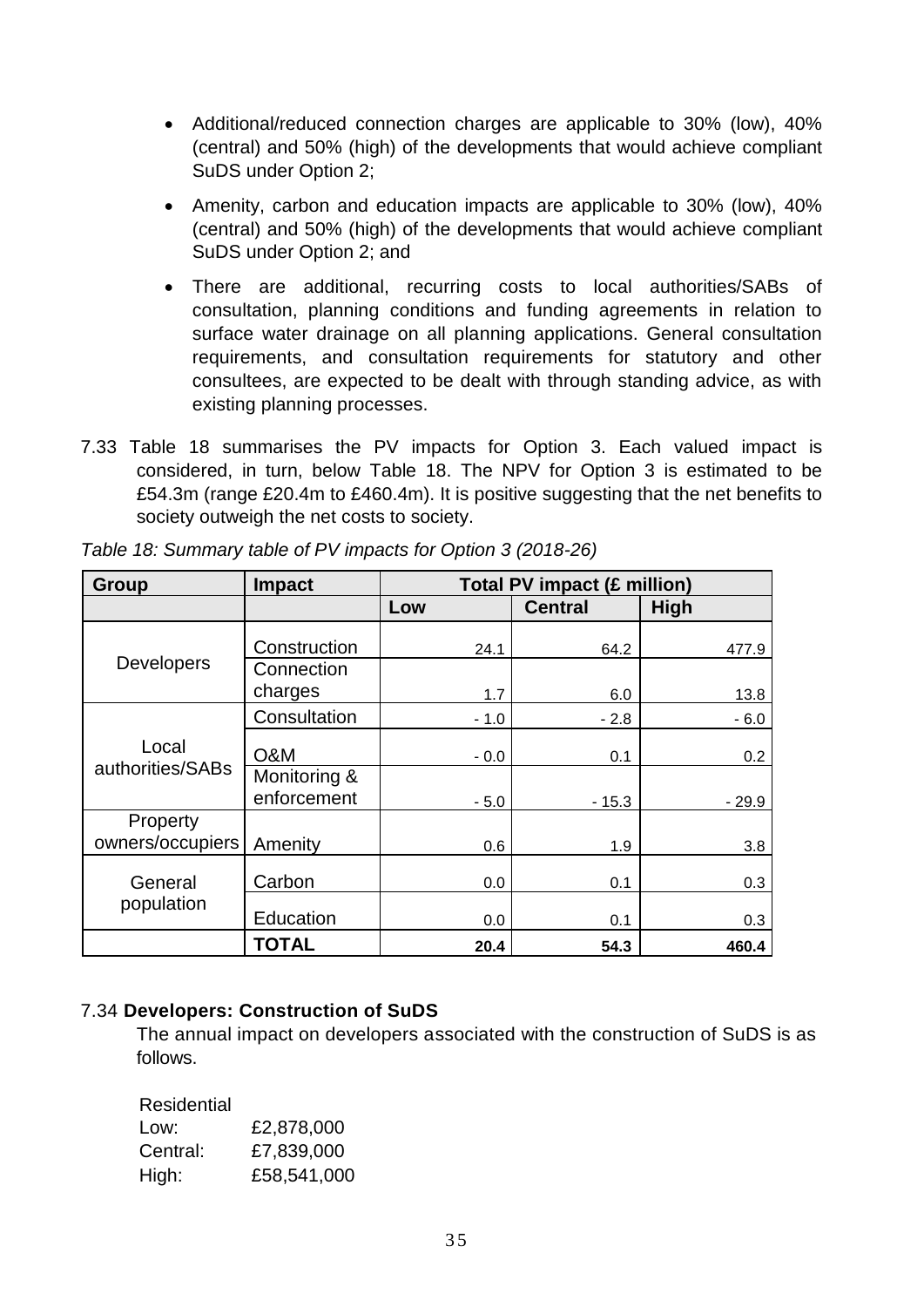|          | Commercial and industrial |
|----------|---------------------------|
| Low:     | £182,000                  |
| Central: | £314,000                  |
| High:    | £2,158,000                |

These estimates are based on the information provided in Table 19. *Table 19: Impact on developers: Construction of SuDS*

|               |         | Value | Units        | Source               | <b>Assumptions</b>    |
|---------------|---------|-------|--------------|----------------------|-----------------------|
| Quantified    | Low     | 1,566 | New homes    | <b>Public Policy</b> | Under this option,    |
| estimate of   |         |       | per year     | Institute for        | assume 30% (low),     |
| impact        |         |       |              | Wales (2015)         | 40% (central) and     |
| (residential) | Central | 4,004 |              | <b>Housing White</b> | 50% (high) take-up of |
|               |         |       |              | Paper (2012)         | compliant SuDS        |
|               | High    | 6,473 |              | Information          | compared to Option    |
|               |         |       |              | from local           | 1.                    |
|               |         |       |              | development          |                       |
|               |         |       |              | plans provided       |                       |
|               |         |       |              | by WG (March,        |                       |
|               |         |       |              | 2017)                |                       |
| Monetary      | Low     | 1,838 | Capex saving | EPC (2017)           | Outliers removed      |
| value         | Central | 1,958 | per unit £   |                      | Median value          |
| (residential) | High    | 9,044 |              |                      | Mean value            |
| Quantified    | Low     | 99    | <b>New</b>   | New industrial       | Under this option,    |
| estimate of   |         |       | developments | and commercial       | assume 30% (low),     |
| impact        |         |       | per year     | orders for           | 40% (central) and     |
| (commercial   |         |       |              | construction         | 50% (high) take-up of |
| & industrial) |         |       |              | 2018-2026            | compliant SuDS        |
|               |         |       |              | (min)                | compared to Option    |
|               | Central | 160   |              | As above             | 1.                    |
|               |         |       |              | (mean)               |                       |
|               | High    | 239   |              | As above (max)       |                       |
| Monetary      | Low     | 1,838 | Capex saving | EPC (2017)           | Outliers removed      |
| value         | Central | 1,958 | per unit £   |                      | Median value          |
| (commercial   | High    | 9,044 |              |                      | Mean value            |
| & industrial) |         |       |              |                      |                       |

# 7.35 **Developers: connection charges avoided**

The annual impact on developers associated with connection charges is as follows.

| Low:     | £215,000   |
|----------|------------|
| Central: | £762,000   |
| High:    | £1,749,000 |

These estimates are based on the information provided in Table 20.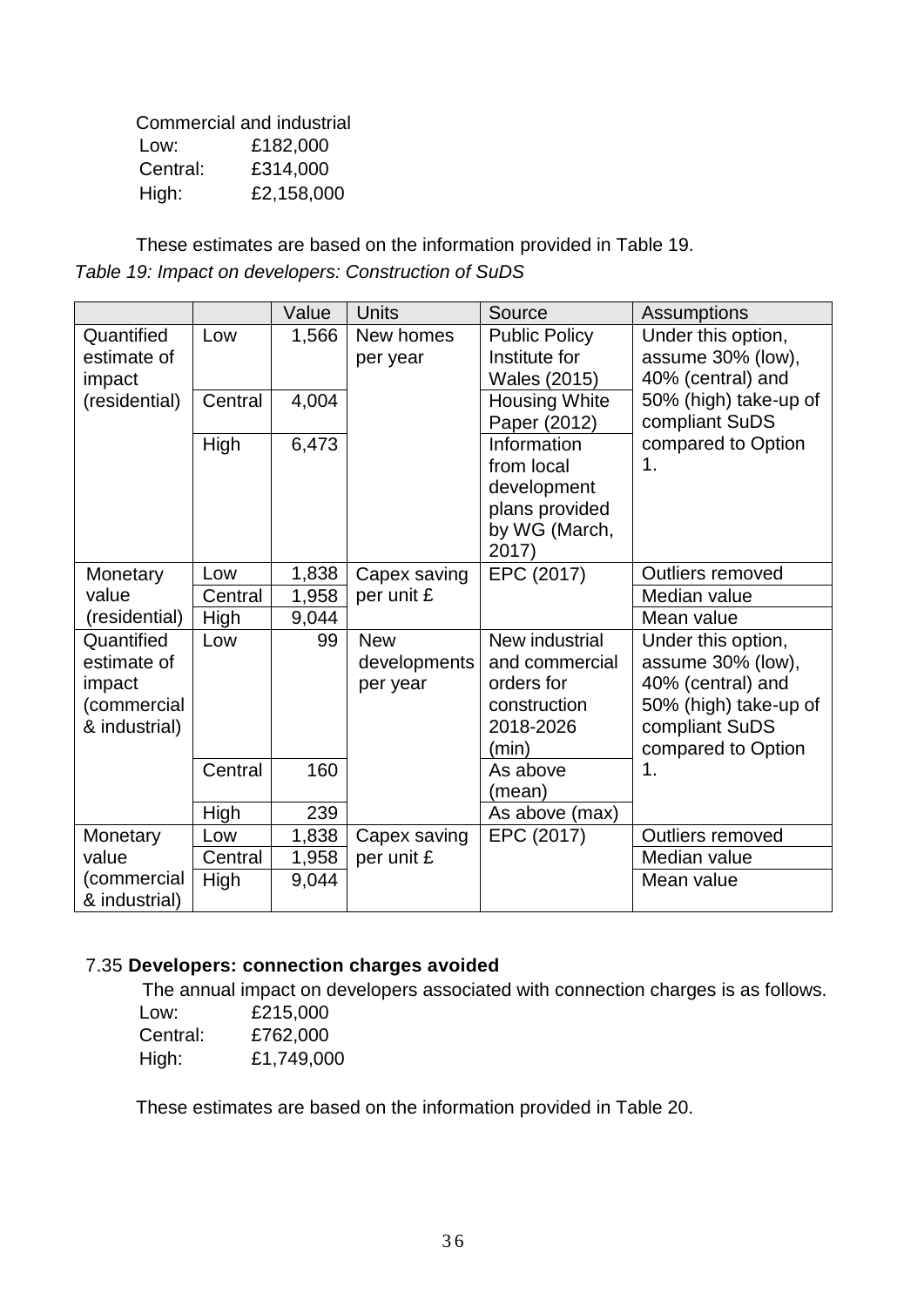*Table 20: Impact on developers: Connection charges*

|            |         | Value | <b>Units</b> | Source                                      | <b>Assumptions</b>                                    |
|------------|---------|-------|--------------|---------------------------------------------|-------------------------------------------------------|
| Quantified | Low     | 630   | Applications | Consultation                                | Average number of                                     |
| estimate   | Central | 1,050 | per year     | with local                                  | applications requiring SAB                            |
| of impact  | High    | 1,575 |              | authorities                                 | approval (though                                      |
|            |         |       |              |                                             | recognising that individual                           |
|            |         |       |              |                                             | local authorities may see                             |
|            |         |       |              |                                             | significantly fewer or more<br>applications than this |
|            |         |       |              |                                             | average). Low 100, central                            |
|            |         |       |              |                                             | 125, high 150, across 21                              |
|            |         |       |              |                                             | local authorities. Assume                             |
|            |         |       |              |                                             | 30% (low), 40% (central)                              |
|            |         |       |              |                                             | and 50% (high) take-up                                |
|            |         |       |              |                                             | of compliant SuDS                                     |
| Monetary   | Low     | 341   | Charge per   | Defra (2010),                               | Assume each development                               |
| value      | Central | 726   | development  | using data from                             | with compliant SuDS would                             |
|            | High    | 1,111 |              | DCWW <sup>31</sup> and<br>SVT <sup>32</sup> | save one application<br>charge, one sewer             |
|            |         |       |              |                                             | connection charge and                                 |
|            |         |       |              |                                             | inspection charge. For                                |
|            |         |       |              |                                             | DCWW and SVT, these                                   |
|            |         |       |              |                                             | are, respectively: £155                               |
|            |         |       |              |                                             | (DCWW) and £114.90                                    |
|            |         |       |              |                                             | (SVT); £183 (DCWW) and                                |
|            |         |       |              |                                             | £455.67 (SVT); £43<br>(DCWW) and £500 (SVT).          |
|            |         |       |              |                                             | We take the average of                                |
|            |         |       |              |                                             | each to generate a central                            |
|            |         |       |              |                                             | value (£135 + £319 + £272                             |
|            |         |       |              |                                             | $=$ £726), and low and                                |
|            |         |       |              |                                             | high estimates for each to                            |
|            |         |       |              |                                             | generate low (£341) and                               |
|            |         |       |              |                                             | high (£1,111).                                        |

# 7.36 **Local authorities/SABs: consultation**

The annual impact on local authorities/SABs associated with consultation is as follows.

Low: - £128,000 Central: - £359,000 High: - £759,000

These estimates are based on the information provided in Table 21.

<sup>&</sup>lt;sup>31</sup> Developer services schedule of charges 2016-17

 $32$  Developer charges  $2015/16$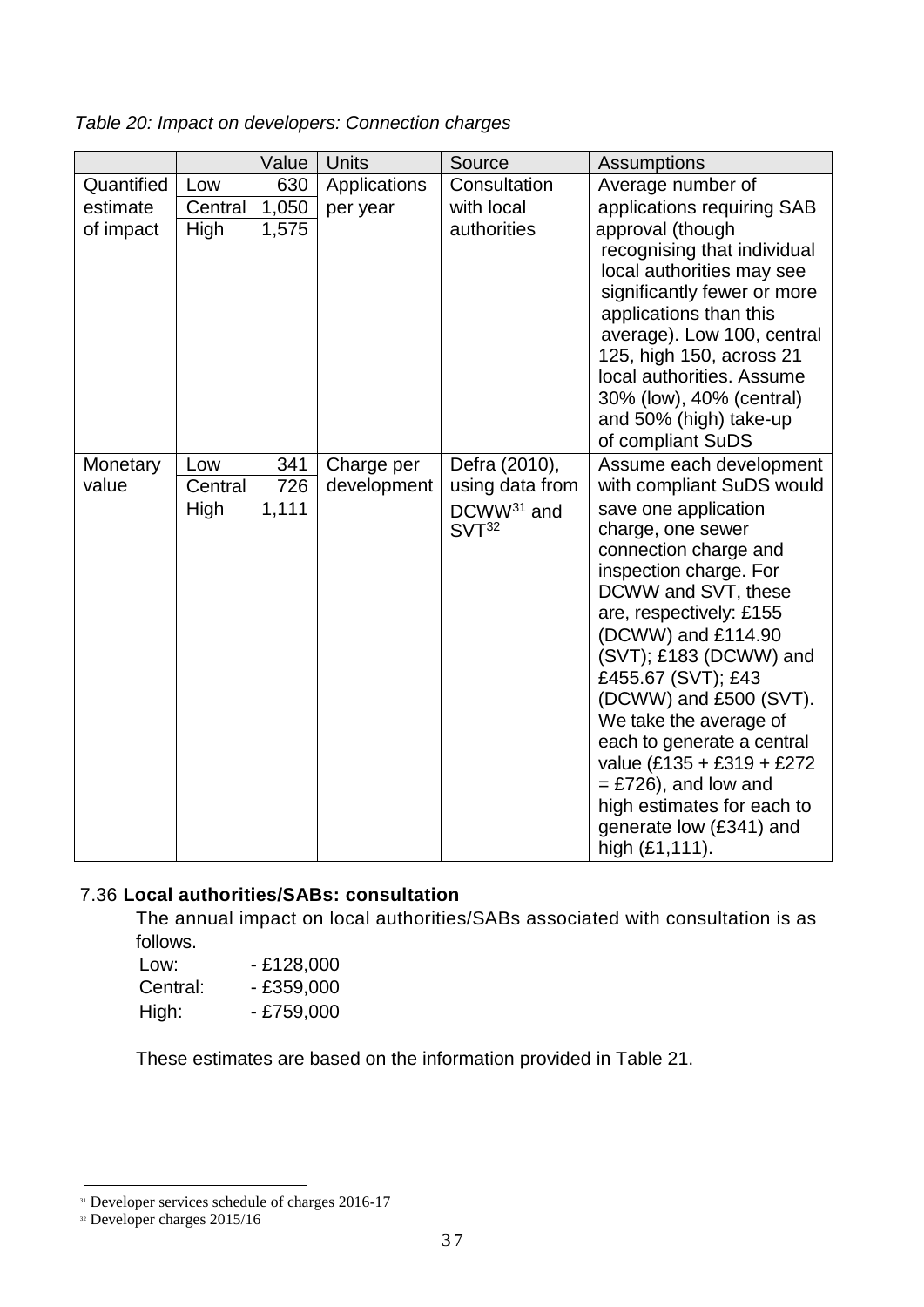*Table 21: Impact on local authorities/SABs: Consultation*

|                                     |         | Value     | Units                                | Source                                                 | Assumptions                                                                                             |
|-------------------------------------|---------|-----------|--------------------------------------|--------------------------------------------------------|---------------------------------------------------------------------------------------------------------|
| Quantified<br>estimate<br>of impact | Low     | 4.2       | Number of<br><b>FTEs</b><br>required | Consultation<br>with local<br>authorities<br>and Defra | Assume 30% take-up of<br>compliant SuDS. 1 FTE per<br>150 major and minor<br>drainage applications/year |
|                                     | Central | 7.0       |                                      | (2010)                                                 | Assume 40% take-up of<br>compliant SuDS. 1 FTE per<br>150 major and minor<br>drainage applications/year |
|                                     | High    | 10.5      |                                      |                                                        | Assume 50% take-up of<br>compliant SuDS. 1 FTE per<br>150 major and minor<br>drainage applications/year |
| Monetary                            | Low     | $-30,369$ | Per FTE                              | Defra                                                  | Annual salary/related costs                                                                             |
| value                               | Central | $-51,348$ |                                      | (2010)                                                 | of staff: Min £30,369 (av                                                                               |
|                                     | High    | $-72,326$ |                                      |                                                        | salary of civil engineer), max<br>£61,467 (£72,326 in 2016<br>prices), mean (central)<br>£51,348.       |

# 7.37 **Local authorities/SABs: Operation and maintenance of SuDS**

The annual impact on local authorities/SABs associated with the operation and maintenance of SuDS is as follows.

| Residential |           |
|-------------|-----------|
| Low:        | $-£4,000$ |
| Central:    | £12,000   |
| High:       | £19,000   |

Commercial and industrial

| Low:     | - £244 |
|----------|--------|
| Central: | £467   |
| High:    | £694   |

These estimates are based on the information provided in Table 22.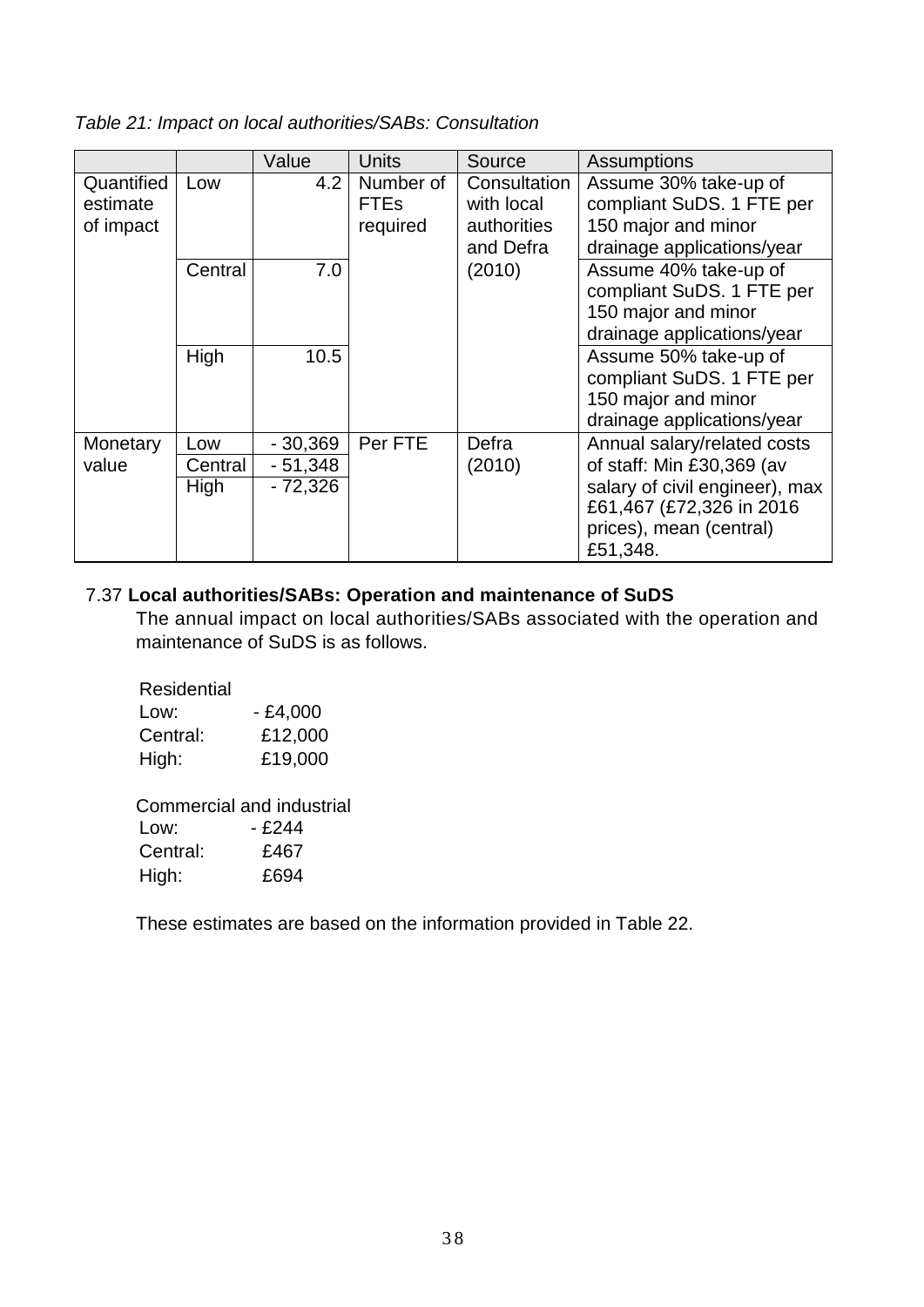*Table 22: Impact on local authorities/SABs: Operation and maintenance of SuDS*

|               |         | Value  | <b>Units</b> | Source               | <b>Assumptions</b>      |
|---------------|---------|--------|--------------|----------------------|-------------------------|
| Quantified    | Low     | 1,566  | New homes    | <b>Public Policy</b> | Under this option,      |
| estimate of   |         |        | per year     | Institute for        | assume 30% (low),       |
| impact        |         |        |              | Wales (2015)         | 40% (central) and       |
| (residential) | Central | 4,004  |              | <b>Housing White</b> | 50% (high) take-up of   |
|               |         |        |              | Paper (2012)         | compliant SuDS          |
|               | High    | 6,473  |              | Information          | compared to Option      |
|               |         |        |              | from local           | $\mathbf 1$ .           |
|               |         |        |              | development          |                         |
|               |         |        |              | plans provided       |                         |
|               |         |        |              | by WG (March,        |                         |
|               |         |        |              | 2017)                |                         |
| Monetary      | Low     | $-2.5$ | Opex saving  | EPC (2017)           | Median value            |
| value         | Central | 2.9    | per unit £   |                      | <b>Outliers removed</b> |
| (residential) | High    | 2.9    |              |                      | Mean value              |
| Quantified    | Low     | 99     | <b>New</b>   | New industrial       | Under this option,      |
| estimate of   |         |        | developments | and commercial       | assume 30% (low),       |
| impact        |         |        | per year     | orders for           | 40% (central) and       |
| (commercial   |         |        |              | construction         | 50% (high) take-up of   |
| & industrial) |         |        |              | 2018-2026            | compliant SuDS          |
|               |         |        |              | (min)                | compared to Option      |
|               | Central | 160    |              | As above             | 1.                      |
|               |         |        |              | (mean)               |                         |
|               | High    | 239    |              | As above (max)       |                         |
| Monetary      | Low     | $-2.5$ | Opex saving  | EPC (2017)           | Median value            |
| value         | Central | 2.9    | per unit £   |                      | Outliers removed        |
| (commercial   | High    | 2.9    |              |                      | Mean value              |
| & industrial) |         |        |              |                      |                         |

# 7.38 **Local authorities/SABs: Monitoring and enforcement**

The annual impact on local authorities/SABs associated with monitoring and enforcement is as follows.

| Low:     | $-£638,000$  |
|----------|--------------|
| Central: | - £1,941,000 |
| High:    | - £3,797,000 |

These estimates are based on the information provided in Table 23.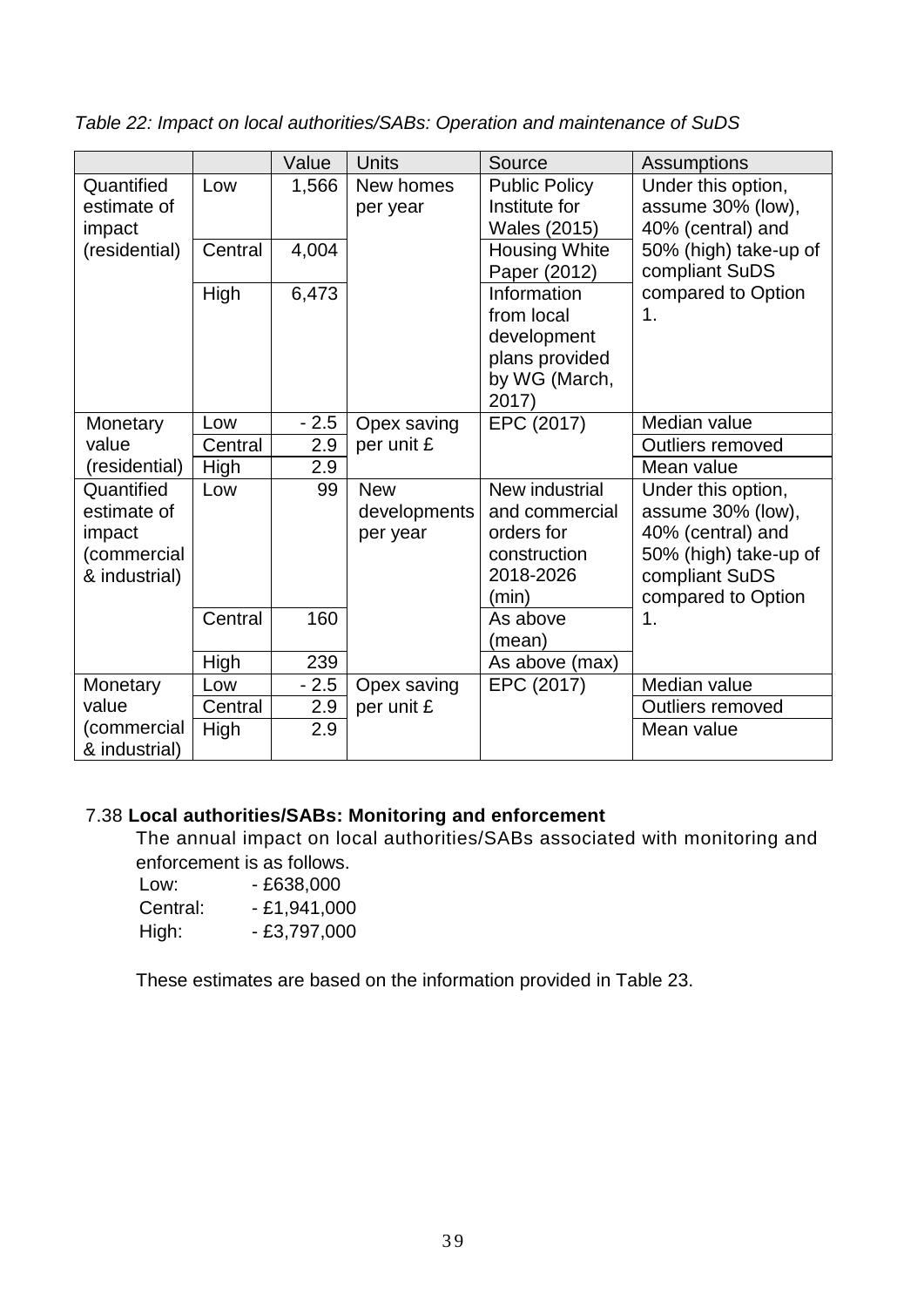*Table 23: Impact on local authorities/SABs: Monitoring and enforcement*

|             |         | Value     | <b>Units</b>      | Source        | <b>Assumptions</b>    |  |  |  |  |  |  |  |  |  |                      |
|-------------|---------|-----------|-------------------|---------------|-----------------------|--|--|--|--|--|--|--|--|--|----------------------|
| Quantified  | Low     | 21        | <b>Total FTEs</b> | Info provided | Each of 21 local      |  |  |  |  |  |  |  |  |  |                      |
| estimate of | Central | 38        | (full-time)       | by LAs (4 Apr | authorities/SABs in   |  |  |  |  |  |  |  |  |  |                      |
| impact      | High    | 53        | equivalents)      | 2017)         | Wales requires 1.8    |  |  |  |  |  |  |  |  |  |                      |
|             |         |           |                   |               | FTEs (min 1, max 2.5) |  |  |  |  |  |  |  |  |  |                      |
| Monetary    | Low     | $-30,369$ | Per FTE           | Defra (2010)  | Annual salary/related |  |  |  |  |  |  |  |  |  |                      |
| value       | Central | $-51,348$ |                   |               | costs of staff: Min   |  |  |  |  |  |  |  |  |  |                      |
|             | High    | $-72,326$ |                   |               | £30,369 (av salary of |  |  |  |  |  |  |  |  |  |                      |
|             |         |           |                   |               |                       |  |  |  |  |  |  |  |  |  | civil engineer), max |
|             |         |           |                   |               | £61,467 (£72,326 in   |  |  |  |  |  |  |  |  |  |                      |
|             |         |           |                   |               | 2016 prices), mean    |  |  |  |  |  |  |  |  |  |                      |
|             |         |           |                   |               | (central) £51,348.    |  |  |  |  |  |  |  |  |  |                      |

# 7.39 **Property owners/occupiers: Amenity**

The annual impact on property owners/occupiers associated with amenity is as follows.

| Low:     | £81,000  |
|----------|----------|
| Central: | £238,000 |
| High:    | £478,000 |

These estimates are based on the information provided in Table 24.

*Table 24: Impact on property owners/occupiers: Amenity*

|                                     |         | Value  | <b>Units</b>         | Source                                                                               | Assumptions                                                        |                                     |  |
|-------------------------------------|---------|--------|----------------------|--------------------------------------------------------------------------------------|--------------------------------------------------------------------|-------------------------------------|--|
| Quantified<br>estimate of<br>impact | Low     | 3,915  | <b>Residents</b>     | <b>Public Policy</b><br>Institute for<br><b>Wales (2015)</b>                         | Assume 2.5 residents<br>per property. Under<br>this option, assume |                                     |  |
|                                     | Central | 10,010 | <b>Housing White</b> |                                                                                      | Paper (2012)                                                       | 30% (low), 40%<br>(central) and 50% |  |
|                                     | High    | 16,182 |                      | Information from<br>local<br>development<br>plans provided<br>by WG (March,<br>2017) | (high) take-up of<br>compliant SuDS<br>compared to Option<br>1.    |                                     |  |
| Monetary                            | Low     | 20.64  | Per resident         | <b>BeST</b>                                                                          | Use values in BeST                                                 |                                     |  |
| value                               | Central | 23.76  | per year             |                                                                                      | associated with                                                    |                                     |  |
|                                     | High    | 29.52  |                      |                                                                                      | 'street improvements<br>through greening'                          |                                     |  |

# 7.40 **General population: Carbon**

The PV impact on the general population associated with carbon is as follows.

- Low: £29,000 (575 tonnes carbon sequestered)
- Central: £134,000 (2,684 tonnes carbon sequestered)
- High: £321,000 (6,422 tonnes carbon sequestered)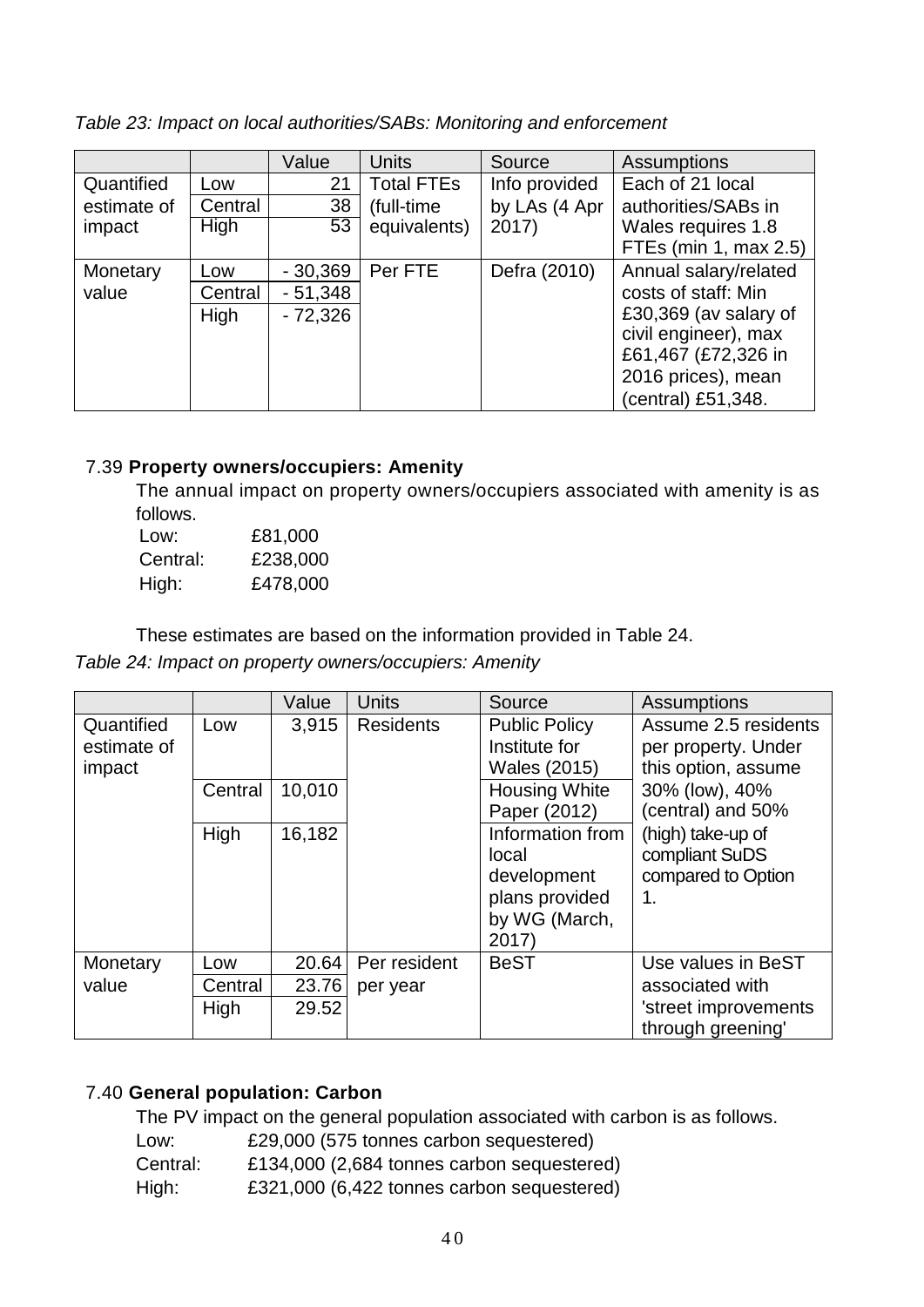These estimates are based on the information provided in Table 25. *Table 25: Impact on general population: Carbon*

|             |         | Value  | <b>Units</b>     | Source                                                                        | <b>Assumptions</b>                                                                                                                                                                                                                                                                               |
|-------------|---------|--------|------------------|-------------------------------------------------------------------------------|--------------------------------------------------------------------------------------------------------------------------------------------------------------------------------------------------------------------------------------------------------------------------------------------------|
| Quantified  | Low     | 2,060  | Additional       | As per previous                                                               | Assume additional 1                                                                                                                                                                                                                                                                              |
| estimate of | Central | 9,612  | trees            | impacts for                                                                   | (low), 2 (central) and                                                                                                                                                                                                                                                                           |
| impact      | High    | 22,997 |                  | residential and<br>commercial &<br>industrial<br>development                  | 3 (high) medium-<br>sized trees per new<br>home, and 5 (low), 10<br>(central) and 15<br>(high) trees per new<br>commercial and<br>industrial<br>development. Under<br>this option, assume<br>30% (low), 40%<br>(central) and 50%<br>(high) take-up of<br>compliant SuDS<br>compared to Option 1. |
| Monetary    | Low     | 34     | £ per tonne      | Based on                                                                      | PV calculated                                                                                                                                                                                                                                                                                    |
| value       | Central | 67     | CO <sub>2e</sub> | values in BeST                                                                | automatically in BeST                                                                                                                                                                                                                                                                            |
|             | High    | 101    |                  | for non-traded                                                                |                                                                                                                                                                                                                                                                                                  |
|             |         |        |                  | price of carbon<br>(2020) (values<br>varies slightly<br>from 2018 to<br>2026) |                                                                                                                                                                                                                                                                                                  |

# 7.41 **General population: Education**

The annual impact on the general population associated with education is as follows.

| Low:     | £3,000  |
|----------|---------|
| Central: | £12,000 |
| High:    | £37,000 |

These estimates are based on the information provided in Table 26.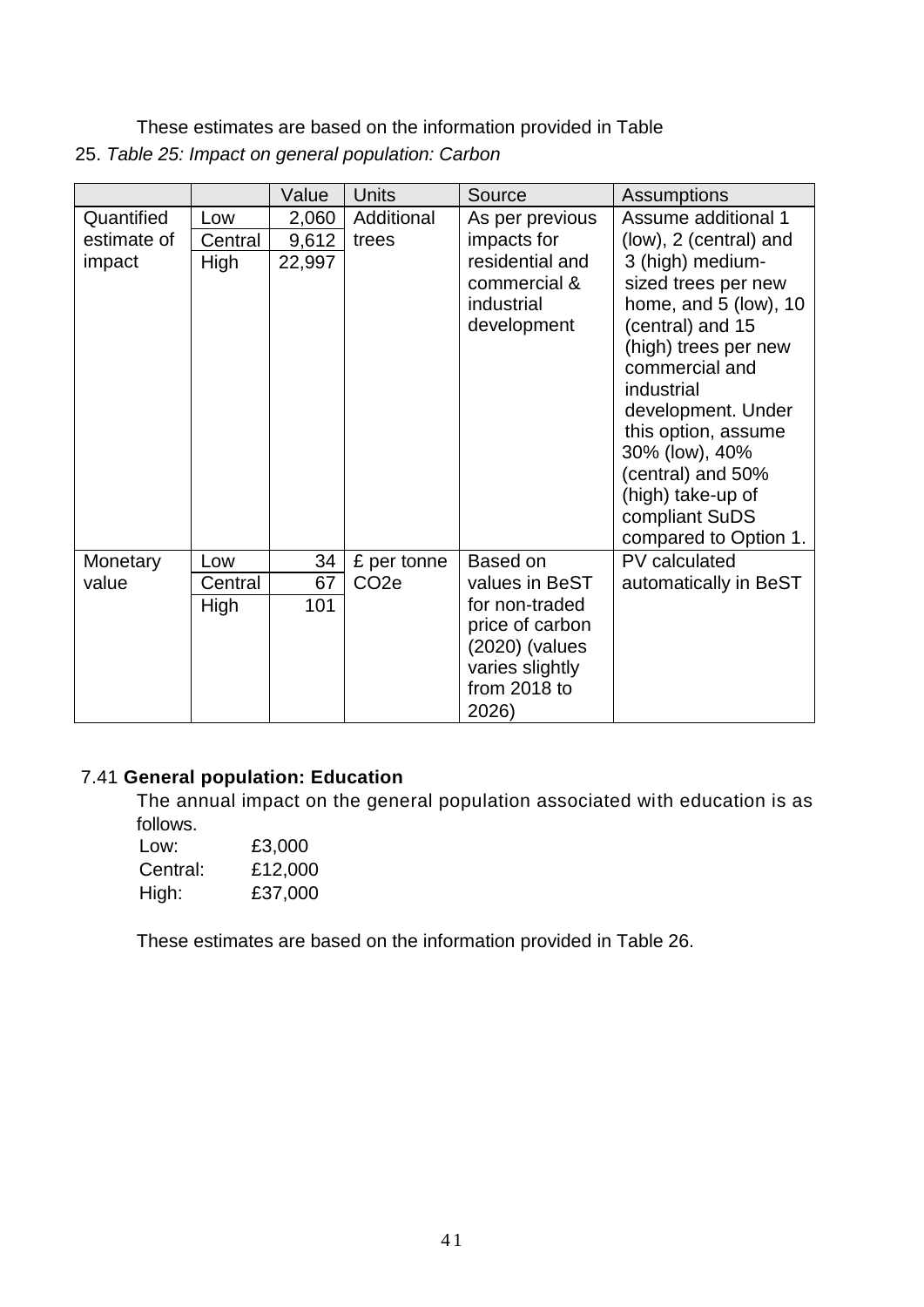*Table 26: Impact on general population: Education*

|             |         | Value | <b>Units</b>          | Source      | <b>Assumptions</b>      |
|-------------|---------|-------|-----------------------|-------------|-------------------------|
| Quantified  | Low     | 180   | <b>Student visits</b> |             | Assume additional       |
| estimate of | Central | 600   | per year              |             | visits based on 30%     |
| impact      | High    | 1,500 |                       |             | $(low)$ , 40% (central) |
|             |         |       |                       |             | and 50% (high) take-    |
|             |         |       |                       |             | up of compliant SuDS    |
|             |         |       |                       |             | compared to Option      |
|             |         |       |                       |             |                         |
| Monetary    | Low     | 15.94 | Value of visit        | <b>BeST</b> | Use values in BeST      |
| value       | Central | 20.16 |                       |             | associated with 'value  |
|             | High    | 24.38 |                       |             | of visit'               |

# **Non-monetised impacts**

- 7.42 A number of potential impacts have not been valued, largely due to difficulties in quantifying/monetising the possible change with any certainty, and the risk of double counting with other (valued) impacts. These non-monetised impacts would be more likely to be positive impacts (benefits) than negative. Furthermore none of the negative impacts (if they could be monetised) would be expected to be significant enough to overturn the net benefit identified above. These include:
	- Potential impacts on water and sewerage companies, e.g. reduced revenue from surface water connection applications/charges (a transfer from developers to the water and sewerage companies), or the reduced need for monitoring and enforcement of sewer connections. This is because, even under the policy changes considered, most developments would still connect to the foul/combined public sewer. It is therefore likely that companies would still need to consent and charge for connections and inspection, and would still have the same asset base and need to undertake the same level of inspection, monitoring and enforcement.
	- Certainty of adoption for developers, leading to efficiencies in planning process and development, as well as reduced/simplified interaction with a complex array of interests, including the WaSC, Planning Authority, Highways Authority and NRW;
	- Reduced risk to local authorities from orphaned or abandoned schemes;
	- General consultation requirements, and consultation requirements for statutory and other consultees. These are expected to be dealt with through standing advice, as with existing planning processes.
	- Avoided risk of infraction of water quality related EU directives;
	- Economic growth:
	- Biodiversity new or enhanced habitats and opportunities for wildlife;
	- Enhanced ability to mitigate or adapt to the expected impacts of climate change;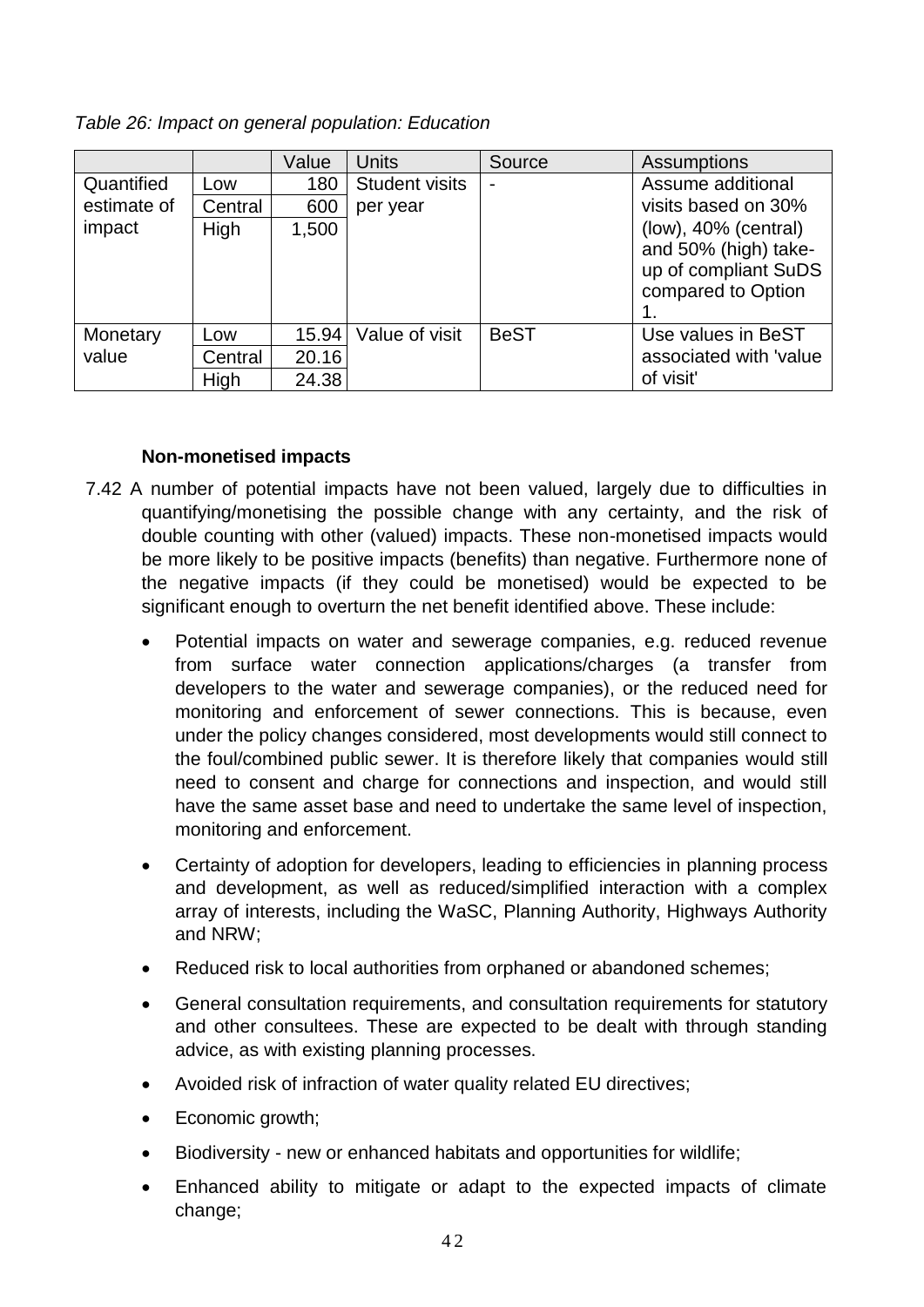- Additional surface or groundwater available for abstraction, or to help alleviate drought/water scarcity;
- Improved health and well-being due to increased/enhanced access and use of green space or, depending on type of SuDS used, improved air quality and temperature regulation (e.g. using green roofs). Where assessed, the benefits to health from SuDS and green infrastructure can be substantial, to the extent that they may dominate financial benefits;
- Improved or enhanced recreational opportunities (e.g. walking, fishing, watersports); and
- Reduced sewer overflows and natural infiltration of surface water before it enters watercourses, leading to improved or enhanced water quality of surface, ground, transitional or coastal waters, consistent with objectives of Water Framework Directive.

#### **Summary of costs and benefits**

- 7.43 Option 2 is the preferred option. The NPV (net present value) for Option 2 is estimated to be £164.9m (range £82.6m to £961.4m). It is positive suggesting that the net benefits to society outweigh the net costs to society. The NPV for Option 1 is zero, and the NPV for Option 3 is estimated to be £54.3m, i.e. around one-third of the benefits of the preferred option and lacking the security of outcomes of Option 2.
- 7.44 Sensitivity analysis has been applied to these results by adjusting two of the key parameters used in the appraisal, the timeframe for the appraisal period and the discount rate. As indicated in table 19 construction cost savings are identified as the main financial / quantified benefit, but even if construction costs were found to be neutral there would still be a net benefit from the proposal and wider unquantified benefits.
- 7.45 Extending the appraisal by 10 years (so that it becomes from 2018 to 2035) results in an increase in NPV for Option 2 to £286.8m (central estimate), an increase of 74%. The NPV for Option 3 increases to £94.2m, a similar percentage increase. This provides an even stronger justification for the preferred option.
- 7.46 Reducing the discount rate from 3.5% to 2% increases the NPV for Option 2 to £174.4m and for Option 3 to £57.4m. Increasing the discount rate to 5% decreases the NPV for Option 2 to £156.3m and for Option 3 to £51.5m, i.e. the impact is marginal and the relative situation does not change. Option 2 is still strongly preferred.
- 7.47 As indicated in Table 5, sensitivity analysis has also been applied to the potential impact of SuDS on land take. This is based on an additional cost to developers of £900 (low), £1,200 (central) or £1,500 (high) per dwelling. This results in a significant decrease in NPV for Option 2 to £70.0m, and for Option 3 to £10.5m (central estimates). However, the NPV is still positive in all cases and Option 2 remains the strongly preferred option.
- 7.48 The expected distribution of impacts across the key groups considered is shown in Figure 1. This suggests that developers are expected to benefit significantly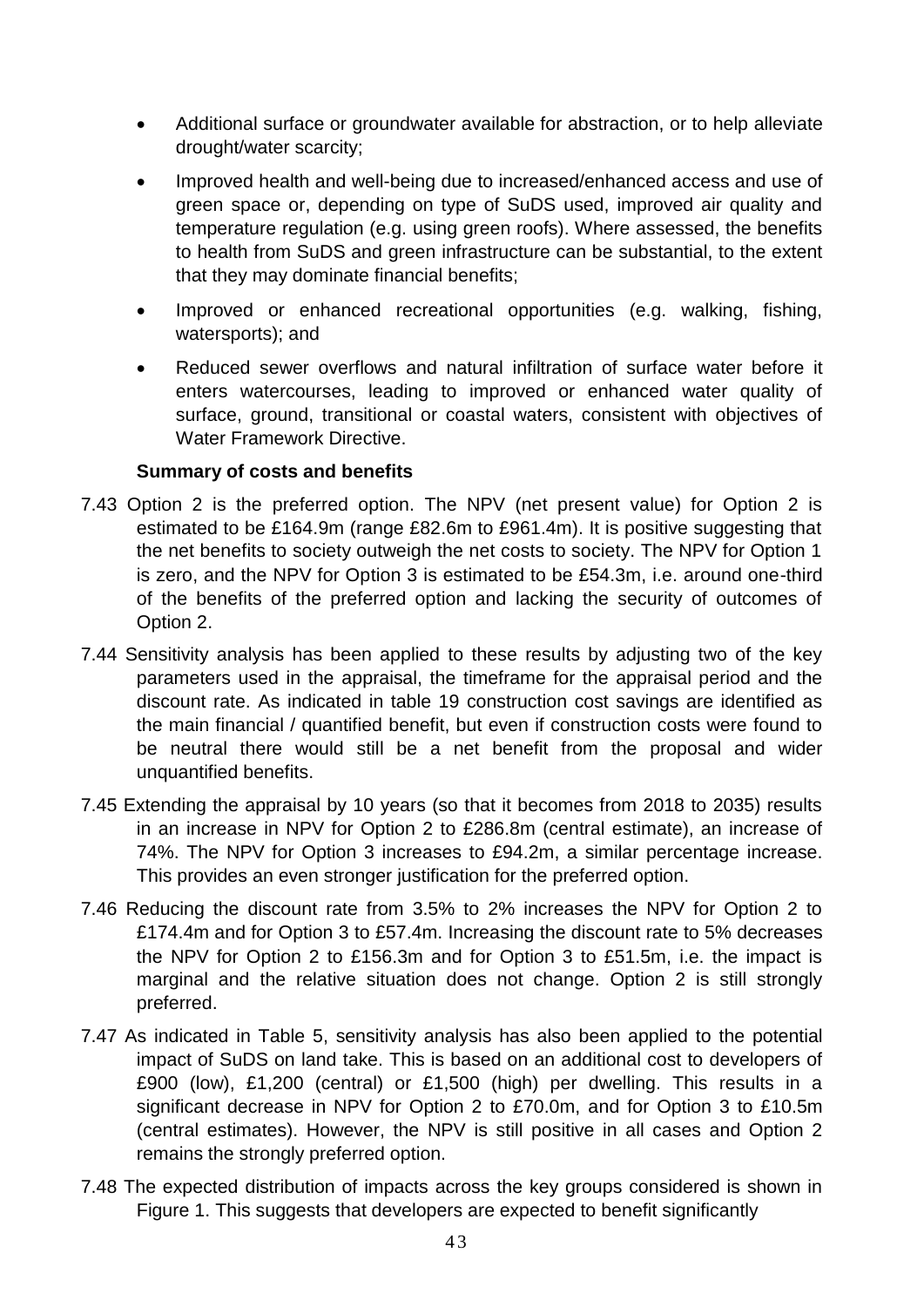(especially under Option 2), primarily due to reduced construction costs. Local authorities may incur a small net cost (slightly larger under Option 3), largely due to the impact of additional monitoring and enforcement. The overall monetised impacts to property owners/occupiers and the general population are expected to be relatively modest, albeit positive and significant. The benefits to these groups are expected to be larger under Option 2. In short, all impacted groups are expected to be better off under Option 2 than they would be under Option 3.

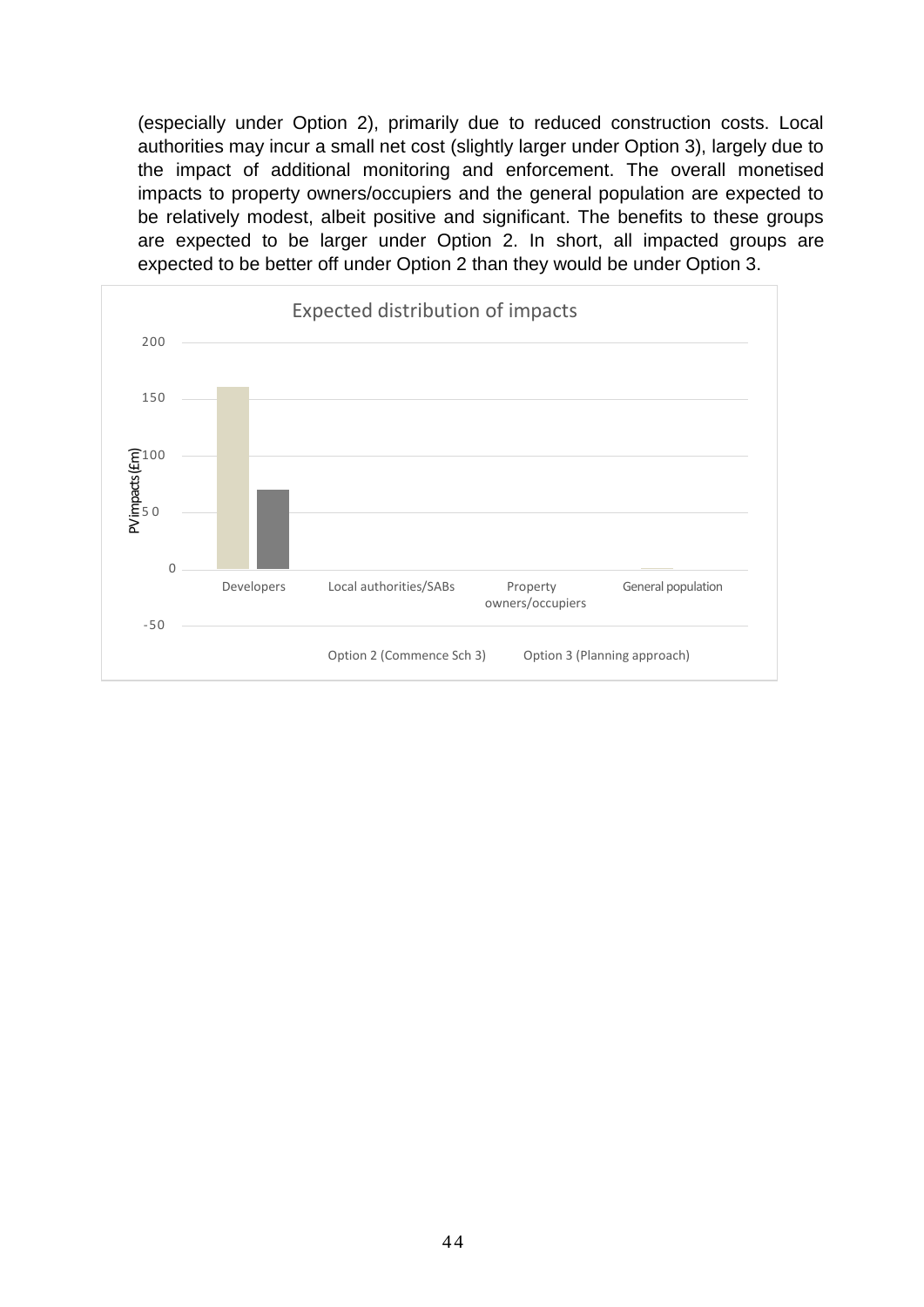# **8. Summary of responses to consultations and the Government response**

#### **First consultation**

- 8.1 The Welsh Government consulted on the proposed approach for delivering effective SuDS on new developments, for 12 weeks starting on 19 May 2017. There were 43 responses to the consultation, the largest proportion of which were from local authorities. Other responses included non-governmental organisations, professional and industry representative bodies, consultants, utilities, trade bodies and individuals.
- 8.2 The summary of responses to the consultation and the Government response is available at [https://beta.gov.wales/implementation-sustainable-drainage-systems](https://beta.gov.wales/implementation-sustainable-drainage-systems-)new-developments. An outline in respect of key proposals is provided below:

#### **Commence Schedule 3 of the 2010 Act for sustainable drainage:**

- 8.3 Overall there was strong support for implementing Schedule 3 of the 2010 Act . The majority (64%) of those who responded supported our proposal to commence Schedule 3. A number of local authority responses conveyed a sense of urgency and a need to provide clarity and certainty for surface water management for new developments for both developers and local authorities. The single industry response expressed concern over potential land take for SuDS and disagreed with assumptions in the impact assessment. In the Government response we noted that the industry response did not provide any Welsh supporting evidence and that it focussed largely on the approach in England, which contrasts substantially to the proposals for Wales. Sewage utilities expressed support but were concerned that they would potentially lose control over connections to their networks.
- 8.4 Following the consultation we further engaged industry and amended the RIA to take into account additional evidence provided by developers on land take.
- 8.5 We have also met sewerage undertakers on the issue of control over connections to their networks. Schedule 3 to the 2010 Act, once commenced will make the right to connect surface water to the public sewer network conditional on receiving approval from the SAB. The sewerage undertaker will be a statutory consultee in the SuDS approval process which will enable the sewerage undertaker to ensure suitable measures to protect the sewerage network are communicated to the SAB. We will monitor this matter closely as Schedule 3 is implemented and will seek evidence from the undertakers to inform the post implementation review (see paragraph 11). Ultimately, sewerage undertakers will benefit from the significant reduction in flows afforded by surface water systems for new and redeveloped sites approved and built to the SuDS Standards.
- 8.6 Taking into account the overall strong support for implementing Schedule 3 to the 2010 Act, the Government response to the consultation outlined our intention to move forward with a second stage consultation to further engage stakeholders on the draft statutory instruments needed for its implementation.

#### **The body appointed to approve and adopt SuDS (the SAB):**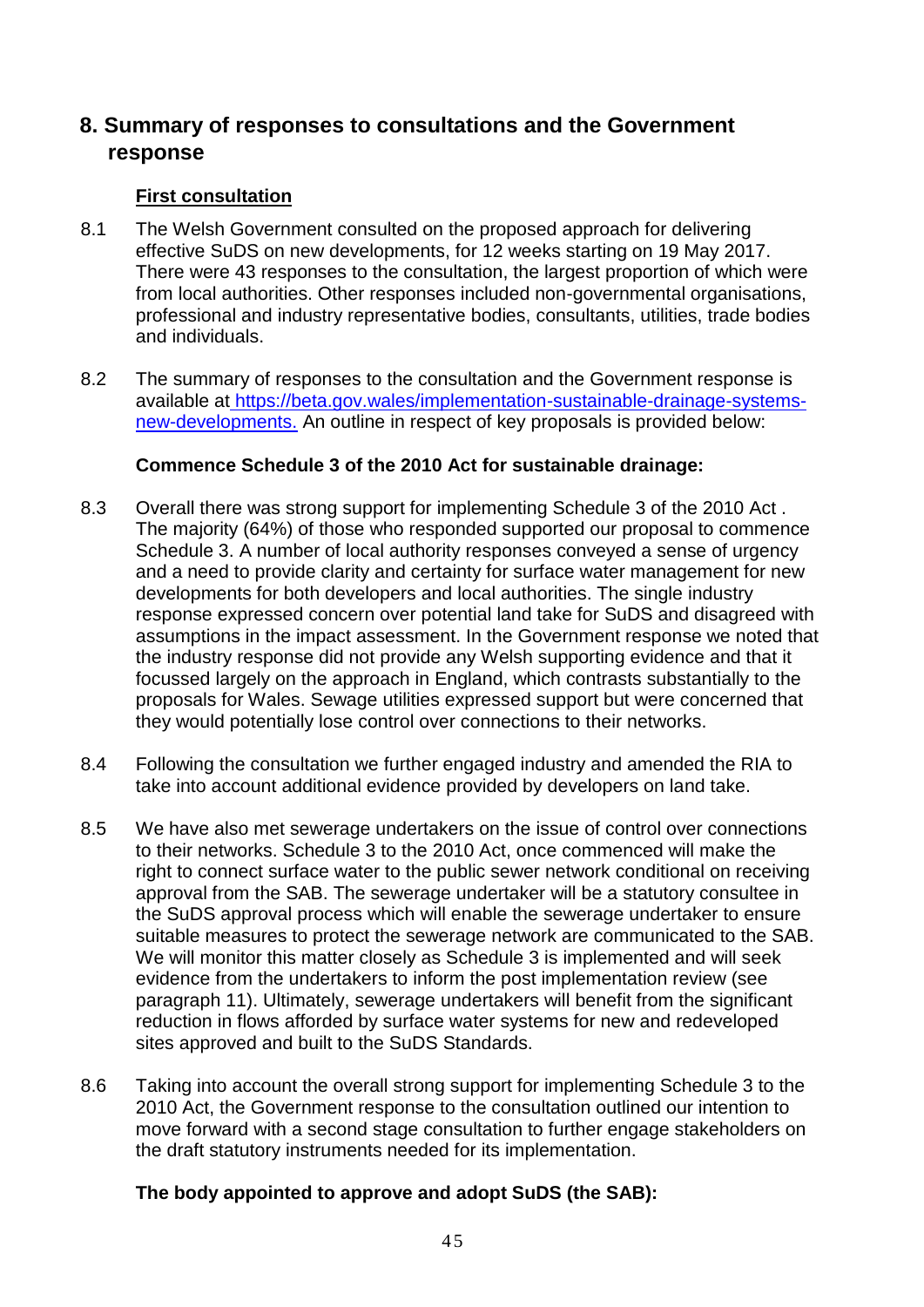- 8.7 Under Schedule 3 to the 2010 Act, the local authority becomes responsible for the duties of the SAB. Over half of all local authority responses indicated the local authority is best placed to undertake the SAB function. Most saw the benefit of taking responsibility for the SAB role, citing close links to their Lead Local Flood Authority (LLFA) Role, planning responsibilities and highways function. However a significant proportion expressed concerns over funding, staff skills and implementation costs. A number felt our impact assessment had not adequately represented this.
- 8.8 We have continued to develop the RIA in close consultation with the SuDS Advisory Group, which is representative of key stakeholders including the Welsh Local Government Association, local authorities, developers, water utilities and other regulators. In the Government response we outlined our approach to engaging further with the Advisory Group and more widely with local authorities during the second stage consultation to improve the evidence base on their resource and support needs and costs. The estimates in the final RIA have since been adjusted to reflect the additional input, although the overall findings and conclusions in the RIA do not change as a result.
- 8.9 Our approach enables the SAB to fully recover costs incurred in undertaking its approval and inspection functions. The fee rate set in the regulations has been developed through the first and second consultations and in working closely with the SuDS Advisory Group. Setting a national fee rate was broadly welcomed in consultation responses as it was felt this would provide consistency for developers and ensure fairness and transparency. There was also support for our proposal that the application of fees by SABs should be subject to reporting and review. Going forward with implementation we shall be working closely with SABs to gather information needed to report initially on an annual basis.
- 8.10 We have also developed a guidance and training package to support local authorities with implementing Schedule 3 to the 2010 Act. This work has been informed by the SuDS Advisory Group, responses received during consultation and through a series of workshops held during the second consultation. We have continued to work closely with stakeholders to ensure the package meets the needs of local authorities and is available before regulations come into effect.

#### **The requirement for SAB approval:**

- 8.11 Schedule 3, once commenced will require drainage systems for managing surface water for new developments of more than 1 dwelling or of an area equal to or larger than 100 square meters to be approved by the SAB before construction begins.
- 8.12 Over half of those responding agreed with our proposal to exempt three specific types of development from the requirement for SAB approval:
	- Trunk roads and motorways managed by the Welsh Government in Wales,
	- Construction work carried out by Natural Resources Wales as the internal drainage board in exercise of its functions under the Land Drainage Act 1991, and
	- Construction of a railway.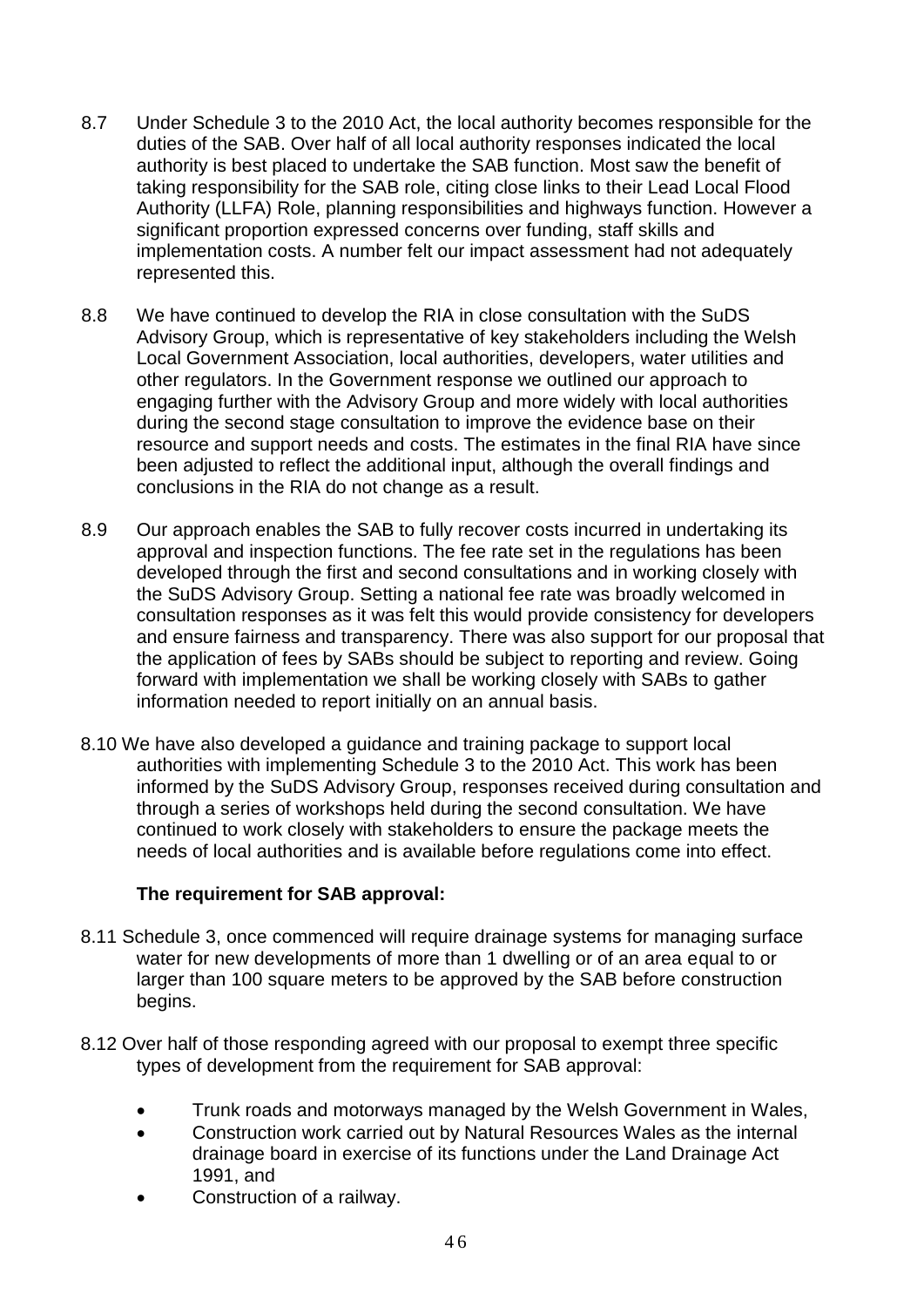- 8.13 A number of responses highlighted the cumulative impact of small scale developments and wanted clarity on the interface with permitted development rights and the status of single domestic dwellings. The Government response to the consultation outlined our approach to engage further on whether exemptions should include single domestic dwellings and works carried out by LLFAs. We also clarified our intention that exceptions from the requirement for approval would not extend to permitted developments exceeding 100 square meters, which addresses concerns that multiple benefits of SuDS may not otherwise be realised for larger scale permitted development.
- 8.14 Most responders agreed that time-limits for when the SAB must determine applications for approval should be set. A number of responses highlighted the issue of adequate resources for the SAB to deliver these timescales and the links and potential impact on planning processes. The Government response outlined our approach to include time-limits in the statutory instruments, which were the subject of our second consultation. Our response also clarified that SAB approval may be sought entirely separately from planning permission and that the timelimits are aimed at ensuring the SuDS approval process does not impact on overall development time-scales. Information on this is also provided in the guidance we have developed with the WLGA and local authorities.

#### **Mandatory National SuDS Standards:**

8.15 Schedule 3 to the 2010 Act, requires the Welsh Ministers to publish mandatory National SuDS Standards for the design, construction, operation and maintenance of SuDS. In the consultation response, those with experience of the planning system and the current interim SuDS Standards (published as voluntary National SuDS Standards in January 2016) reported they were not being used due to their voluntary status and they needed statutory status to be effective. There was consensus that the interim SuDS standards if made mandatory could deliver sustainable and affordable surface water management. An overwhelming majority (81%) of those responding agreed with the principles in the interim SuDS Standards and expressed support for implementing mandatory SuDS standard so the principles become a statutory requirement for new developments.

#### **Second consultation**

- 8.16 The Welsh Government undertook a further consultation for 12 weeks starting on 16 November 2017 on the draft statutory instruments and National SuDS Standards needed to implement Schedule 3. There were 42 responses to this consultation. Most responses were again from local authorities and a good spread of responses was also received from non-governmental organisations, professional and industry representative bodies, consultants, utilities, trade bodies and individuals.
- 8.17 The summary of responses to the consultation and the Government response is available at [https://beta.gov.wales/implementation-sustainable-drainage](https://beta.gov.wales/implementation-sustainable-drainage-systems-new-developments-draft-regulations-and-national)[systems-new-developments-draft-regulations-and-national.](https://beta.gov.wales/implementation-sustainable-drainage-systems-new-developments-draft-regulations-and-national) An outline in respect of key proposals is provided below:

#### **Commence Schedule 3 of the 2010 Act in May 2018 and bring forward the statutory instruments needed for its implementation:**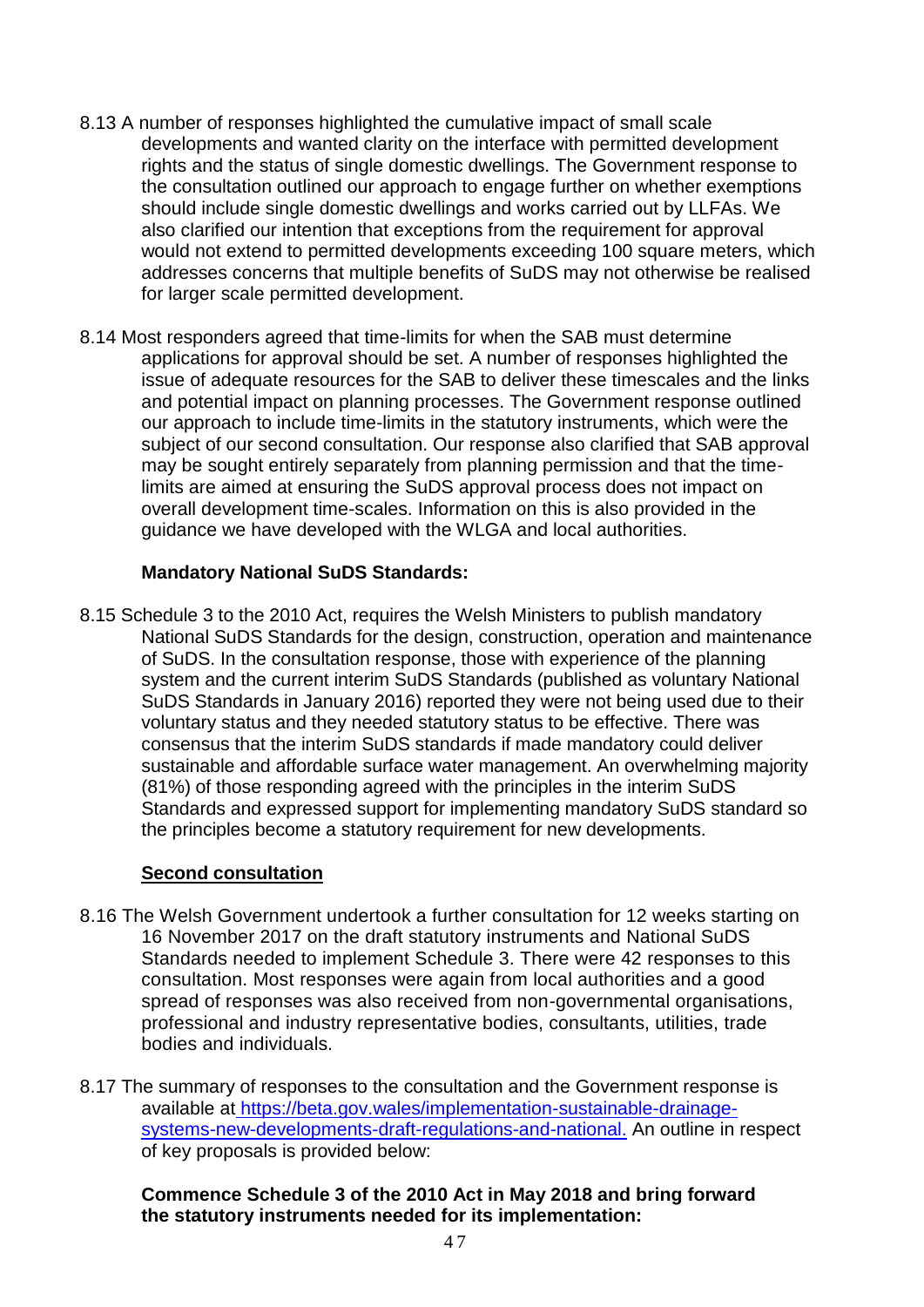- 8.18 The majority who responded agreed our proposed timescale for commencing Schedule 3 was reasonable. Many of the local authorities suggested implementation six months after the statutory instruments are laid would allow adequate time to establish the SAB and new approval processes. A number suggested a longer period and highlighted issues relating to training and support for implementation. Some statutory consultees expressed concern about workloads. Developers wanted all related information and guidance to be published before commencement.
- 8.19 In the Government response to the consultation we confirm our aim to commence Schedule 3 in May 2018 and lay related statutory instruments so that these come into effect in January 2019. This takes into account the time local authorities have indicated is needed to prepare for implementation.
- 8.20 Views were also sought on transitional arrangements for the implementation of the new requirement for SAB approval. The proposed arrangements have been widened in response to the consultation to support our objective that we do not adversely impact on planned development. The regulations now provide that SAB approval will not be required for any development for which there is an existing planning permission or for which a valid application has been made before the SuDS requirement comes into force. With the exception of single dwellings and sites with a construction area equal to or larger than 100 square meters, all new planning applications made following the coming into force date will require SAB approval.

#### **Exemptions from the requirement for SAB approval:**

- 8.21 Views were sought on whether LLFAs should be exempt from the requirement for SAB approval. However no clear evidence was provided to support the need for such an exemption and those opposed to an exemption cited transparency and accuracy as important factors. We have therefore decided against exempting LLFAs at this stage. We will invite any new evidence to be submitted to inform the post implementation review.
- 8.22 Further views have also been sought on the proposed exemption of single domestic dwellings from the requirement for SAB approval. Taking into account input from the SuDS Advisory Group and other stakeholders at the series of workshops held during the second consultation period we have included in regulations the exemption for single domestic dwellings. This addresses concerns some local authorities raised in relation to developing capacity to deal with SuDS approval for single domestic dwellings.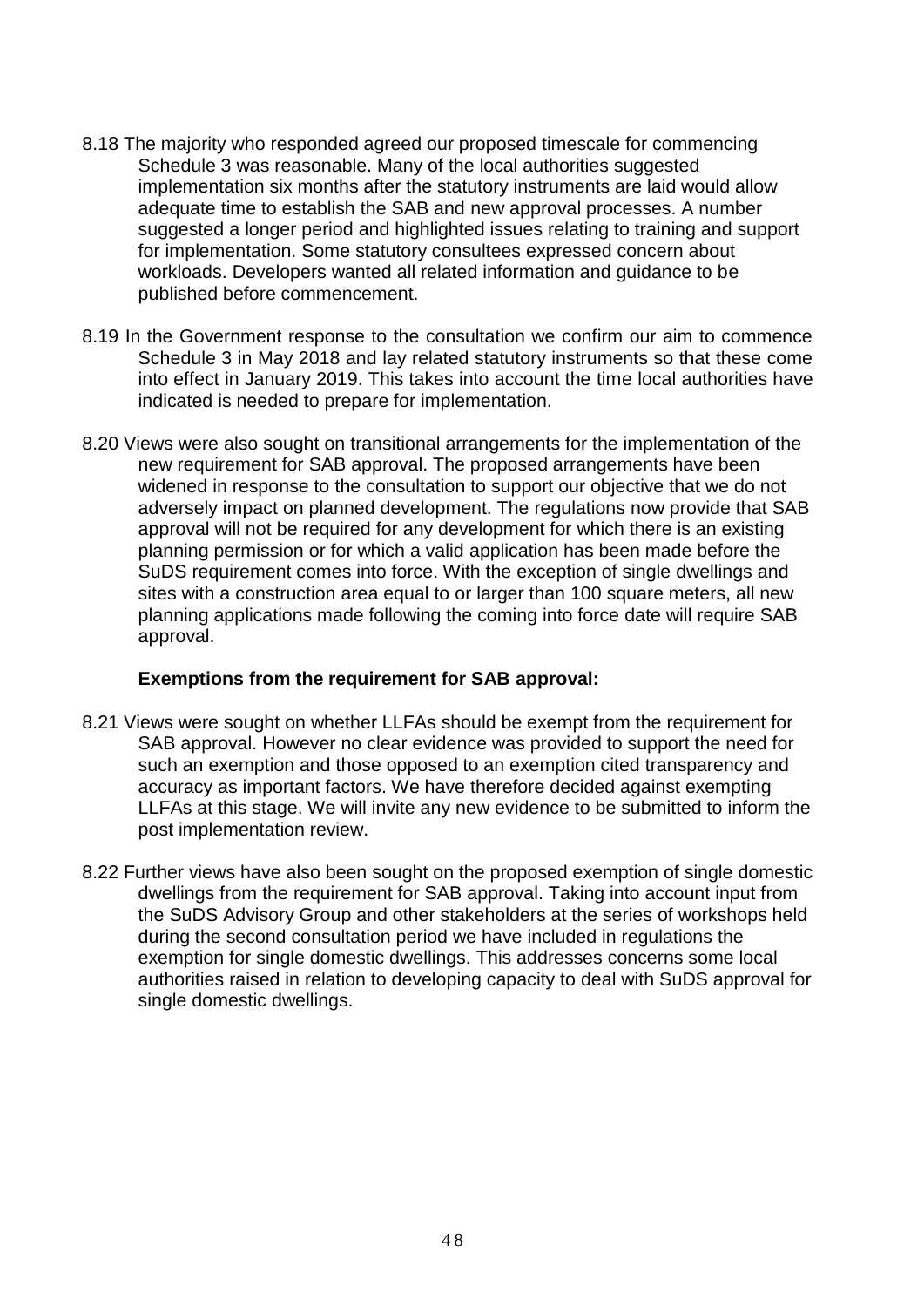#### **Enforcement and appeals regime:**

- 8.23 The majority of responses agreed SAB enforcement powers should be given to both the SAB and the local planning authority (LPA). This will enable the SAB and the LPA to deal more efficiently with enforcement action in circumstances where this concerns both SuDS and planning applications. This proposal has therefore been included in regulations.
- 8.24 There was clear support for the proposed framework powers for SAB enforcement which include:
	- powers of entry,
	- a four year time-limit on when the SAB is able to issue an enforcement notice,
	- provisions for compensation to be sought by the developer or other person where a loss is suffered as a result of the SAB exercising its powers for entry and stop notices, and
	- the duty on the SAB to maintain a register of SuDS enforcement notices.

The majority of responses agreed our proposed regulations are proportionate and align with requirements under similar regimes. We have therefore included these provisions in regulations.

- 8.25 There is an increased risk of flooding and water pollution in the event of a development not complying with the law. Most responders did not answer our question about the proposed non-criminal sanctions and criminal sanctions which we believe are necessary for encouraging compliance. Those that did answer largely agreed the proposals were appropriate and proportionate and in line with those used for planning enforcement. The proposed intervention powers have therefore been included in regulations.
- 8.26 There was clear support for the proposed right to appeal against SAB decisions with most responders welcoming the proposed appeal processes which align closely with those in place for planning. We have therefore included the proposed provisions in regulations.

#### **SAB adoption duty and administrative processes:**

- 8.27 In Schedule 3 to the 2010 Act, SuDS that serve properties within a single curtilage are excluded from the SAB adoption duty. The majority of responders agreed with our proposed definition of a single property drainage system which will help determine the types of development that will be exempt from the duty to adopt. However many responses mistakenly conflated this adoption exemption with the SAB approval process, it is therefore evident that further clarity is needed, which we will provide in guidance.
- 8.28 The proposed four week time-limit for the SAB to complete administrative processes including returning any non-performance bond to the developer was also somewhat misunderstood. We will be making it clear in guidance that the four week time-limit only takes effect from the date when the SAB conditions of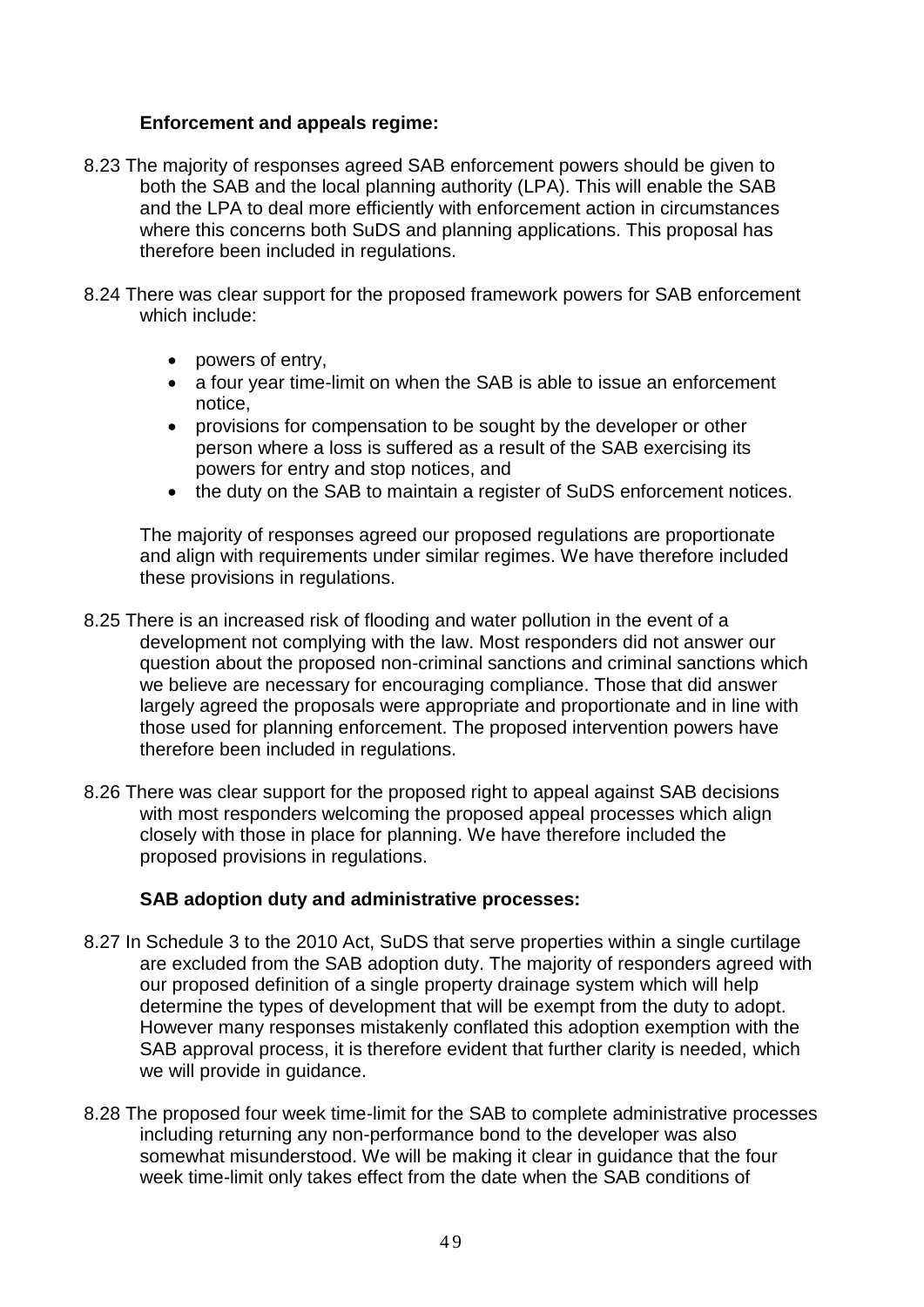approval are met; this may include an appropriate time period for the effectiveness of the drainage system to be proven (known as the defect period).

# **Statutory works:**

- 8.29 Those who commented on our proposals in relation to works undertaken by statutory undertakers provided useful information which we have taken into account as follows;
	- Telecommunications has been added to the list in regulations to safeguard SuDS on public land owned by local authorities in respect of work undertaken by statutory undertakers.
	- We have decided at this stage to include in regulations the proposed four weeks timeframe within which statutory undertakers must notify the SAB of works that may affect the SuDS operation. Going forward we will monitor the situation which will include inviting evidence to be submitted to inform the post implementation review.
	- We have amended the timescale in regulations to allow a three year period for the SAB to determine if it is satisfied that the SuDS reinstated following works by a statutory undertaker functions in accordance with the SuDS Standards. This aligns with similar provisions under highway legislation.

# **Consultation workshops**

- 8.30 A series of consultation workshops were held across Wales in February 2018, around 120 people attended in total from local government (60%), civil engineering and consultants, water industry, the construction sector, design/planning consultancies, environmental NGOs and regulators. Although invited, no one from the agriculture industry attended.
- 8.31 A full report of the workshops is available from the Welsh Government on request. In summary the following themes which have informed our approach to implementation were discussed:
	- Cost impacts for local authorities and developers,
	- The importance of communicating the new process,
	- Training and the need for skilled staff,
	- The need for consistency across SABs.
	- Dealing with single properties for approvals and adoption,
	- Links with the planning process and its distinction from the SAB role, a technical approval process which is independent of planning, and
	- Guidance and information requirements for SABs

# **9. Competition Assessment**

9.1 Expected impacts on competition are set out in Table 27 below.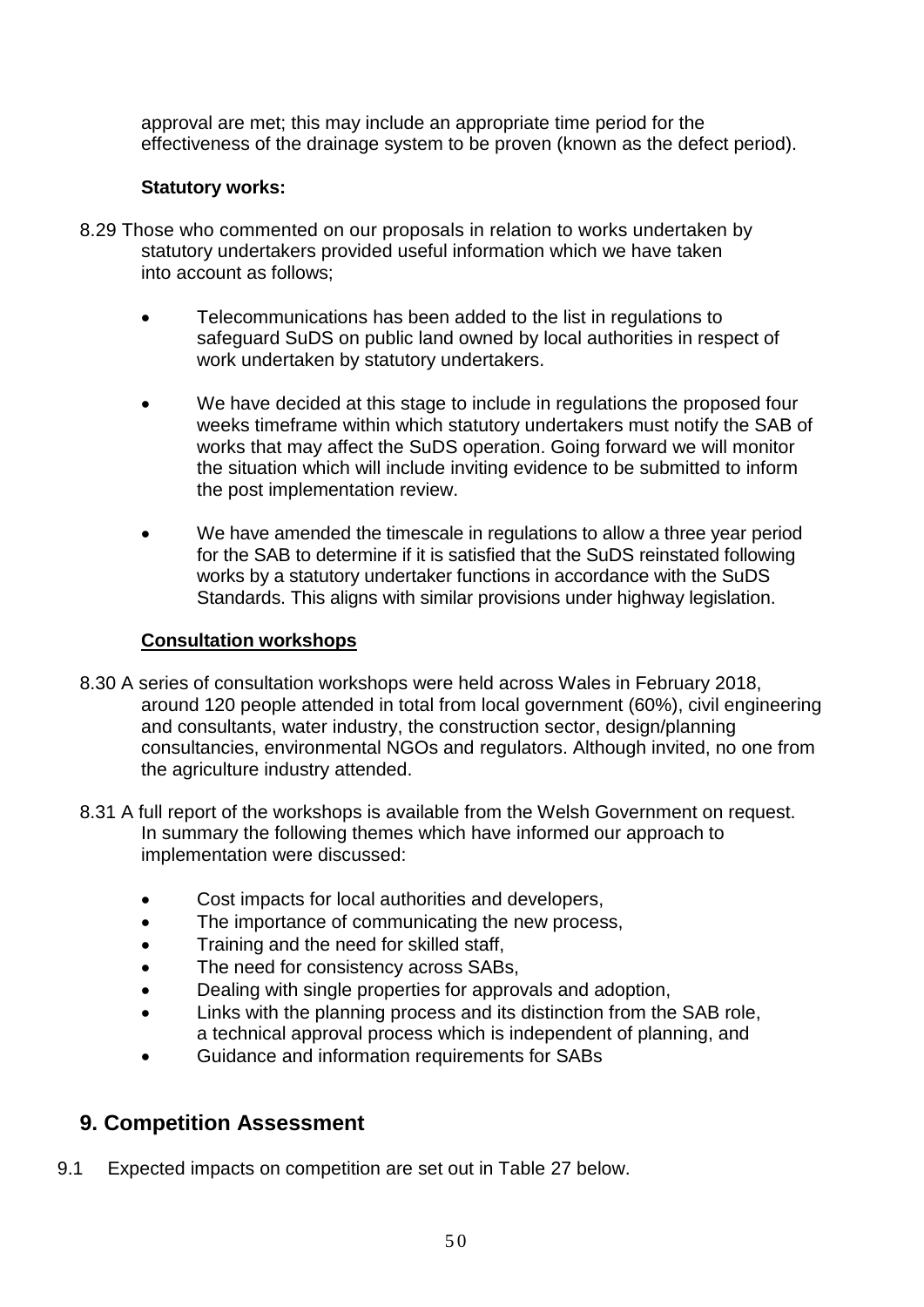*Table 27: Competition filter test*

| Question                                                                                                                             | <b>Answer</b><br>yes or no |
|--------------------------------------------------------------------------------------------------------------------------------------|----------------------------|
| Q1: In the market(s) affected by the new regulation, does any<br>firm have more than 10% market share?                               | <b>No</b>                  |
| Q2: In the market(s) affected by the new regulation, does any<br>firm have more than 20% market share?                               | <b>No</b>                  |
| Q3: In the market(s) affected by the new regulation, do the<br>largest three firms together have at least 50% market share?          | <b>No</b>                  |
| Q4: Would the costs of the regulation affect some<br>firms substantially more than others?                                           | <b>No</b>                  |
| Q5: Is the regulation likely to affect the market structure,<br>changing the number or size of businesses/organisation?              | <b>No</b>                  |
| Q6: Would the regulation lead to higher set-up costs for new or<br>potential suppliers that existing suppliers do not have to meet?  | <b>No</b>                  |
| Q7: Would the regulation lead to higher ongoing costs for new or<br>potential suppliers that existing suppliers do not have to meet? | <b>No</b>                  |
| Q8: Is the sector characterised by rapid technological change?                                                                       | <b>No</b>                  |
| Q9: Would the regulation restrict the ability of suppliers to<br>choose the price, quality, range or location of their products?     | Yes                        |

- 9.2 The regulation is likely to create a shift away from the use of underground proprietary SuDS products, and more traditional engineering-based drainage solutions, towards novel, greener above-ground solutions and products. However, the analysis presented here suggests that this move is likely to result in lower costs for developers, their supply chains and others. In addition, no restrictions on the type or price of existing or new products associated with the regulation are foreseen or expected.
- 9.3 In summary, the regulation is unlikely to have a significant detrimental effect on competition.

# **10. Specific impact assessments**

# **Small Firms Impact Test**

- 10.1 The start-up costs for developers are based on an estimate of 5 (low), 10 (central) or 15 (high) person-days of transitional, one-off time (for training, skills, etc). The start-up costs for local authorities/SABs are based on the cost of 1 FTE for approximately 3 months, plus additional set-up costs (e.g. IT, training). These costs are likely to have a larger impact on smaller firms or local authorities with fewer employees than a larger organisation.
- 10.2 However, the analysis presented here suggests that any additional costs will be more than offset by reduced construction costs and other impacts.

# **Greenhouse Gas Assessment**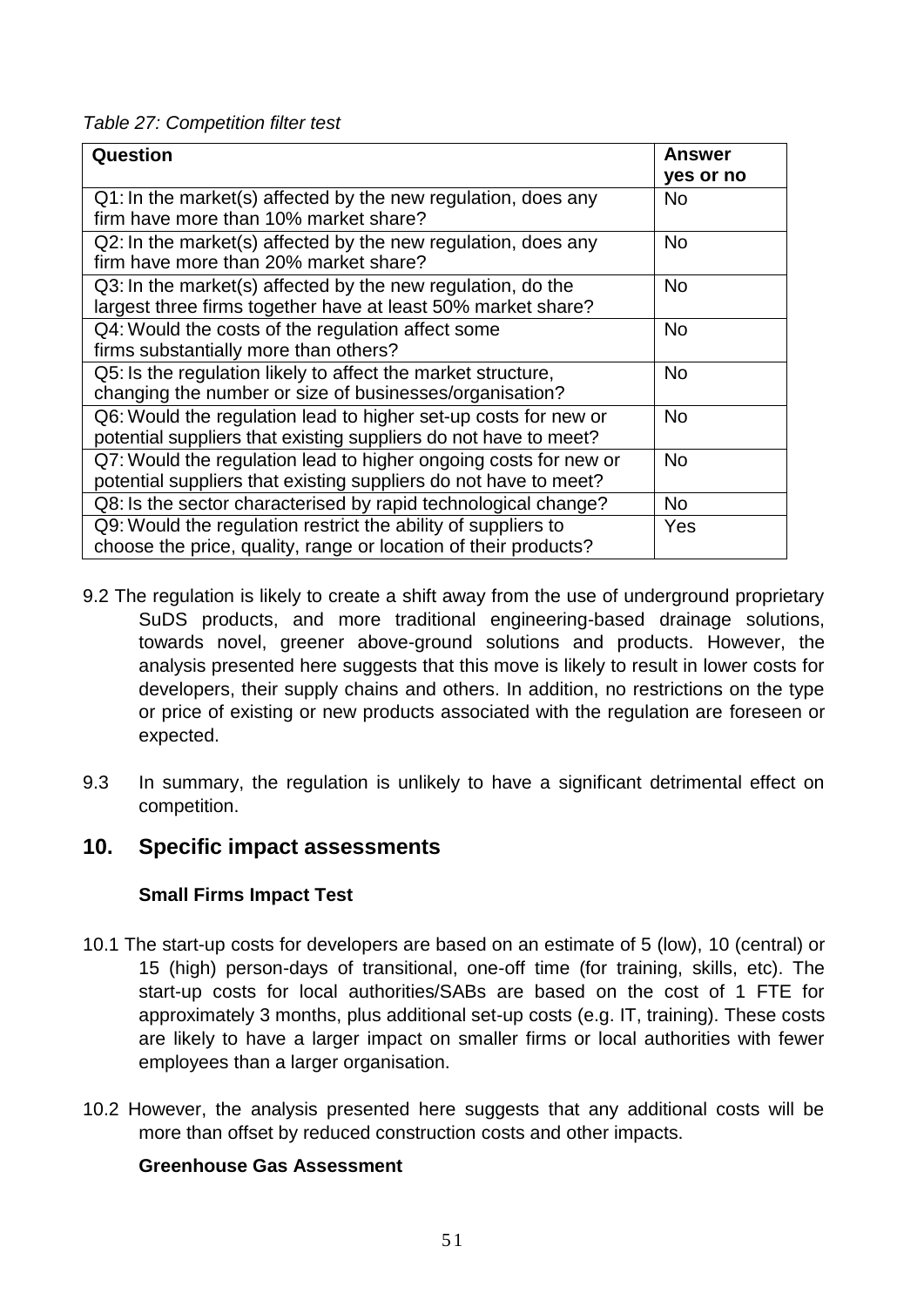10.3 The preferred option is likely to provide benefits in terms of both climate change adaptation and mitigation. The analysis presented here suggests that between 1.9 and 12.8 thousand tonnes of carbon could be sequestered under the preferred option over the eight year period analysed, although this benefit would continue beyond this period.

# **Wider Environmental Issues Impact Test**

- 10.4 As highlighted in the analysis and the non-monetised section above, the increased use of good quality compliant SuDS under the preferred option is likely to have a number of positive environmental impacts, including supporting localised biodiversity, reducing air pollution and improving the quality of water.
- 10.5 Evidence of the potential multiple and wide ranging benefits of SuDS is further illustrated in the EPC report. Overall the findings indicate use of SuDs on new developments in Wales is variable in quality and performance. There is currently a preponderance of 'hard' SuDS (largely comprising underground measures and attenuation ponds), with fewer 'landscaped' (vegetated) SuDS that can potentially deliver multiple benefits, including enhanced biodiversity.
- 10.6 Potential benefits of good quality SuDS are similarly emphasised in SuDS guidance "Maximising the potential for people and wildlife" (RSPB and WWT, 2012)<sup>33</sup>. This concludes that, where SuDS are designed to integrate surface water management and water quality improvements with people and wildlife, they have the potential to:
	- manage volume and flow rates of run-off to reduce the downstream flow and destructive power of surface water, and reduce the risk of flooding,
	- improve water quality by reducing pollution locally and downstream in streams, rivers and estuaries,
	- encourage natural groundwater recharge to help maintain river and stream flows in periods of dry weather, and support wetlands in the wider landscape,
	- protect and enhance water quality and provide significant opportunities for wetland habitat creation,
	- support the well-being of people and communities and increase the amenity value of developed land, and
	- increase evapotranspiration and climate regulation in urban areas.
- 10.7 Numerous studies highlight key concerns about the significant effects of entrapment in conventional drainage of wildlife. A recent survey<sup>34</sup> in a single local authority area found these *"number in the hundreds over the course of a single year",* posing a key risk to amphibians and small mammals, some of which are protected species. In conclusion the study recommended that the implementation of good quality SuDS designed for wildlife, as well as for flood risk, is undertaken.

<sup>&</sup>lt;sup>33</sup> [https://www.rspb.org.uk/Images/SuDS\\_report\\_final\\_tcm9-338064.pdf](https://www.rspb.org.uk/Images/SuDS_report_final_tcm9-338064.pdf)

<sup>&</sup>lt;sup>34</sup> PKC SuDS Biodiversity Review and Report, A Study of Mitigation, Tayside Biodiversity Partnership, August 2015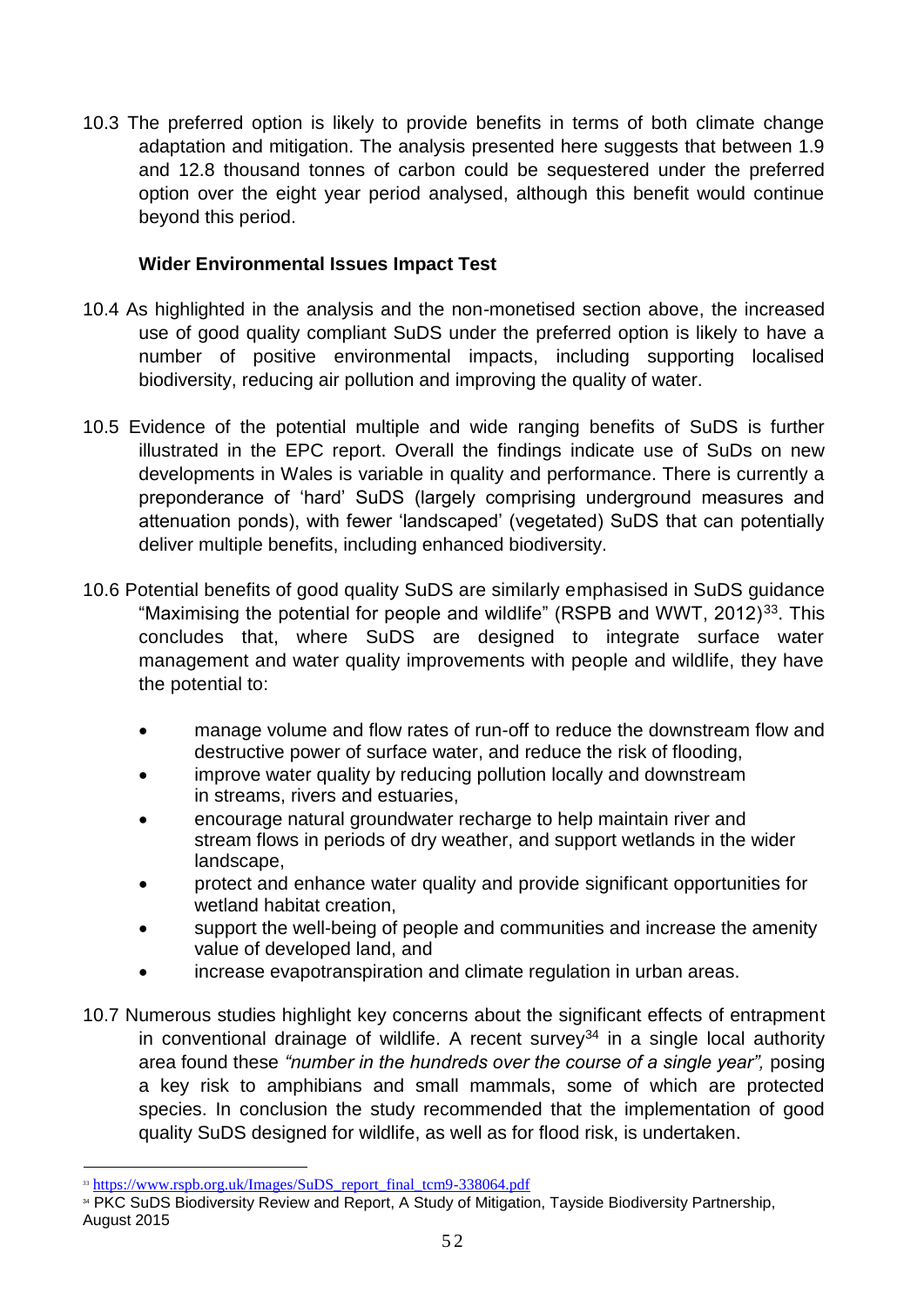Also that the requirement for SuDS on new developments has the potential to provide a valuable new resource to halt the recent global amphibian declines associated with habitat loss.

# **Health and Well-being Impact Test**

10.8 As highlighted in the non-monetised section above, the increased use of SuDS under the preferred option is likely to have a number of positive impacts on health and well-being. Due to the risk of double counting (particularly with amenity benefits to property owners/occupiers), these impacts have not been monetised, though they could be very substantial.

Further, the Natural Resource Policy (2017) for Wales states that "increasing access to green spaces and providing community facilities to bring people together is highlighted as a 'best buy' to prevent mental ill health and improving mental wellbeing by Public Health Wales. The World Health Organisation suggests that public health approaches with health, social, economic and environmental benefits, such as safe green spaces and active transport, have been shown to be cost-effective with potential returns on investment. Studies also suggest that people living closer to good-quality green space are more likely to have higher levels of physical activity, and are more likely to use it and more frequently".

By helping to adapt to flooding, extreme weather events and climate change, SuDS can reduce risks to public health and associated burdens upon health services<sup>35</sup>. Further, where opportune, SUDS schemes should include or link with initiatives with other population health benefits e.g. including the creation of greener, cleaner and tranquil spaces, to mitigate population exposure to environmental noise<sup>36</sup>, air pollution and any potential for a respite location during heat-waves.

# **Human Rights Impact Test**

10.9 It is envisaged that the preferred option will have no impact on human rights.

# **Justice Impact Test**

10.10 It is envisaged that the preferred option will have no impact on the justice system.

# **Rural Proofing Impact Test**

<sup>36</sup> A noise action plan for Wales 2013–2018 December 2013

<sup>&</sup>lt;sup>35</sup> UK Climate Change Risk Assessment 2017: Evidence Report Summary for Wales [https://www.theccc.org.uk/wp-content/uploads/2016/07/UK-CCRA-2017-Wales-National-Summary.pdf.](https://www.theccc.org.uk/wp-content/uploads/2016/07/UK-CCRA-2017-Wales-National-Summary.pdf) PB5: Risks to people, communities and buildings from flooding <http://gov.wales/docs/desh/publications/131217noise-action-plan-for-wales-en.pdf>

<http://gov.wales/topics/environmentcountryside/epq/noiseandnuisance/environmentalnoise/noisemonitoring> mapping/noise-action-plan/?lang=en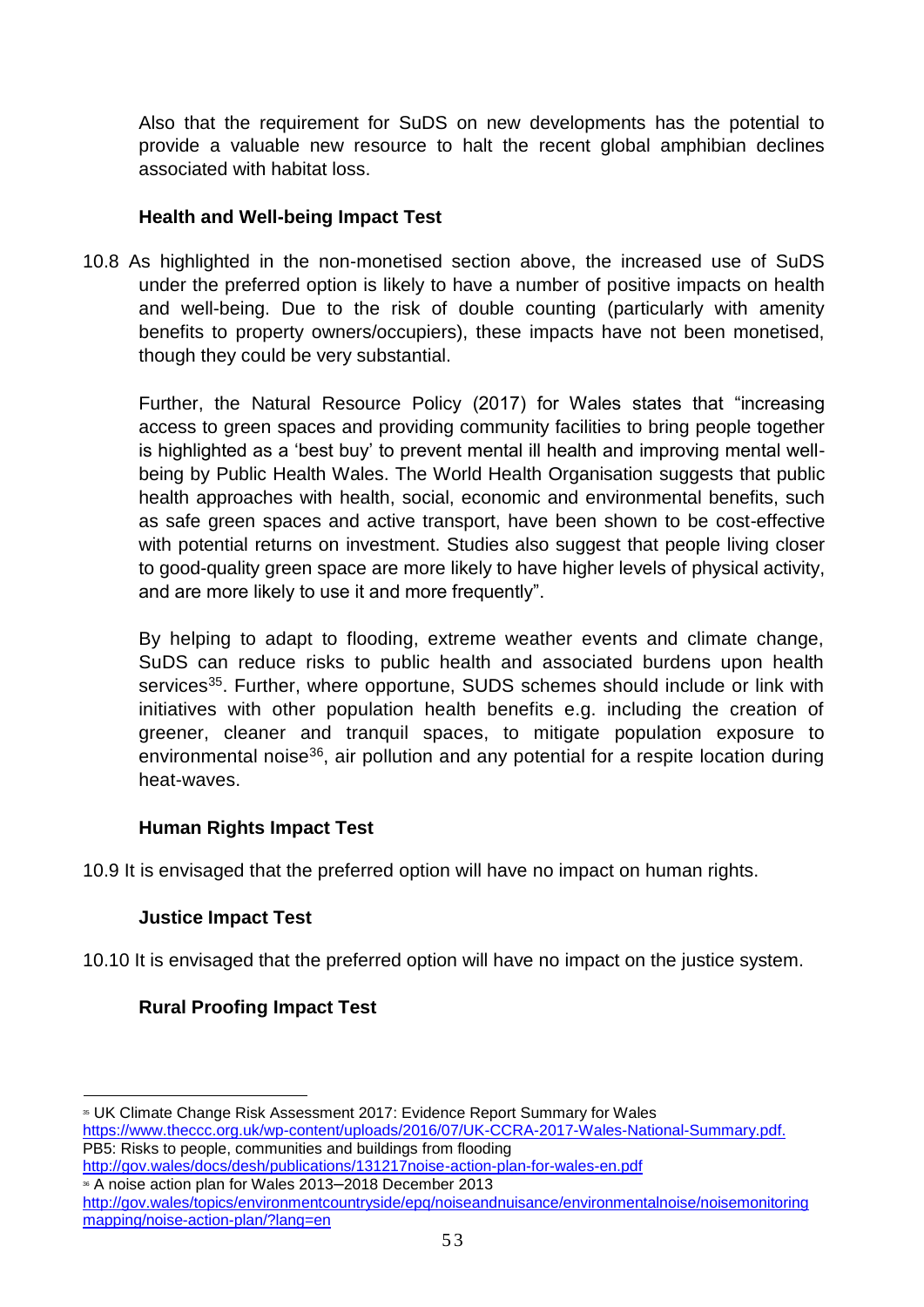- 10.11 The preferred policy option is to make the use of SuDS mandatory for all new developments. There are no specific impacts on rural communities, the requirement for SAB approval will apply in both urban and rural areas for all minor and major development of more than a single dwelling and construction area equal to or larger than 100 square metres.
- 10.12 In response to our second consultation we have considered in earnest whether agricultural developments should be exempt from the requirement for SAB approval. Research indicates there is potential for industrial developments to benefit from effective SuDS. The opportunities for industrial developments are illustrated alongside other categories of development in evidence and case studies in the  $EPC^{37}$  report. In particular the analysis shows good quality compliant SuDS can:
	- Reduce contamination of groundwater sources used to provide drinking water,
	- Improve water quality by reducing pollution locally and downstream in streams, rivers and estuaries,
	- Manage flow rates to reduce the destructive power of surface water.
	- Reduce sediment load in runoff,
	- Reduce the risk of flooding,
	- Save energy for heating and cooling by shading buildings, lowering summertime temperature, providing insulation in winter and reducing wind speeds,
	- Contribute to reduced or sequestered greenhouse gas emissions.

It is our aim to keep exemptions from the requirement for SAB approval to a minimum in order to maximise the potential opportunities SuDS can deliver for all new developments.

# **Sustainable Development Impact Test**

- 10.13 The preferred option supports and is fully consistent with the principles of sustainable development and will contribute to a more sustainable Wales.
- 10.14 Future generations are expected to benefit significantly from the preferred option.
- 10.15 It fully reflects the following principles which underpin the sustainable development principle in the Well-being of Future Generations (Wales) Act 2015:
	- **Long-term thinking:** ensuring a greater emphasis on long-term outcomes, the proposed policy to make mandatory the requirement for sustainable drainage on new developments fully reflects the need to protect and enhance the environment for present and future generations. A principle of the national standards is to ensure that the design of the SuDS take account of the likely impacts of climate change. Adapting to a changing climate is an important safeguard of lives and property over the long-term.

<sup>37</sup> <https://gov.wales/docs/desh/publications/170209-suds-evidence-epc-final-report-en.pdf>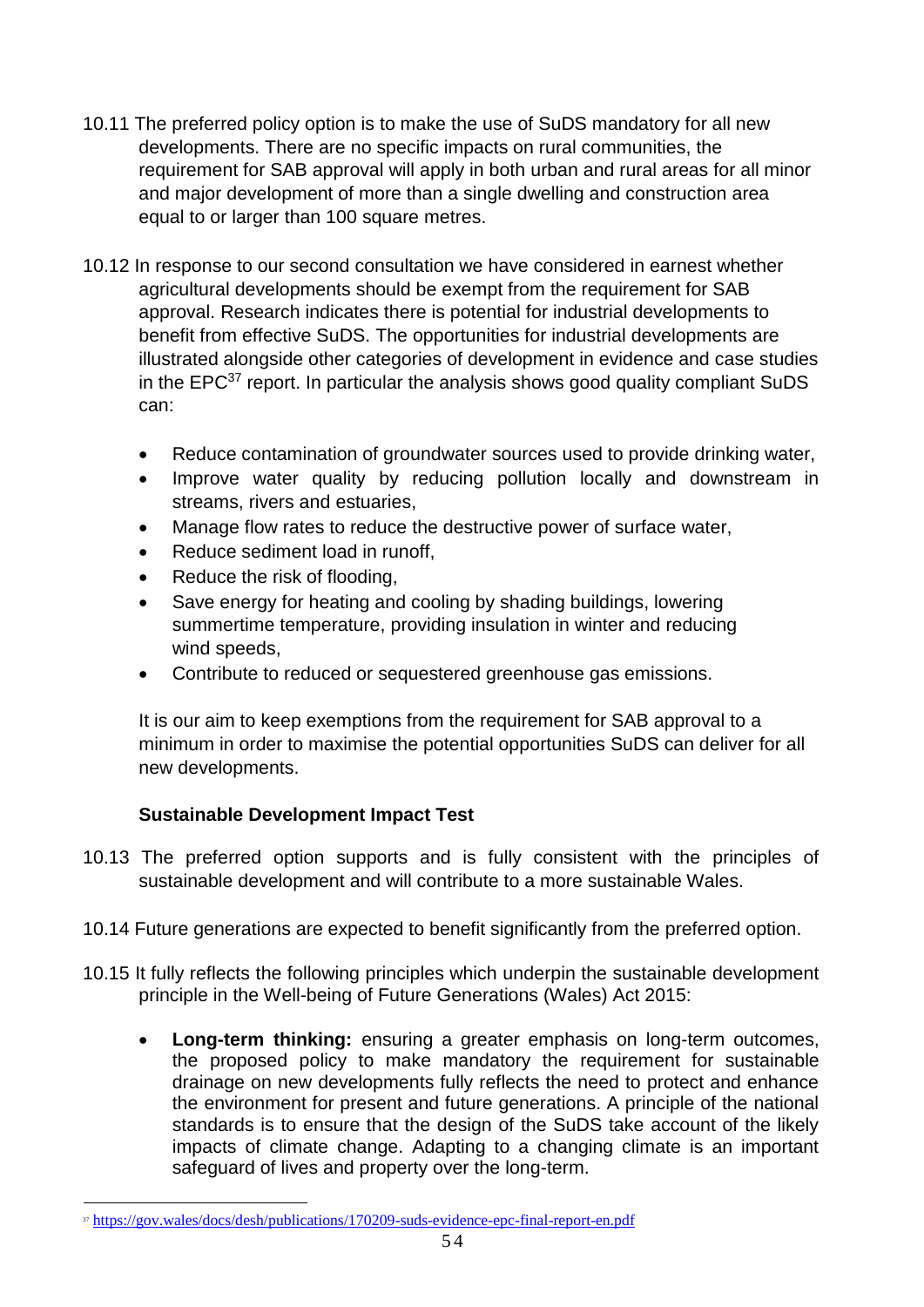- **Integration:** the evidence suggests good quality, SuDS compliant with the national standards may have multiple benefits, integrating:
	- Social issues, SuDS may result in increased amenity through enhanced attractiveness and liveability of developments, improved or enhanced recreational opportunities, increased educational opportunities for learning and development.
	- Environmental issues, evidence suggests SuDS may contribute to reduced or sequestered greenhouse gas emissions and positive impacts on water quality, new or enhanced opportunities for habitat and wildlife.
	- Economic issues, through balancing positive impacts of SuDS in the community, for developers and householders, against the marginal increase in costs for Local Authorities for undertaking enforcement and monitoring.
- **Working across organisational boundaries:** the preferred option has been developed with the involvement of government, private and voluntary organisations and individuals who are representative of stakeholders in the sector.
- **Focusing on prevention:** the preferred option focuses on implementing good quality sustainable drainage. It is envisaged this will have positive impacts, ranging from climate change mitigation to improved health and well-being and protecting habits and wildlife.
- **Engagement and involvement:** Implementation of Schedule 3 of the 2010 Act continues to be informed by an advisory group representing a wide range of stakeholders in the sector.

# **Welsh Language**

10.16 It is not envisaged that the preferred option will have any impact on the Welsh language.

# **Statutory Equality Duties Impact Test**

10.17 It is envisaged that preferred option will have no impact on statutory equality duties.

# **11. Post Implementation Review**

11.1 The Welsh Government will undertake a review of the usage of these regulations. In particular we will ask the SAB and other stakeholders to assess the effectiveness of these regulations; this will include inviting evidence to be submitted on key aspects of the regulations. We will also ask the SAB to provide information to the Welsh Government on the application of fees which will inform a review by the Welsh Government of the level of fees.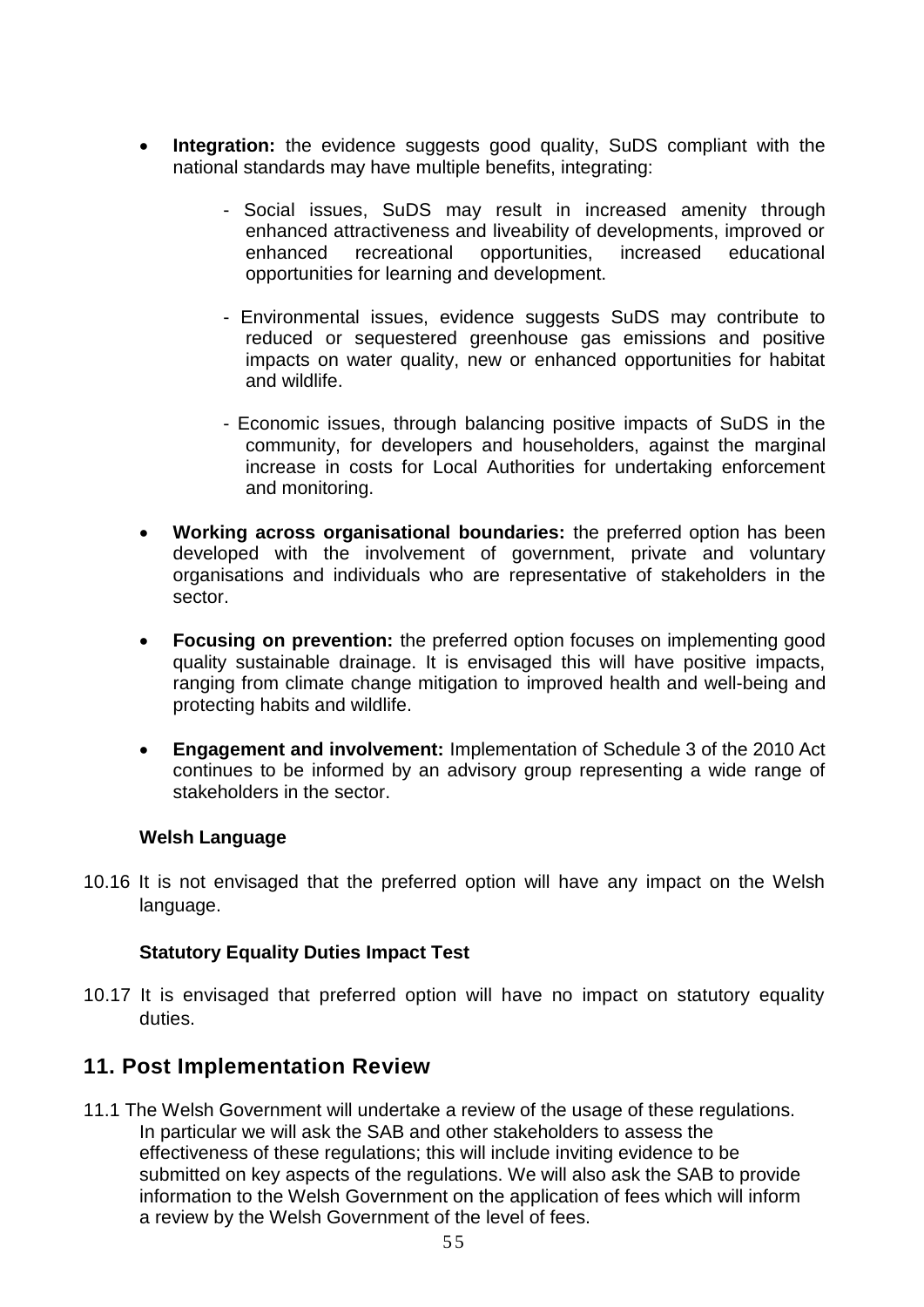11.2 It is our intention to conduct the review at least two years following the date when the regulations come into effect. This is to ensure sufficient evidence is available to inform the review.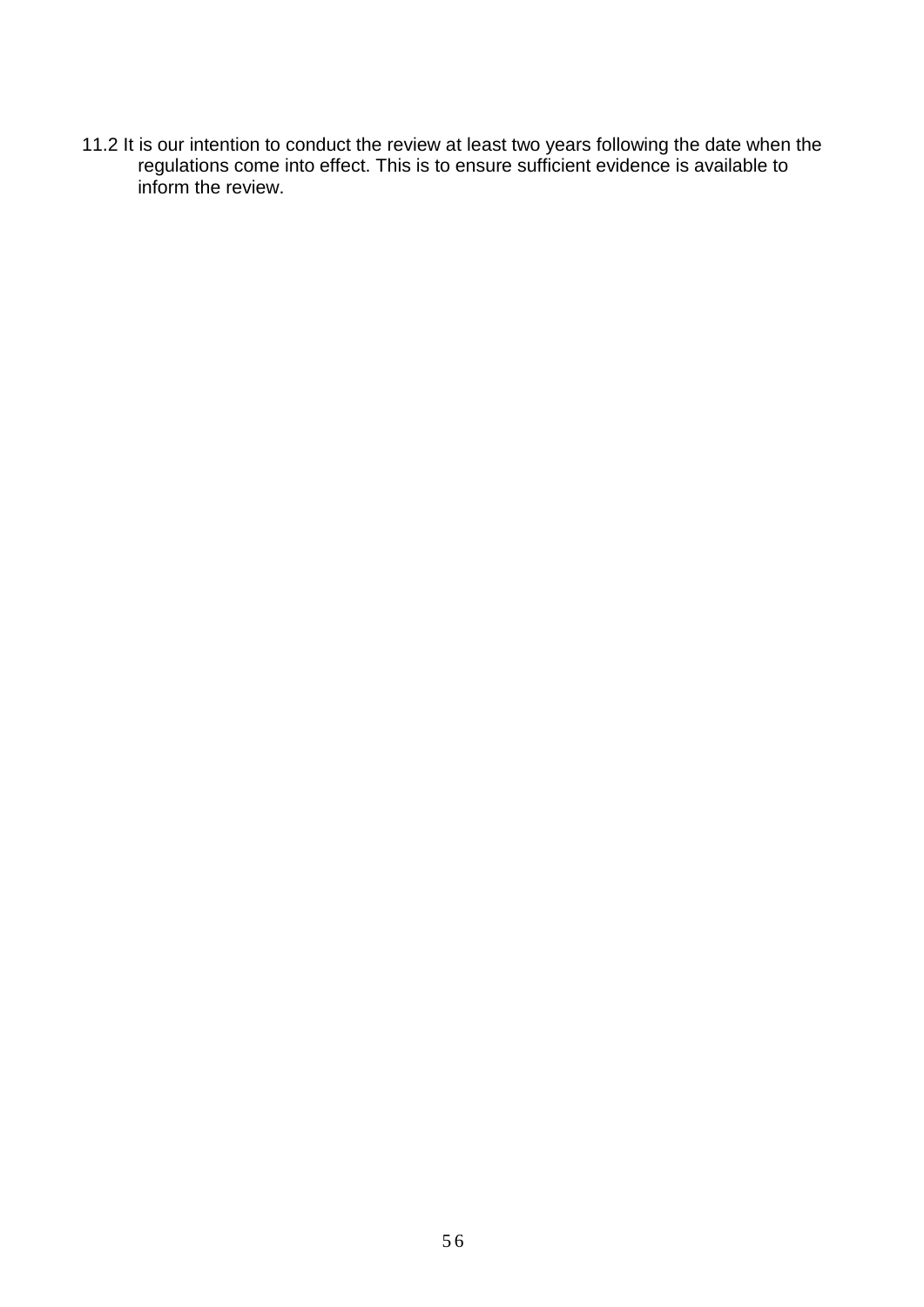# **Annex 1: Housing development**

|                | <b>Residential</b>       |                                      |                      |                               |                                                            |                                                       |                                           |  |  |  |  |
|----------------|--------------------------|--------------------------------------|----------------------|-------------------------------|------------------------------------------------------------|-------------------------------------------------------|-------------------------------------------|--|--|--|--|
|                | <b>Local authority</b>   | Date of<br>adoption of<br><b>LDP</b> | <b>LDP</b><br>Period | <b>Housing</b><br>allocations | <b>Delivery</b><br>since start<br>of plan to<br>April 2016 | <b>Estimated</b><br>new homes<br>to end LDP<br>period | <b>Estimated</b><br>new homes<br>per year |  |  |  |  |
|                | <b>South Wales</b>       |                                      |                      |                               |                                                            |                                                       |                                           |  |  |  |  |
| $\mathbf{1}$   | <b>Caerphilly</b>        | <b>Nov-10</b>                        | 2006-<br>2021        | 8,625                         | 4,239                                                      | 4,386                                                 | 877                                       |  |  |  |  |
| $\overline{2}$ | <b>Rhondda Cynon Taf</b> | $Mar-11$                             | 2006-<br>2021        | 14,385                        | 4,645                                                      | 9,740                                                 | 1,948                                     |  |  |  |  |
| 3              | <b>Merthyr Tydfil</b>    | $May-11$                             | 2006-<br>2021        | 3964                          | 1580                                                       | 2,384                                                 | 477                                       |  |  |  |  |
| 4              | <b>Blaenau Gwent</b>     | <b>Nov-12</b>                        | 2006-<br>2021        | 3,500                         | 1,084                                                      | 2,416                                                 | 483                                       |  |  |  |  |
| 5              | <b>Bridgend</b>          | $Sep-13$                             | 2006-<br>2021        | 9,690                         | 4,589                                                      | 5,101                                                 | 1,020                                     |  |  |  |  |
| 6              | <b>Torfaen</b>           | Dec-13                               | 2006-<br>2021        | 3,897                         | 1888                                                       | 2,009                                                 | 402                                       |  |  |  |  |
| 7              | Monmouthshire            | Feb-14                               | 2011-<br>2021        | 4,500                         | 1,265                                                      | 3,235                                                 | 647                                       |  |  |  |  |
| 8              | <b>Newport</b>           | $Jan-15$                             | 2011-<br>2026        | 10,350                        | 2,697                                                      | 7,653                                                 | 765                                       |  |  |  |  |
| 9              | Cardiff                  | Jan-16                               | 2006-<br>2026        | 41,415                        | 13,585                                                     | 27,830                                                | 2,783                                     |  |  |  |  |
| 10             | <b>Vale of Glamorgan</b> | Expected<br>2017                     | 2011-<br>2026        | 9,460                         | 1,358                                                      | 8,102                                                 | 810                                       |  |  |  |  |
|                | <b>West Wales</b>        |                                      |                      |                               |                                                            |                                                       |                                           |  |  |  |  |
| 11             | Swansea                  | Expected<br>2018                     | 2010-<br>2025        |                               |                                                            | U                                                     |                                           |  |  |  |  |
| 12             | Carmarthenshire          | Dec-14                               | 2006-<br>2021        | 13,352                        | 5,606                                                      | 7746                                                  | 1,549                                     |  |  |  |  |
| 13             | Ceredigion               | Apr-13                               | 2007-<br>2022        | 6,000                         | 1,745                                                      | 4255                                                  | 709                                       |  |  |  |  |
| 14             | <b>Neath Port Talbot</b> | $Jan-16$                             | 2011-<br>2026        | 7,800                         | 1.501                                                      | 7798                                                  | 780                                       |  |  |  |  |
| 15             | <b>Powys</b>             | Expected<br>2017/18                  | 2011-<br>2016        |                               |                                                            | $\mathsf U$                                           | $\overline{\phantom{0}}$                  |  |  |  |  |
| 16             | Pembrokeshire            | Feb-13                               | 2011-<br>2021        | 5,724                         | 2,052                                                      | 3672                                                  | 734                                       |  |  |  |  |
|                | <b>North Wales</b>       |                                      |                      |                               |                                                            |                                                       |                                           |  |  |  |  |
| 17             | <b>Flintshire</b>        | Expected<br>2019                     | 2015-<br>2030        |                               |                                                            | U                                                     |                                           |  |  |  |  |
| 18             | Denbighshire             | Jun-13                               | 2006-<br>2021        | 7,000                         | 2,227                                                      | 4773                                                  | 955                                       |  |  |  |  |
| 19             | Wrexham                  | Expected<br>2018                     | 2013-<br>2028        |                               |                                                            | U                                                     |                                           |  |  |  |  |
| 20             | Conway                   | Oct-13                               | 2007-<br>2022        | 6,520                         | 2,274                                                      | 4246                                                  | 708                                       |  |  |  |  |
| 21             | <b>Gwynedd/Anglesey</b>  | Expected<br>2017                     |                      |                               |                                                            | $\cup$                                                | $\overline{\phantom{a}}$                  |  |  |  |  |
|                | <b>National Parks</b>    |                                      |                      |                               |                                                            |                                                       |                                           |  |  |  |  |
|                | <b>Brecon Beacons</b>    | Dec-13                               | 2007-<br>2022        | 2,045                         | 526                                                        | 1,519                                                 | 253                                       |  |  |  |  |
|                | <b>Pembrokeshire CNP</b> | $Sep-10$                             | 2006-                | 1,600                         | 485                                                        | 1,115                                                 | 223                                       |  |  |  |  |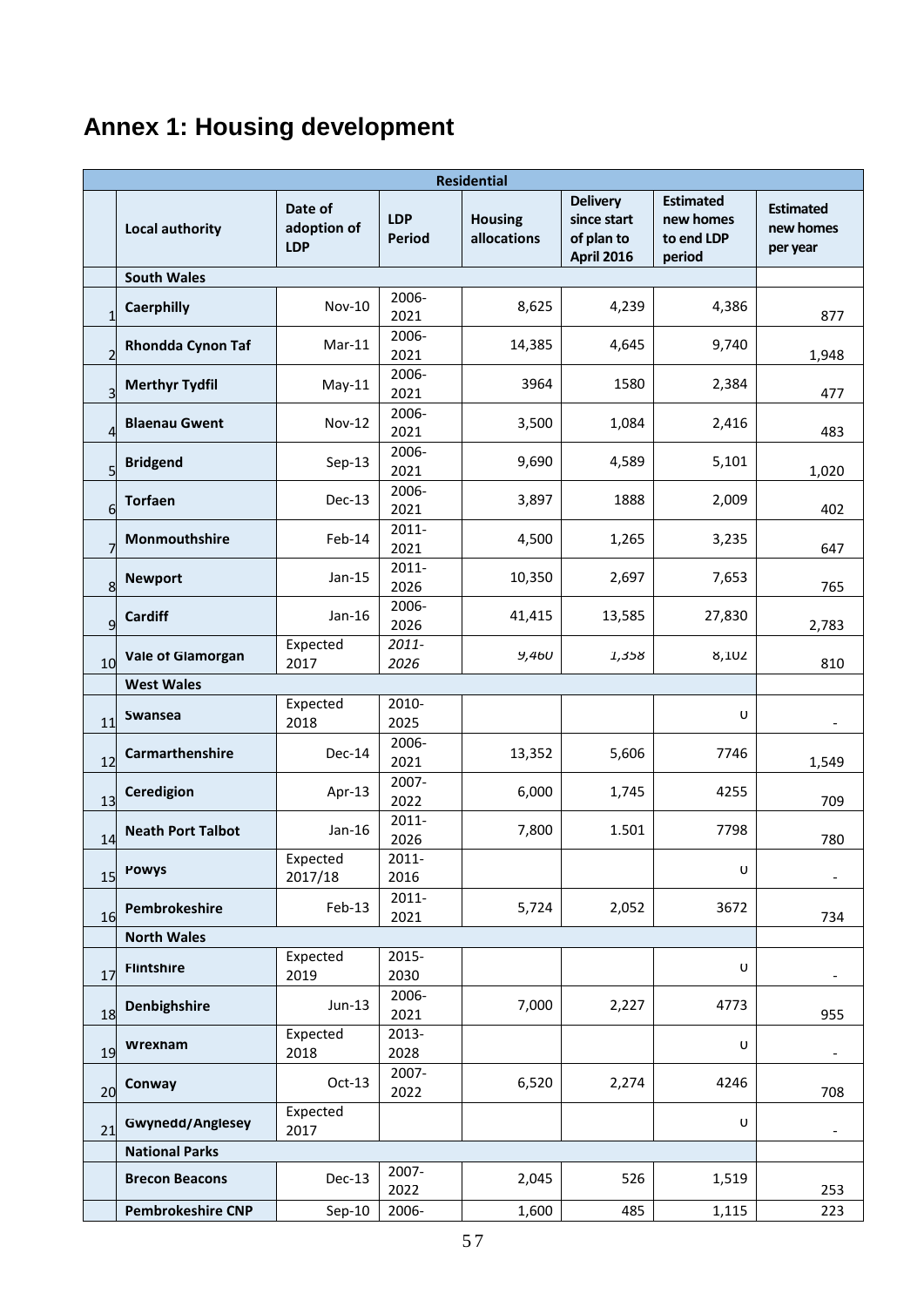|               |        | 2021          |         |        |         |        |
|---------------|--------|---------------|---------|--------|---------|--------|
| Snowdonia     | Jul-11 | 2007-<br>2022 | 800     | 448    | 352     | 59     |
| <b>TOTALS</b> |        |               | 160,627 | 52,295 | 108,332 | 16,182 |

The Principal Projection of Additional Homes Required by period

|                                     |    | 2011-2031 | per year |
|-------------------------------------|----|-----------|----------|
| <b>Total New Dwellings Required</b> | %  | 174000    | 8,700    |
| Market sector                       | 63 | 109000    | 5,500    |
| Social sector                       | 37 | 65000     | 3,300    |
| Source                              |    |           |          |

Public Policy Institute for Wales (2015) Future Need and Demand for Housing in Wales

The Principal Projection of Additional Homes Required by period

|                                     | per year |
|-------------------------------------|----------|
| <b>Total New Dwellings Required</b> | 14.300   |
| Market sector                       | 9.200    |
| Social sector                       | 5,100    |

Housing White Paper (2012) - most recent published strategy

Based on Holmans, A. and Monk, S. (2010) Housing need and demand in Wales 2006–2026. Social Research Number 03/2010. Cardiff: Welsh Government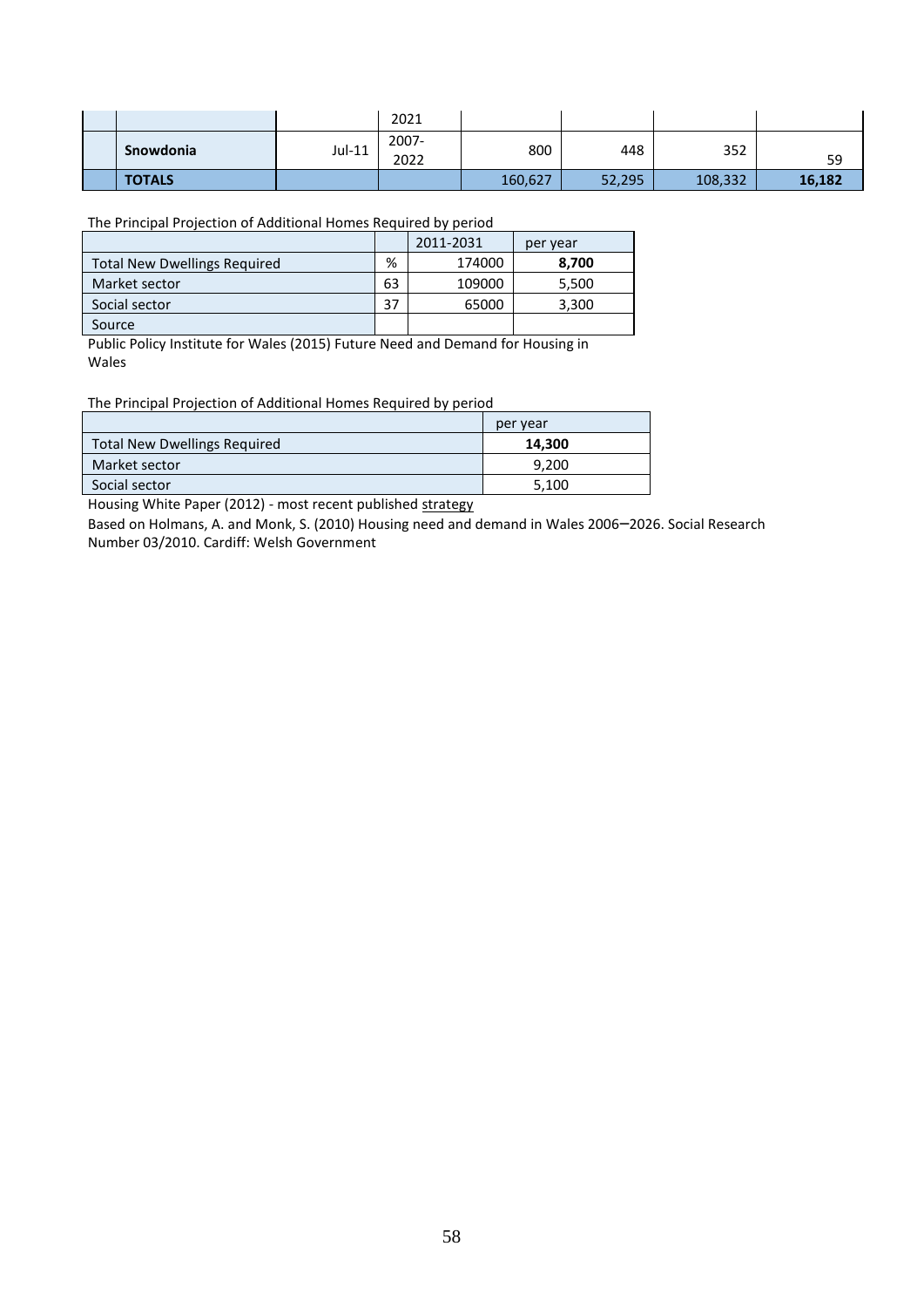# **Annex 2: Commercial and industrial development**

|             |        | Industrial                                                                                                                                                                                                                                                                                                                                                                                                                                                                                                                                | Commercial |  |
|-------------|--------|-------------------------------------------------------------------------------------------------------------------------------------------------------------------------------------------------------------------------------------------------------------------------------------------------------------------------------------------------------------------------------------------------------------------------------------------------------------------------------------------------------------------------------------------|------------|--|
| Actual      | 2010   | 74                                                                                                                                                                                                                                                                                                                                                                                                                                                                                                                                        | 528        |  |
|             | 2011   | 73                                                                                                                                                                                                                                                                                                                                                                                                                                                                                                                                        | 359        |  |
|             | 2012   | 82                                                                                                                                                                                                                                                                                                                                                                                                                                                                                                                                        | 462        |  |
|             | 2013   | 73                                                                                                                                                                                                                                                                                                                                                                                                                                                                                                                                        | 562        |  |
|             | 2014   | 116                                                                                                                                                                                                                                                                                                                                                                                                                                                                                                                                       | 360        |  |
|             | 2015   | 180                                                                                                                                                                                                                                                                                                                                                                                                                                                                                                                                       | 337        |  |
|             | 2016   | 105                                                                                                                                                                                                                                                                                                                                                                                                                                                                                                                                       | 555        |  |
| Projections | 2017   | 111                                                                                                                                                                                                                                                                                                                                                                                                                                                                                                                                       | 455        |  |
|             | 2018   | 117                                                                                                                                                                                                                                                                                                                                                                                                                                                                                                                                       | 454        |  |
|             | 2019   | 126                                                                                                                                                                                                                                                                                                                                                                                                                                                                                                                                       | 432        |  |
|             | 2020   | 128                                                                                                                                                                                                                                                                                                                                                                                                                                                                                                                                       | 447        |  |
|             | 2021   | 117                                                                                                                                                                                                                                                                                                                                                                                                                                                                                                                                       | 469        |  |
|             | 2022   | 120                                                                                                                                                                                                                                                                                                                                                                                                                                                                                                                                       | 451        |  |
|             | 2023   | 122                                                                                                                                                                                                                                                                                                                                                                                                                                                                                                                                       | 451        |  |
|             | 2024   | 122                                                                                                                                                                                                                                                                                                                                                                                                                                                                                                                                       | 450        |  |
|             | 2025   | 122                                                                                                                                                                                                                                                                                                                                                                                                                                                                                                                                       | 453        |  |
|             | 2026   | 121                                                                                                                                                                                                                                                                                                                                                                                                                                                                                                                                       | 455        |  |
|             |        |                                                                                                                                                                                                                                                                                                                                                                                                                                                                                                                                           |            |  |
|             | Source | ONS, NEWOGOR New Orders for Construction: by Government Office Region (Wales),<br>accessed April 2017                                                                                                                                                                                                                                                                                                                                                                                                                                     |            |  |
|             | Notes  | New orders in the construction industry estimates are a short-term indicator of<br>construction contracts for new construction work awarded to main contractors by<br>clients in both the public and private sectors within the UK. The estimates are<br>produced and published both seasonally and non-seasonally adjusted at current<br>prices (including inflationary price effects) and at constant prices (with inflationary<br>effects removed). Since quarter 2 (Apr to Jun) 2013 these data have been supplied by<br>Barbour ABI. |            |  |
|             |        | Projections based on average over previous 5 years                                                                                                                                                                                                                                                                                                                                                                                                                                                                                        |            |  |

# **Figures for RIA**

| <b>Commercial</b>          | <b>Industrial</b> |         |
|----------------------------|-------------------|---------|
| Estimated new developments |                   |         |
| per year                   |                   |         |
| 117                        | 432               | Low     |
| 122                        | 451               | Central |
| 128                        | 469               | High    |